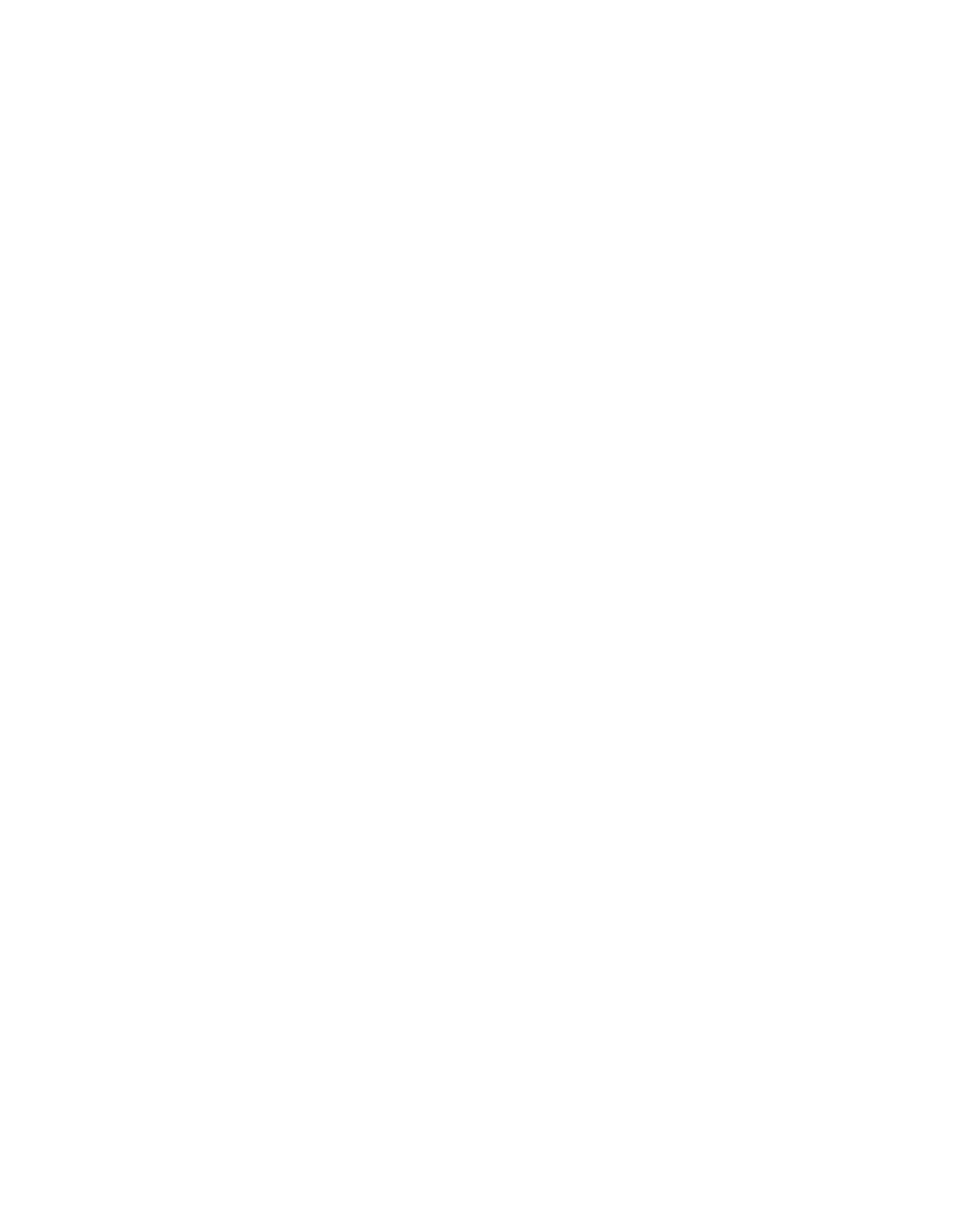### 1 Introduction

Quantum computing is the theoretical study of computation based on the rules of quantum mechanics. Where standard models of computation have access to a binary memory consisting of bits, quantum computing uses so called qubits, which are quantum mechanical superpositions of bits. Exploiting quantum phenomena to manipulate these qubits in a useful way could yield enormous speedups when compared to classical computing. As of November 2019 this research area is still mostly theoretical as any scalable, reliable, fault tolerant quantum computers have yet to be constructed. The largest quantum computer that exists today was created by Google and consists of 72 programmable qubits [14]. This limit in size comes from the great difficulties that arise when dealing with quantum effects, which make qubits hard to control and very unstable. Therefore the area of quantum computing is mainly concerned with researching the possibilities of quantum computers, should they exist.

There are a number of ways to look at quantum computing, using different notations or varying in the approach. One such system is a relatively new formalism known as the ZX-Calculus. This is a graphical language for reasoning about quantum circuits based on category theory. Using a set of rewrite rules to transform between diagrams one can intuitively examine the behaviour of quantum circuits. The ZX-Calculus makes complicated quantum circuits more easily readable and allows both humans and machines to reason about them more efficiently.

Quantum stabilizer theory is a part of quantum mechanics that does not describe a quantum state directly, but rather in terms of specific operators for which that state is a fixed point. These operators are called stabilizers. Writing a state in terms of its stabilizers can be more efficient and gives a lot of information about the state that can be used in areas like quantum cryptography.

We will look at how we can convert between ZX-Calculus and stabilizer theory. This means that we develop a procedure to find stabilizers for a given state in the ZX-Calculus as well as a method to create a ZX-state for a given set of stabilizers. These are then presented as algorithms that can be efficiently implemented.

In section 2 we lay out all the required background information. First we give a short introduction to quantum mechanics and quantum computing. Then we explain the basics of ZX-Calculus and stabilizer theory, followed by a short description of how we can transition between the two. The next two sections focus on either side of the conversion process. Section 3 builds up to an algorithm for finding the stabilizers for a given ZX-state and section 4 goes the other way, helping us find a ZX-diagram for a state when given its stabilizers.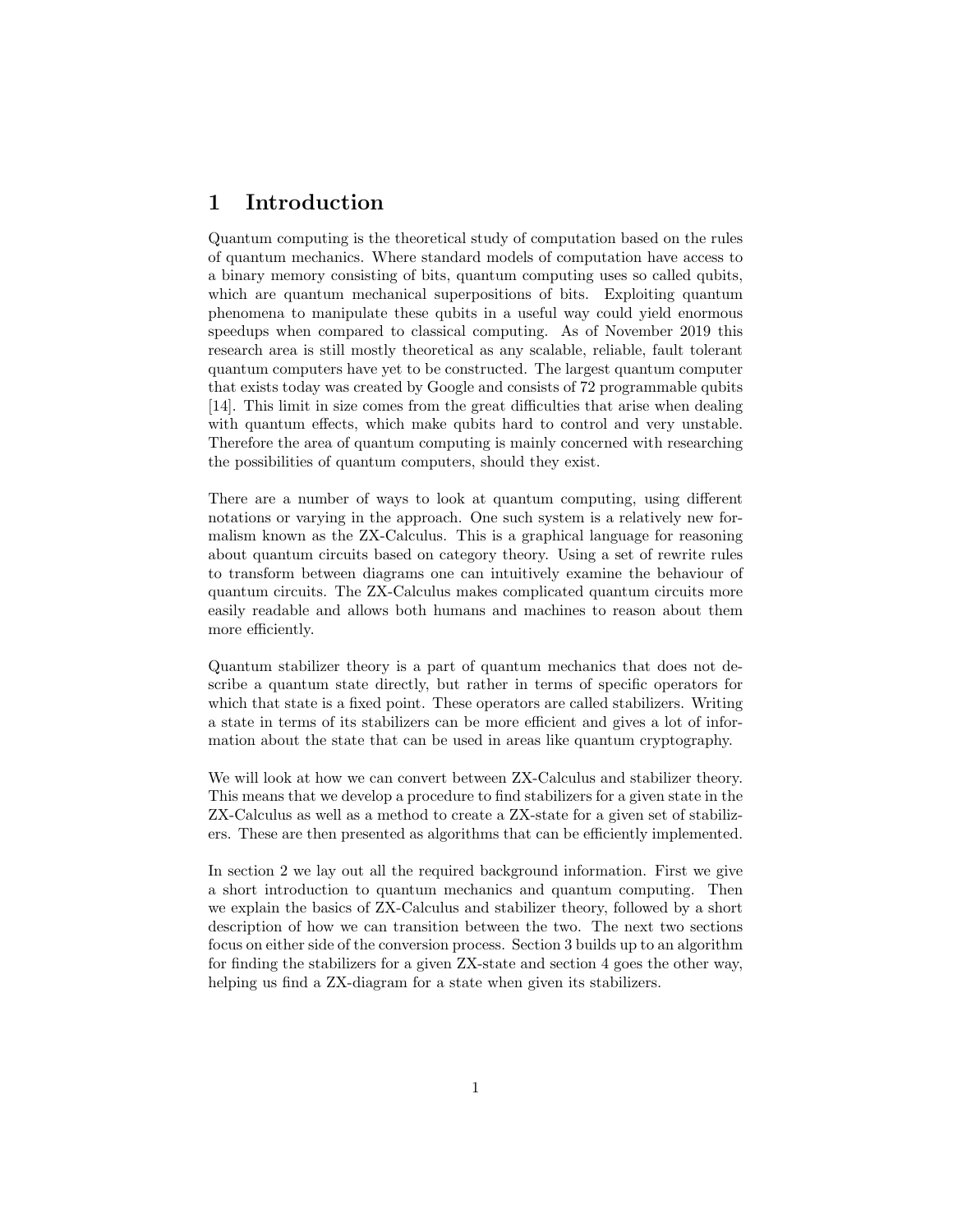## 2 Background

This section contains a short description of the background that is needed. We discuss some of the basic properties of quantum mechanics, how these are used in quantum computing and we describe our two main areas of interest: Stabilizer Theory and ZX-Calculus. For a more complete introduction to quantum computing we refer to [3]. We assume knowledge of basic linear algebra as taught in a bachelor level course.

#### 2.1 Dirac notation

Quantum computing is based on quantum mechanics, which is mainly studied by physicists. Therefore, we adopt the physicist's convention of writing our linear algebra in Dirac notation. We quickly summarise this notation here.

Given a vector v we write the vector itself as  $|v\rangle = v$  and its conjugate transpose as  $\langle v | = v^{\dagger}$ . We call the first a ket and the second a bra. Multiplying a bra and a ket gives a *bra-ket*, or bracket,  $\langle v|w \rangle = \langle v||w \rangle$ . This is the inner product of v and w. The outer product of two vectors v and w is obtained by multiplying the bra and ket the other way;  $|v\rangle \langle w|$ .

Looking at tensor products of outer products we have  $|v\rangle\langle v|\otimes|w\rangle\langle w| = |v\rangle\otimes w$  $|w\rangle\langle v|\otimes\langle w|$ . Taking the conjugate transpose of a tensor product gives  $(|v\rangle\otimes$  $|w\rangle$ <sup>†</sup> =  $\langle v|\otimes \langle w|$ . For any linear map A we have  $(A|v\rangle)^{\dagger} = \langle v|A^{\dagger}$ .

#### 2.2 Quantum mechanics

The central idea in quantum computing is to use quantum mechanical phenomena to our advantage when preforming computations. In order to understand what happens in quantum computing, we obviously need a little knowledge of the underlying quantum mechanics. We give a short description of the notions of superposition, entanglement, measurement and unitary evolution.

In classical physics a certain physical system can be in one state at a time. The spin of an electron is either facing up, or facing down. A photon that is shot at a wall with two slits either passes through the upper slit, or it passes through the lower slit. A cat in a box with unstable poisonous gas is either dead or still alive. However, physicists have discovered through numerous experiments that things are not as simple as that. The world we live in shows quantum mechanical behaviour, which surpasses our intuition. It turns out that the spin of an electron can be a superposition of both up and down: it is in both states at once and only when we measure, it collapses to either the one or the other.

More formally speaking, we start with a physical system that can be in one of N classical states. Here classical state means a state in which the system can be when we observe it. To represent these states, we use an orthonormal basis of an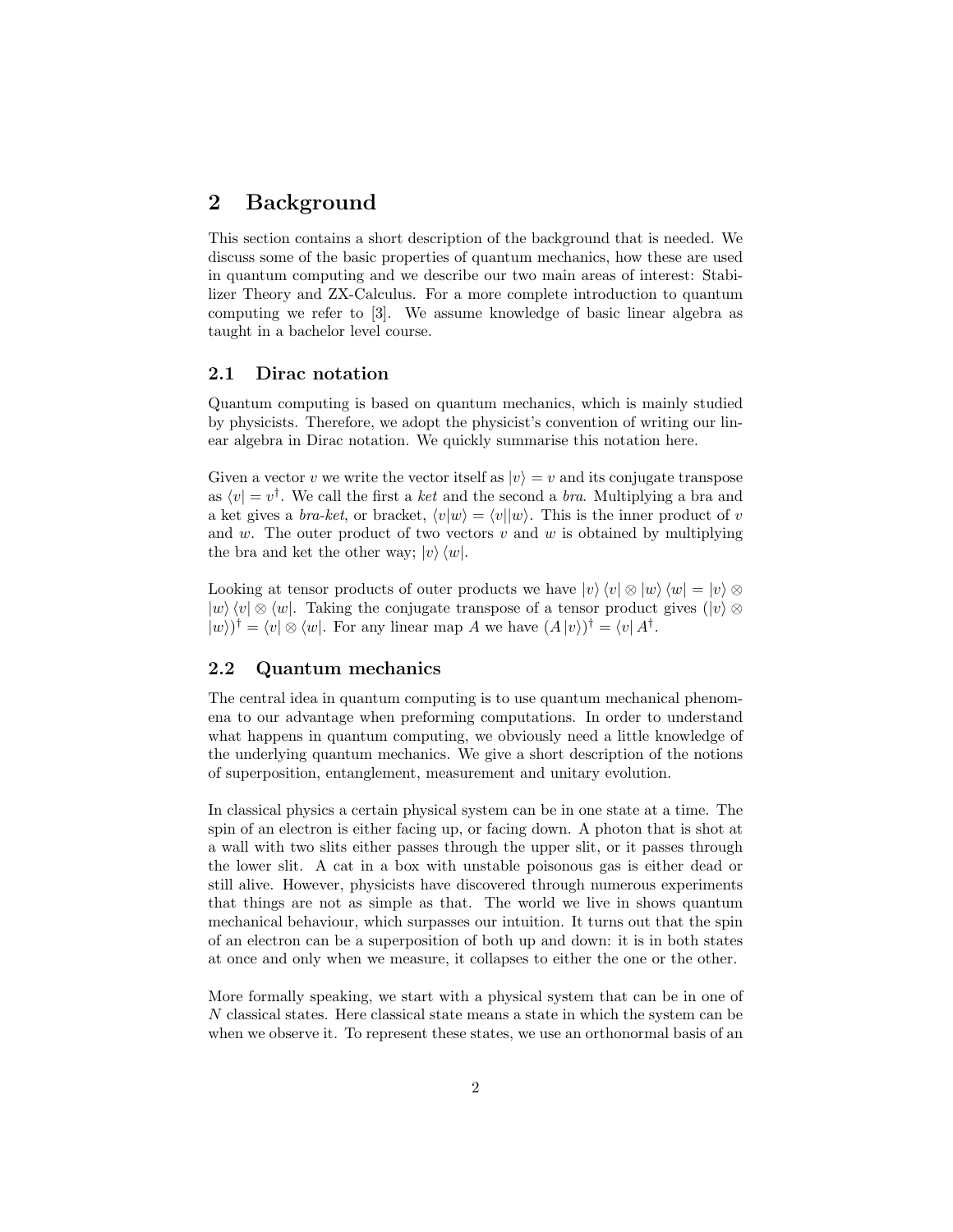N-dimensional Hilbert space H. For simplicity we will always use  $\mathcal{H} = \mathbb{C}^N$ . We usually write these basis states as  $|0\rangle, |1\rangle, ..., |N-1\rangle$ , following the computer science convention. A quantum state  $|\psi\rangle$  is a superposition of these classical states, which amounts to a vector of norm 1 in  $H$ . That is

$$
|\psi\rangle = \alpha_0 |0\rangle + \alpha_1 |1\rangle + \dots + \alpha_{N-1} |N-1\rangle
$$

Where the value  $\alpha_i \in \mathbb{C}$  is called the amplitude of  $|i\rangle$ . We have that the norm of  $|\psi\rangle$  is 1, so  $\sum_{i=0}^{N-1} |\alpha_i|^2 = 1$ .

We can get make bigger spaces from smaller ones by taking tensor products. Given two spaces,  $\mathcal{H}_1$  with orthonormal basis  $\{|0\rangle, |1\rangle, ..., |N-1\rangle\}$  and  $\mathcal{H}_2$  with orthonormal basis  $\{|0\rangle, |1\rangle, ..., |M-1\rangle\}$ , we can make a new space  $\mathcal{H} = \mathcal{H}_1 \otimes \mathcal{H}_2$ . This space is NM-dimensional and has basis  $\{|n\rangle \otimes |m\rangle |n \in \{0, ..., N-1\}, m \in$  $\{0, ..., M-1\}\}.$  A state  $|\psi\rangle \in \mathcal{H}$  is called a bipartite state. We can create a bipartite state by taking the tensor product of two states  $|\psi\rangle_1 \in \mathcal{H}_1$  and  $|\psi\rangle_2 \in \mathcal{H}_2$ :  $|\psi\rangle = |\psi\rangle_1 \otimes |\psi\rangle_2 \in \mathcal{H}$ . However, not all states in  $\mathcal{H}$  can be made like this. A bipartite state that cannot be written as a tensor product of states from the original spaces is called an entangled state. An example of this is the state  $\frac{1}{4}$  $\frac{1}{2}$  |00) + |11)  $\in \mathbb{C}^2 \otimes \mathbb{C}^2$ . This state is called an EPR-pair after Einstein, Podolski and Rosen and shows some interesting, counter-intuitive behaviour. At first the state is not classical in either space. However, if we measure just one of the parts we get  $|0\rangle$  or  $|1\rangle$  and have the other part collapse to the same. This means that measuring in one space can have effect on the state in another space if we have entanglement. This phenomenon is known as quantum non-locality.

There are two things that we can do to a quantum state. The first is that we can measure it. When observing a quantum state, we cannot see the full superposition. The only thing we can do is measure it, that is to say, observe it, at which moment the state collapses to only one of the possible classical states, which we can see. So measuring a quantum state destroys all the quantum mechanical information and we are left with a classical state. However, it is not predetermined which classical state will be found when measuring a quantum state. In fact, the probability of getting outcome  $|i\rangle$  is  $|\alpha_i|^2$ , the squared norm of the amplitude. This is the main reason why we require a quantum state  $|\psi\rangle$ to have Euclidean norm 1.

The second thing we can do is to apply some linear function to a quantum state. This amounts to multiplying the state by some operator U. The new state  $U|\psi\rangle$ must again be a quantum state, so we require

$$
|U|\psi\rangle|^2 = 1
$$

Or in other words, we need  $U$  to be unitary. As every unitary has an inverse  $(U^{-1} = U^{\dagger})$ , we know that every operation on quantum states is reversible. This is in contrast to the previously described measuring, which is not reversible as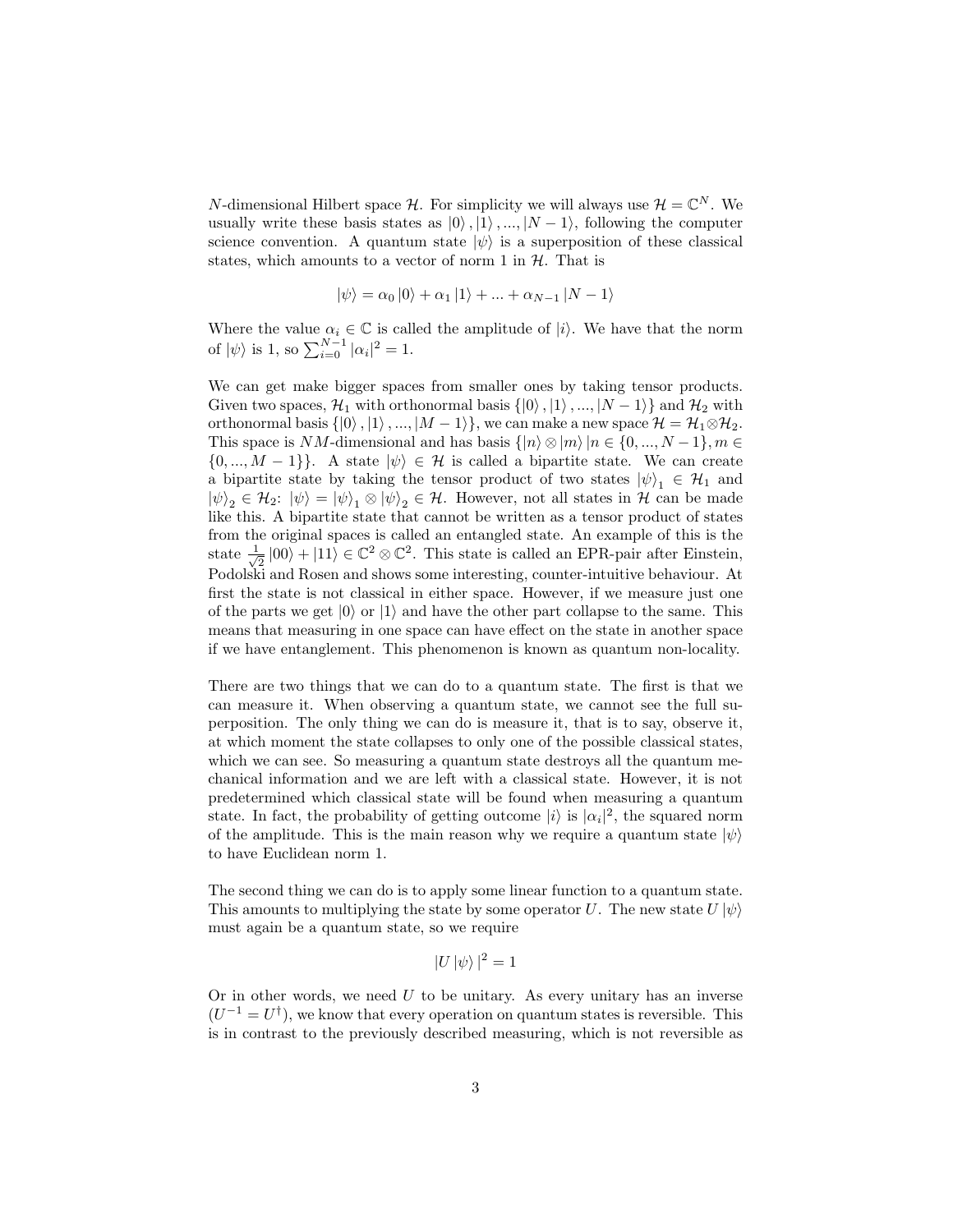you cannot construct the full superposition from just one classical state.

Some of the most important unitaries in quantum computing include the Pauli operators  $X, Y$  and  $Z$ , the Hadamard gate  $H$  and the controlled not CNOT:

$$
X = \begin{pmatrix} 0 & 1 \\ 1 & 0 \end{pmatrix} \quad Y = \begin{pmatrix} 0 & -i \\ i & 0 \end{pmatrix} \quad Z = \begin{pmatrix} 1 & 0 \\ 0 & -1 \end{pmatrix}
$$

$$
H = \frac{1}{\sqrt{2}} \begin{pmatrix} 1 & 1 \\ 1 & -1 \end{pmatrix} \quad \text{CNOT} = \begin{pmatrix} 1 & 0 & 0 & 0 \\ 0 & 1 & 0 & 0 \\ 0 & 0 & 0 & 1 \\ 0 & 0 & 1 & 0 \end{pmatrix}
$$

#### 2.3 Quantum Computing

Classical computing is based around the bit, a unit of information that can take the values 0 and 1. When computing we start with a number of bits and manipulate them with certain operations in order to get a result. In quantum computing we have the quantum bit, or qubit, which is a superposition of the  $\setminus$ 

classical 0 and 1. Mathematically we represent this as follows. Let  $|0\rangle = \begin{pmatrix} 1 & 0 \\ 0 & 1 \end{pmatrix}$ 

and  $|1\rangle = \begin{pmatrix} 0 \\ 1 \end{pmatrix}$ 1 ) be orthonormal basis states of  $\mathbb{C}^2$ . Then a qubit is a unit vector in  $\mathbb{C}^2$ , or in other words, a superposition of  $|0\rangle$  and  $|1\rangle$ . So a qubit looks like

0

$$
\alpha_0\ket{0} + \alpha_1\ket{1}
$$

where  $|\alpha_0|^2 + |\alpha_1|^2 = 1$ .

Of course we can also use different bases for the same space. Next to  $\{|0\rangle, |1\rangle\},\$ which is known as the computational basis, we also often use  $|+\rangle = H |0\rangle =$  $\frac{1}{2}$  $\frac{1}{2}(|0\rangle + |1\rangle)$  and  $|-\rangle = H |1\rangle = \frac{1}{\sqrt{2}}$  $\overline{z}$ (|0) – |1)) as an orthonormal basis.

As in classical computing, we often look at systems of many qubits at the same time. Such a system is just the tensor product of the one qubit case. For example, a system on two qubits exists in  $\mathbb{C}^2 \otimes \mathbb{C}^2 \cong \mathbb{C}^4$ . The basis vectors of this space are

$$
|0\rangle \otimes |0\rangle = \begin{pmatrix} 1 \\ 0 \\ 0 \\ 0 \end{pmatrix}, |0\rangle \otimes |1\rangle = \begin{pmatrix} 0 \\ 1 \\ 0 \\ 0 \end{pmatrix}, |1\rangle \otimes |0\rangle = \begin{pmatrix} 0 \\ 0 \\ 1 \\ 0 \end{pmatrix} \text{ and } |1\rangle \otimes |1\rangle = \begin{pmatrix} 0 \\ 0 \\ 0 \\ 1 \end{pmatrix},
$$

which is often abbreviated to  $|00\rangle$ ,  $|01\rangle$ ,  $|10\rangle$  and  $|11\rangle$ .

When looking at  $n$  qubits together we call this a register of qubits. Such a register of n qubits can be in a superposition of  $2^n$  basis states of  $\mathbb{C}^{2^n}$ . This makes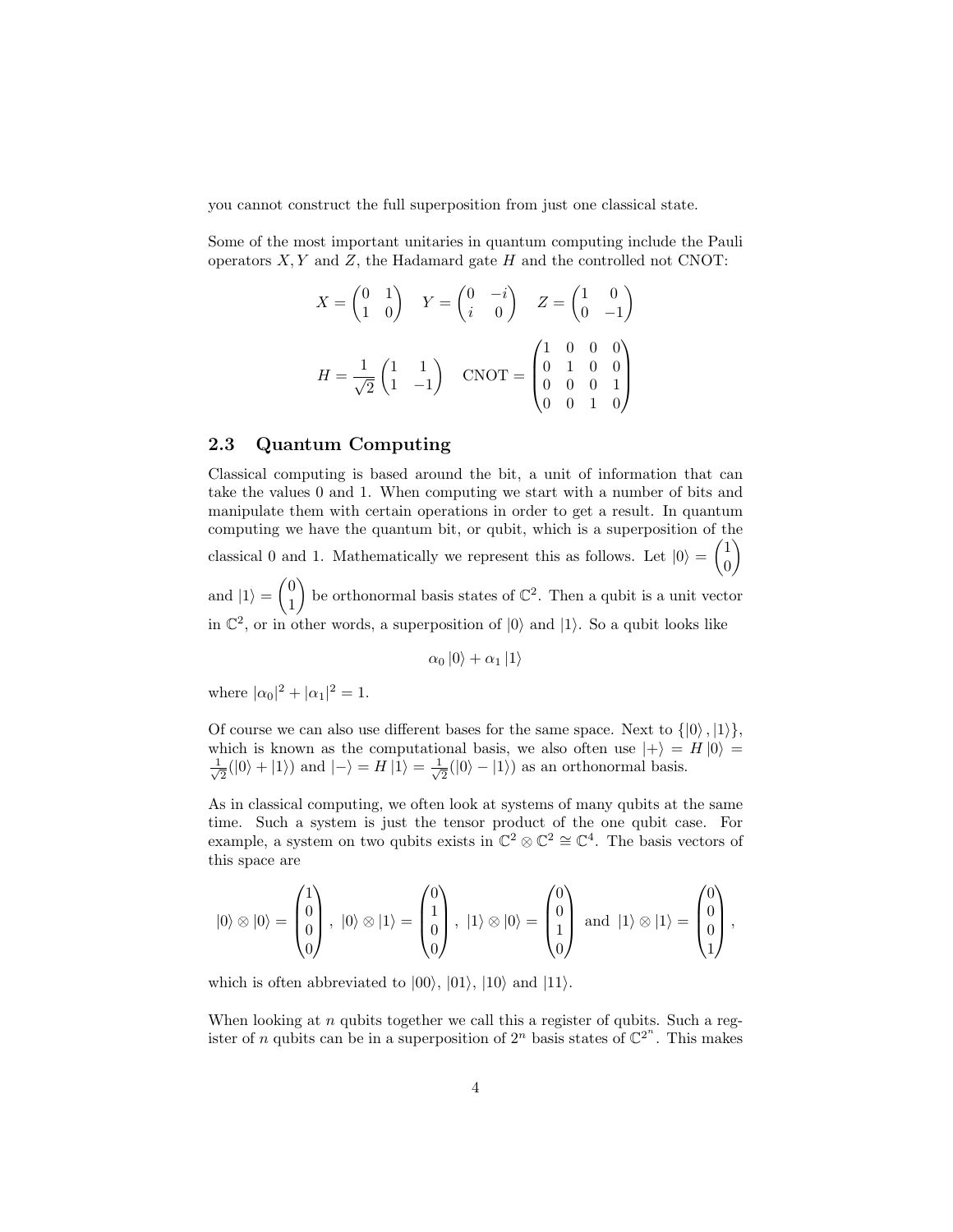it seem as if qubits can store exponentially more information than regular bits, but we must not forget that we cannot access all this information. When we measure the register of qubits, it collapses to a classical state, removing all the other information. In quantum computing the challenge is to make use of the hidden quantum information in such a way that after measuring, we still get a useful answer. Many algorithms exist that do this successfully. Famous examples include Shor's factoring algorithm and Grover's search algorithm, which provide great speedups compared to all known classical counterparts. See e.g. [3] for more details.

In classical computing the bits are manipulated by applying a series of elementary gates in a specific order. These gates include AND, OR, NOT, COPY, SWAP, etc. Formally the way to manipulate bits is by applying a map  $f : \mathbb{B}^n \to \mathbb{B}^m$ . Making such a map from elementary gates amounts to taking tensor products and composing. Writing something out like that can get complicated and difficult to read or interpret. Instead, it is often much more intuitive and useful to draw such a map as a diagram or circuit where the elementary gates are represented as boxes, dots and wires:



These can then be composed by plugging the output wires (to the top) into the input (at the bottom) of the next , or tensored by simply placing them next to each other.

Example 2.3.1. The map

$$
f: \mathbb{B}^4 \to \mathbb{B}
$$
  

$$
x \mapsto 1 \text{ if } x = 1001
$$
  

$$
x \mapsto 0 \text{ otherwise}
$$

can be expressed in terms of elementary gates as follows:

$$
f = AND \circ AND \otimes AND \circ I \otimes NOT \otimes NOT \otimes I
$$

Alternatively, we can represent the same map with a circuit:

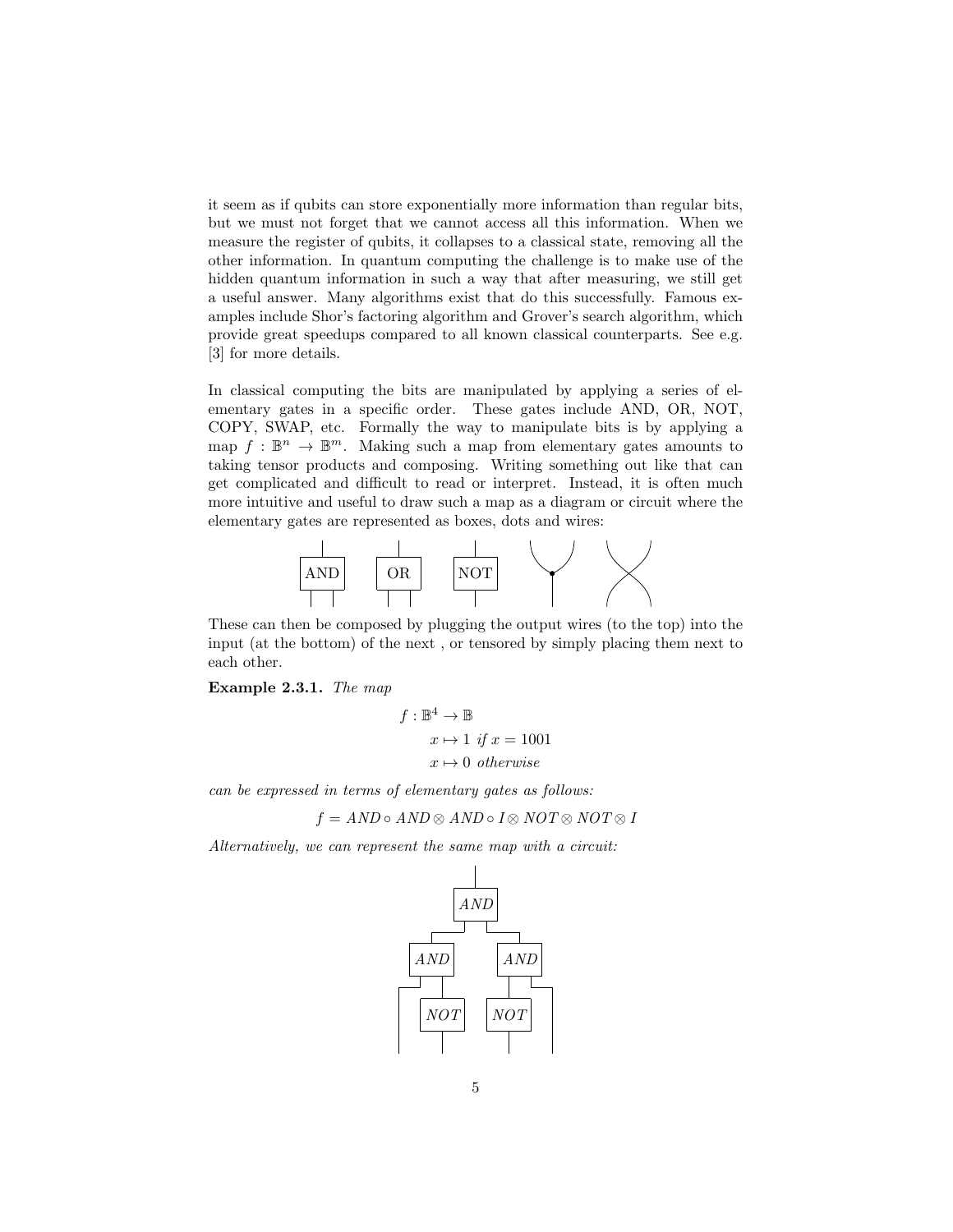**Example 2.3.2.** The map  $f : \mathbb{B}^4 \to \mathbb{B}^4$  that multiplies two binary numbers a and b can be expressed in terms of elementary gates as follows:

$$
f = AND \otimes OR \otimes I \otimes I \circ SWAP_{4,5} \circ COPY \otimes COPY \otimes I \otimes I \circ I \otimes AND \otimes OR \otimes I
$$
  
\n
$$
\circ SWAP_{3,4} \circ I \otimes COPY \otimes COPY \otimes I \circ AND \otimes AND \otimes AND \otimes AND
$$
  
\n
$$
\circ SWAP_{4,7} \circ SWAP_{2,5} \circ SWAP_{2,3} \circ COPY \otimes COPY \otimes COPY \otimes COPY
$$

Alternatively, it can be represented as a circuit, which is significantly easier for humans to read and reason about:



In quantum computing we do something quite similar to classical computing. The qubits are prepared in some state, usually  $|00...0\rangle$ , then we apply a series of unitaries to these qubits, followed by a measurement to give a final outcome. As  $n$  qubits live in a  $2<sup>n</sup>$ -dimensional space, calculating the matrices that correspond to some larger unitaries can get hard quite fast. To simplify things, often some small set of unitaries, including  $X, Z, CNOT$  etc., is chosen to be regarded as elemental gates. These can then be combined by taking tensor products and composing, which leads to bigger maps. However, just like in classical computing it can be difficult to read bigger combinations of elementary gates. Therefore it can be more useful to look at quantum computing through circuits. This is called the quantum circuit model.

Example 2.3.3. When we plug the state  $|00\rangle$  into the following quantum circuit, we first apply H to the first qubit, yielding  $\frac{1}{\sqrt{2}}$  $\frac{1}{2}(|0\rangle + |1\rangle)|0\rangle$ . Then CNOT gives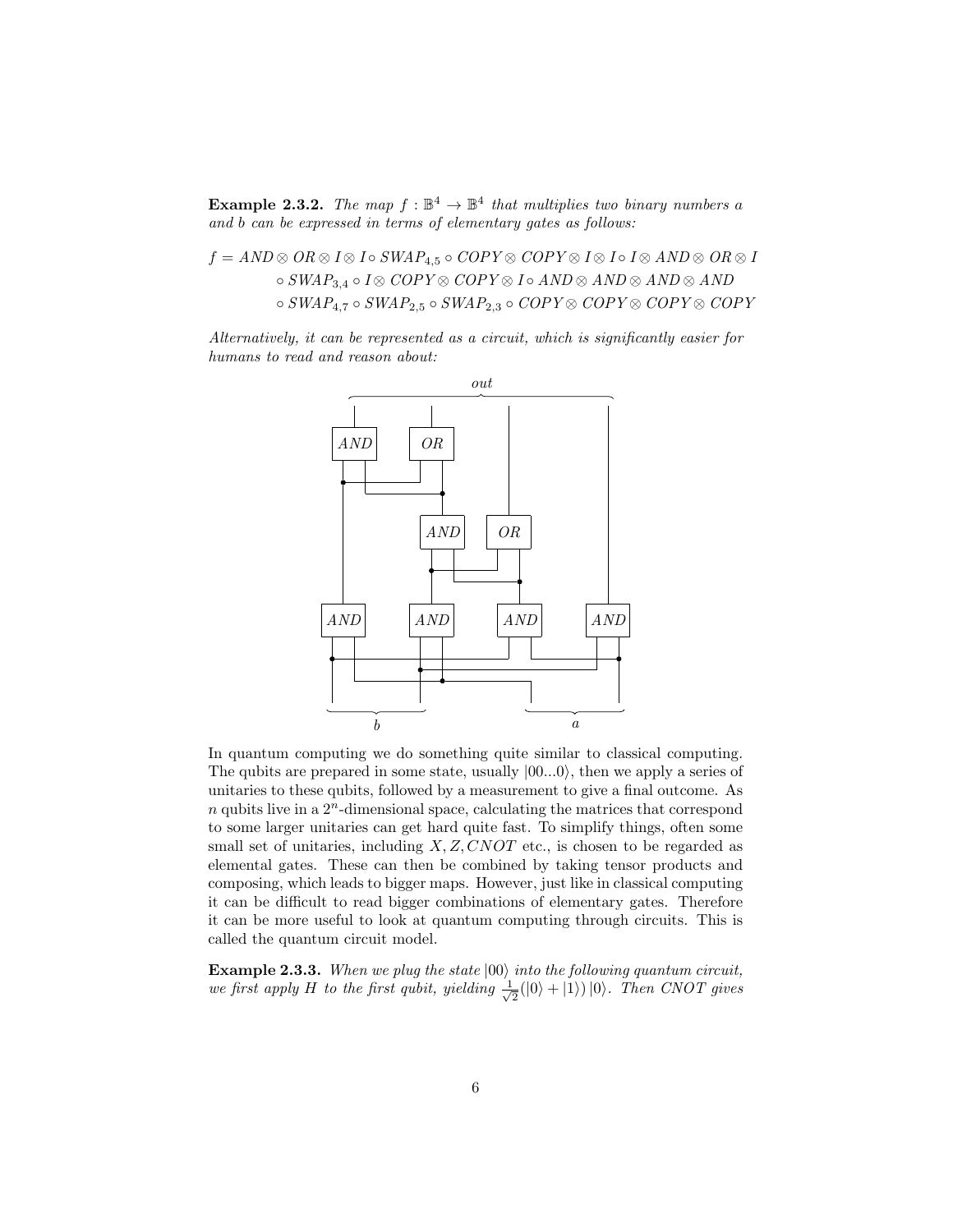$\frac{1}{\sqrt{2}}$  $\frac{1}{2}(|00\rangle + |11\rangle)$ . So this circuit turns  $|00\rangle$  into an entangled state.



The analogue of the classical NOT is the Pauli X as  $X |0\rangle = |1\rangle$  and  $X |1\rangle = |0\rangle$ . There are no analogues for AND and OR because these are not reversible. Also, we cannot copy qubits, by the quantum no-cloning theorem (see e.g. [1]).

#### 2.4 ZX-Calculus

ZX-Calculus is a graphical language that is similar to the quantum circuit notation that we described before. Instead of reasoning about big tensor products of linear maps in the form of matrices, the calculation of which gets complicated rather quickly, ZX-Calculus offers a way to analyse quantum processes in a simpler, more intuitive diagrammatic way. In addition to that, it provides a set of rewrite rules that make reasoning about diagrams easier. This makes it so that one can graphically derive equalities between diagrams and get a better understanding of what a diagram does.

Example 2.4.1. Equalities such as



might not be evident in the quantum circuit notation without writing out the associated matrices or checking the possible inputs. However, using the rewrite rules of the ZX-Calculus such equalities are immediately clear.

Quantum states and maps are represented by ZX-diagrams. These diagrams consist of so called spiders that are connected by wires. Some wires are not connected at the bottom, in which case they are an input, and other wires are not connected at the top, making them outputs. There are two types of spiders; green and red. Next to that, spiders also have a phase  $\alpha$ , a number that is taken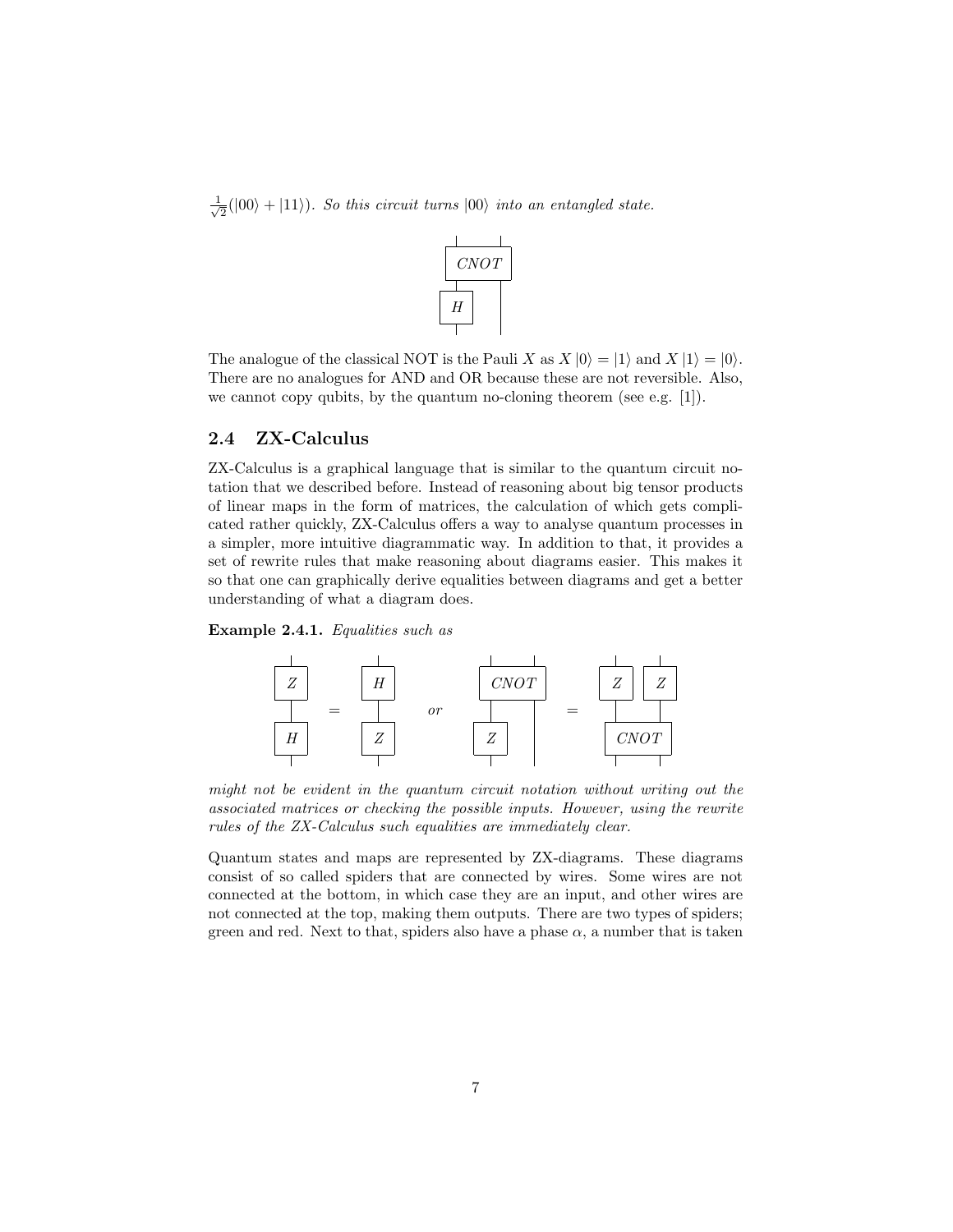



If the phase of a spider is 0, we will omit the number and draw a smaller empty spider.

In particular, if a diagram has no input it represents a state. We recognize the following simple ZX-diagrams (up to normalization):

$$
|0\rangle = \begin{vmatrix} |1\rangle = \begin{vmatrix} \frac{1}{2} & |+ \rangle = \begin{vmatrix} \frac{1}{2} & |+ \rangle = \begin{vmatrix} \frac{1}{2} & |+ \rangle = \frac{1}{2} \end{vmatrix} \end{vmatrix}
$$

Two spiders can be connected by plugging any output wires of one spider into some input wires of the other. This can be repeated to create larger diagrams.

We will use the following shorthand notation for the Hadamard gate  $H$  in the ZX-Calculus:

$$
\begin{array}{|c|c|}\n\hline\n\vdots & e^{-\frac{\pi}{4}} & \underbrace{\left(\frac{\pi}{2}\right)}_{\text{max}} \\
\hline\n\end{array}
$$

Remark. Diagrams with no input and no output represent scalars. When studying ZX-Calculus these are often omitted, as they have little physical relevance and are not interesting for the structure of a diagram. However, in what we are going to do, keeping track of scalars is necessary. We have chosen to write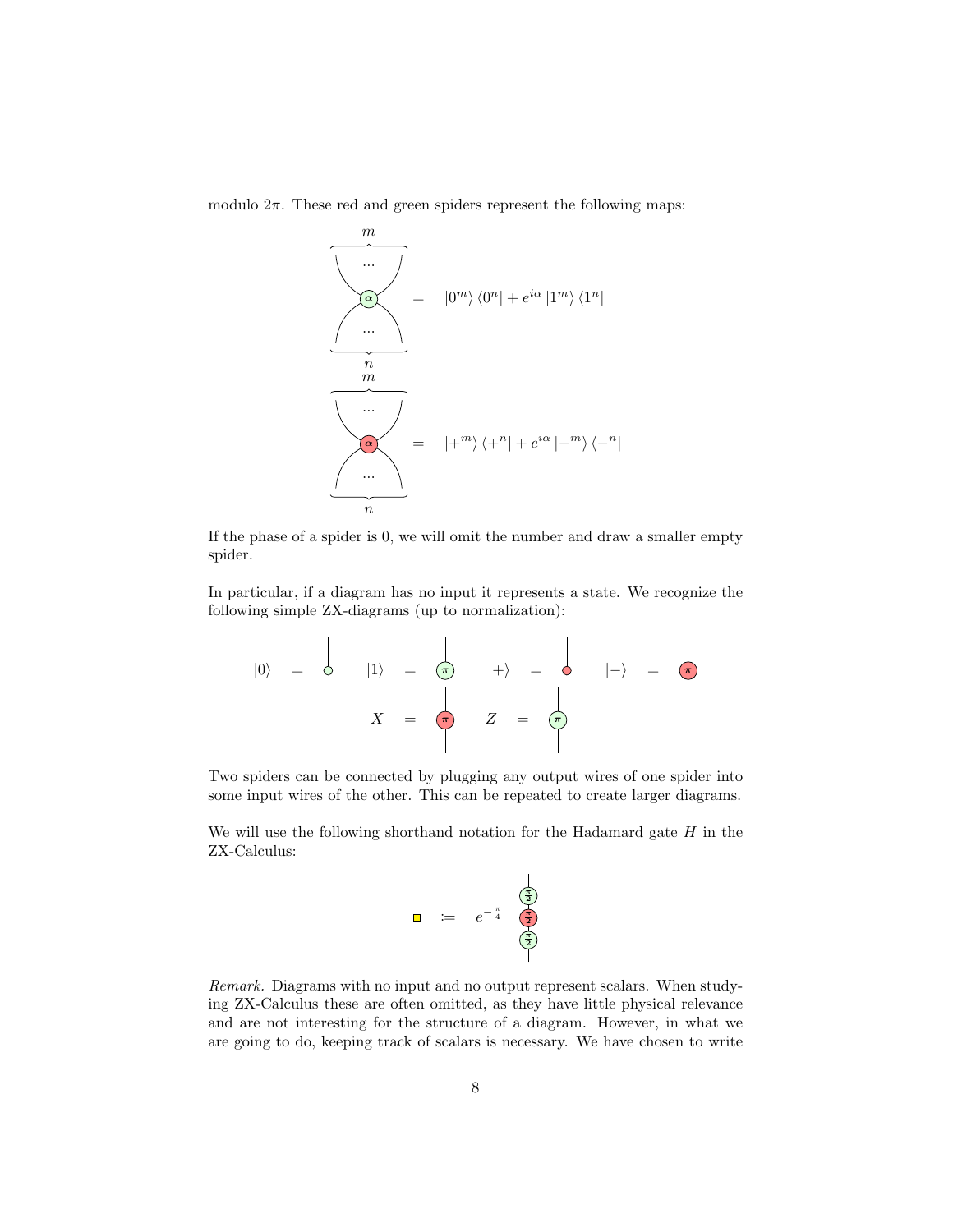scalars out as the number they represent, instead of leaving them as a diagram. This is why we have the above equation and not the purely ZX-variant:



We now describe the rules of the ZX-Calculus as presented in [4]. In all these rules ellipses (...) mean zero or more wires. First of all, we can fuse spiders of the same colour together and change the colour of a spider as follows:



Next, the bialgebra rule can be used to replace a specific combination of red and green spiders by one green and red spider. The copy rule allows us to copy phase zero spiders through opposite coloured spiders:



Phase  $\pi$ -spiders can be copied though using the pi-copy rule and two spiders can be rearranged:



Lastly, we have two identity rules:



Next to these explicit rules, there is one more overarching rule: only connectivity matters. This means that two diagrams that are topologically the same,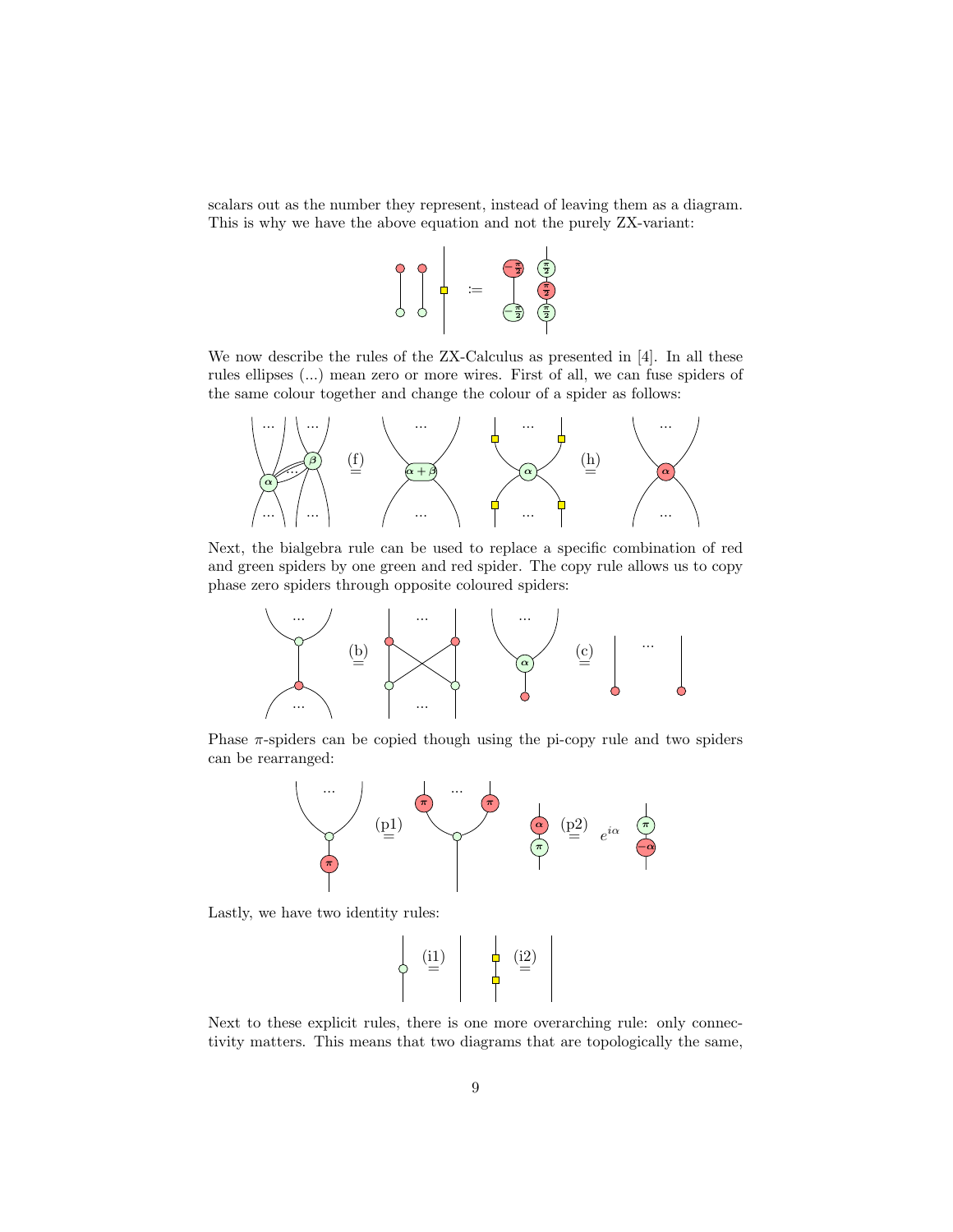represent the same map or matrix. Moving spiders around without changing connections or bending wires does not change the meaning of a diagram. We have for instance:



Using rules (h), (f) and (i2) we see that all rules are also true when the colours are flipped.

Example 2.4.2. To see that rule (i1) also holds for a red spider, we apply rule (i2) to both wires:

$$
\begin{pmatrix}\n\frac{1}{2} & \frac{1}{2} \\
\frac{1}{2} & \frac{1}{2} \\
\frac{1}{2} & \frac{1}{2}\n\end{pmatrix}
$$

Next, we change colour with rule  $(h)$ :

$$
\begin{array}{c}\n\phantom{\phantom{\overline{\overline{2}}}} \\
\phantom{\overline{\overline{2}}}\n\\ \phantom{\overline{\overline{2}}}\n\\ \phantom{\overline{\overline{2}}}\n\\ \phantom{\overline{\overline{2}}}\n\\ \phantom{\overline{\overline{2}}}\n\\ \phantom{\overline{\overline{2}}}\n\\ \phantom{\overline{\overline{2}}}\n\\ \phantom{\overline{\overline{2}}}\n\\ \phantom{\overline{\overline{2}}}\n\\ \phantom{\overline{\overline{2}}}\n\\ \phantom{\overline{\overline{2}}}\n\\ \phantom{\overline{\overline{2}}}\n\\ \phantom{\overline{\overline{2}}}\n\\ \phantom{\overline{\overline{2}}}\n\\ \phantom{\overline{\overline{2}}}\n\\ \phantom{\overline{\overline{2}}}\n\\ \phantom{\overline{\overline{2}}}\n\\ \phantom{\overline{\overline{2}}}\n\\ \phantom{\overline{\overline{2}}}\n\\ \phantom{\overline{\overline{2}}}\n\\ \phantom{\overline{\overline{2}}}\n\\ \phantom{\overline{\overline{2}}}\n\\ \phantom{\overline{\overline{2}}}\n\\ \phantom{\overline{\overline{2}}}\n\\ \phantom{\overline{\overline{2}}}\n\\ \phantom{\overline{\overline{2}}}\n\\ \phantom{\overline{\overline{2}}}\n\\ \phantom{\overline{\overline{2}}}\n\\ \phantom{\overline{\overline{2}}}\n\\ \phantom{\overline{\overline{2}}}\n\\ \phantom{\overline{\overline{2}}}\n\\ \phantom{\overline{\overline{2}}}\n\\ \phantom{\overline{\overline{2}}}\n\\ \phantom{\overline{\overline{2}}}\n\\ \phantom{\overline{\overline{2}}}\n\\ \phantom{\overline{\overline{2}}}\n\\ \phantom{\overline{\overline{2}}}\n\\ \phantom{\overline{\overline{2}}}\n\\ \phantom{\overline{\overline{2}}}\n\\ \phantom{\overline{\overline{2}}}\n\\ \phantom{\overline{\overline{2}}}\n\\ \phantom{\overline{\overline{2}}}\n\\ \phantom{\overline{\overline{2}}}\n\\ \phantom{\overline{\overline{2}}}\n\\ \phantom{\overline{\overline{2}}}\n\\ \phantom{\overline{\overline{2}}}\n\\ \phantom{\overline{\overline{2}}}\n\\ \phantom{\overline{\overline{2}}}\n\\ \phantom{\overline{\overline{2}}}\n\\
$$

What is left is to use  $(i1)$  and  $(i2)$  to get the desired result:

$$
= \begin{pmatrix} 1 \\ 0 \\ 0 \\ 0 \end{pmatrix} =
$$

From the given rules of the ZX-Calculus we can derive many others. Some of these will prove to be useful later on and are therefore ideal to serve as an example of reasoning in the ZX-Calculus.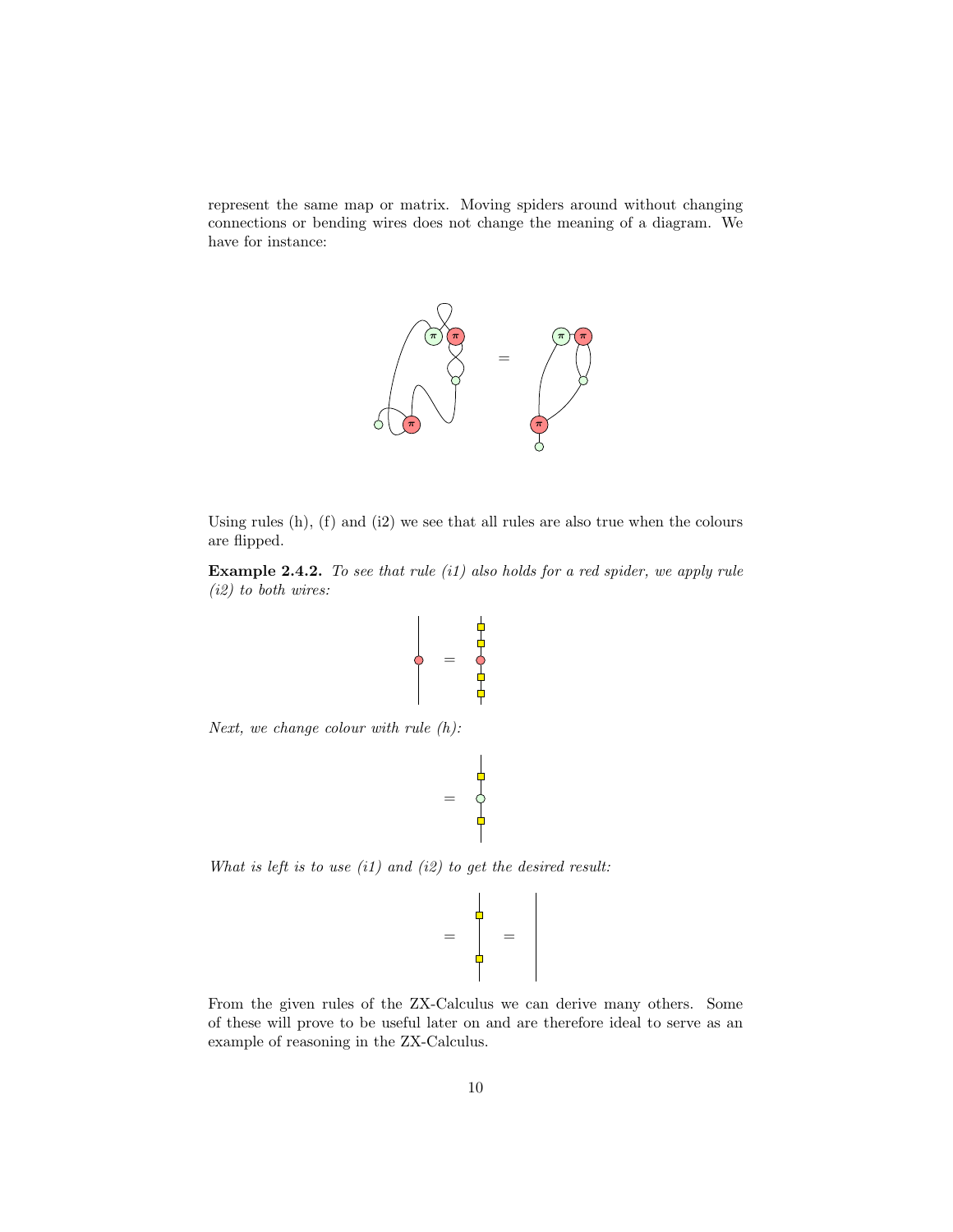Proposition 2.4.3. The following stronger version of rule (p1) is derivable in the ZX-Calculus:



*Proof.* We un-fuse the green  $\alpha$ -spider to get:



Then we swap using rule (p2)



Now we can copy by applying (p1)



Which just leaves fusing the green spiders with rule (f) to get the desired result

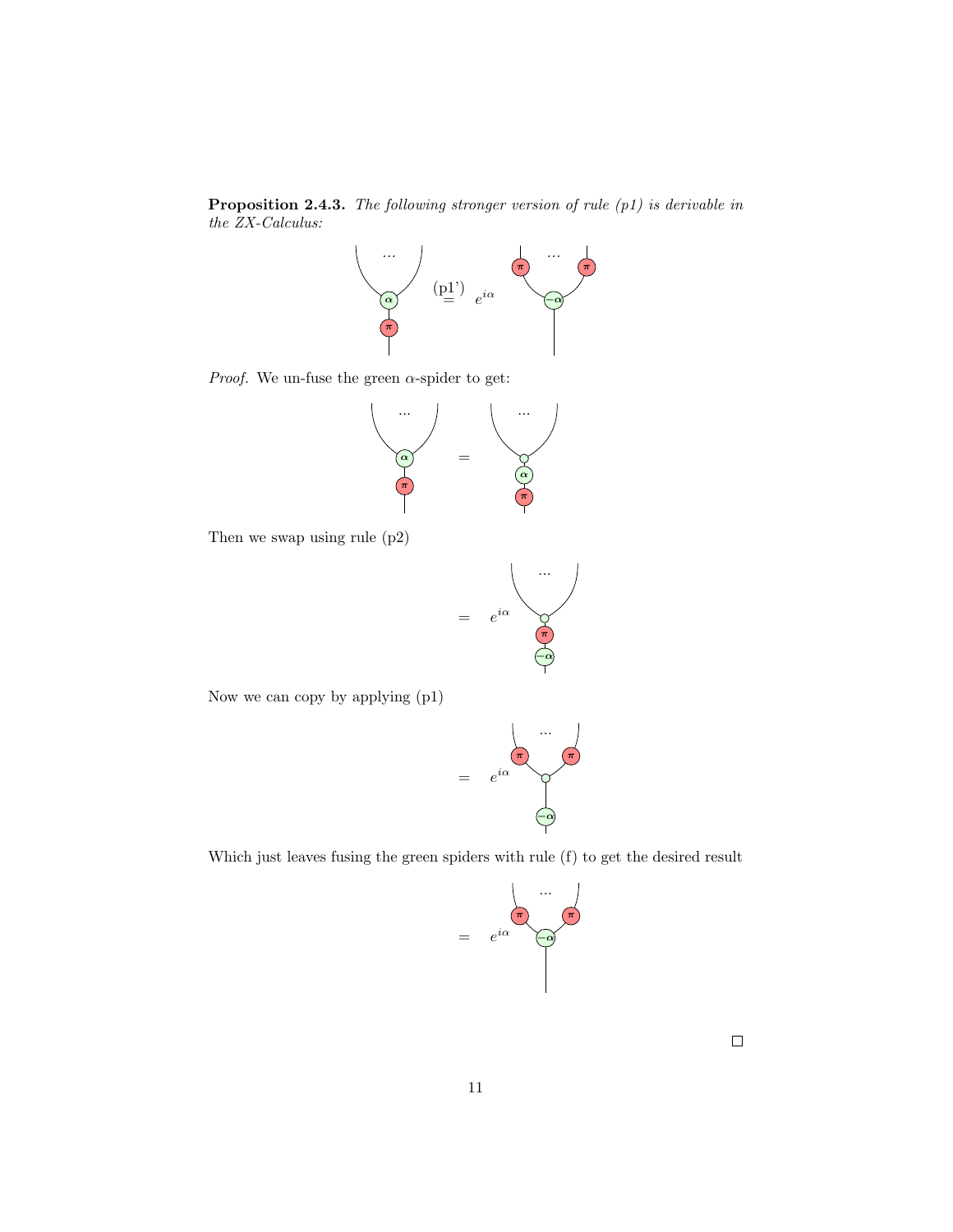Proposition 2.4.4 (Lemma 2.2 in [2]). The following rule is derivable in the ZX-Calculus



Proof. Starting with the left hand side, we can bend one of the two parallel wires to get



Using the both colour versions of the identity rule (i1), we add two spiders to the newly created loop



From these spiders we can extract two new spiders by the spider fusion rule (f)



By rule (b) we have

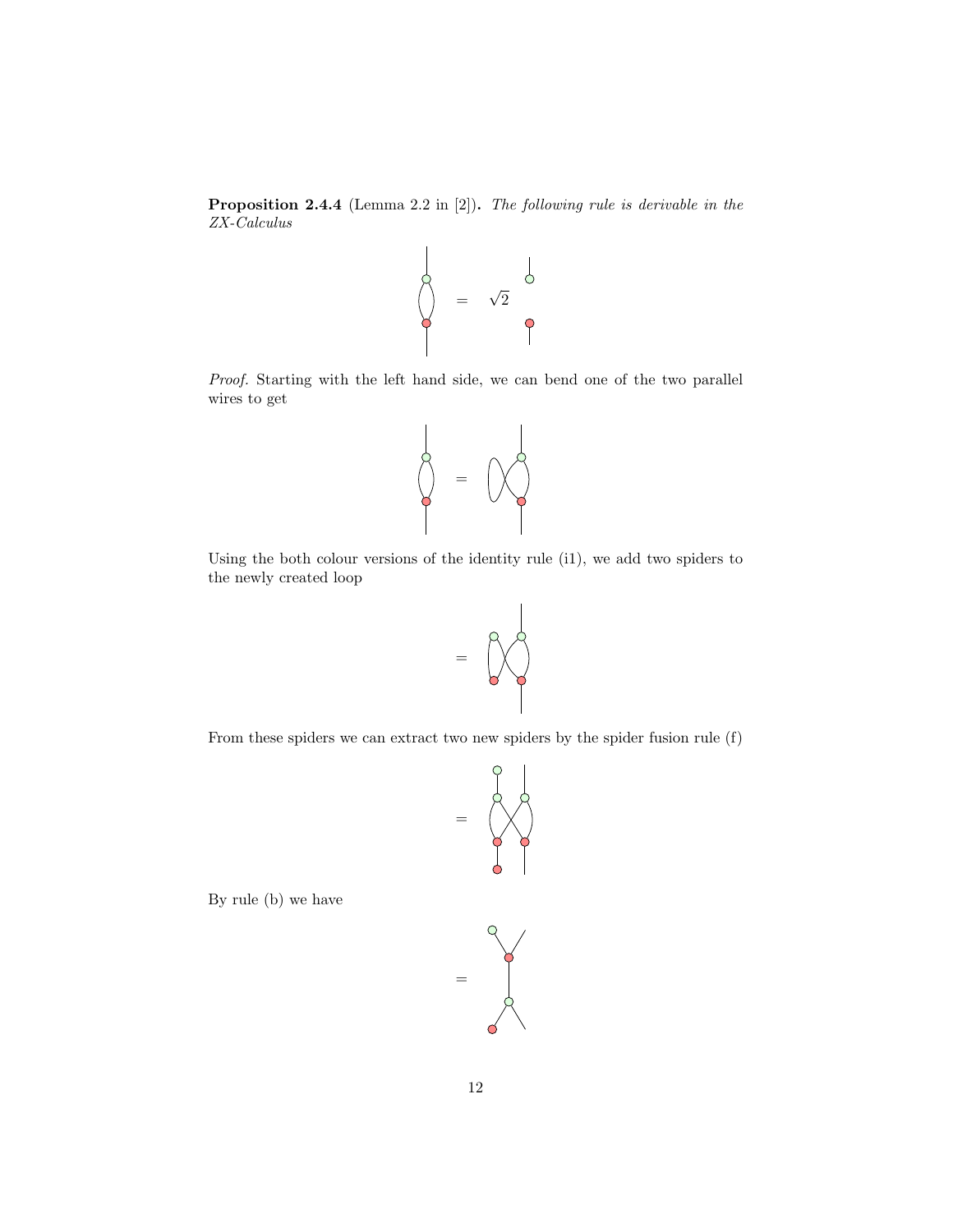Now, by applying the copy rule (c), we get

$$
= \begin{array}{c}\n0 \\
0 \\
0\n\end{array}
$$

Which leaves us to verify that the value of the scalar is indeed  $\sqrt{2}$ . We know that  $\begin{vmatrix} 1 & -1 \\ 0 & -1 \end{vmatrix}$  + |-i and  $\begin{vmatrix} 0 & -1 \\ 1 & -1 \end{vmatrix}$  + |-i composing them gives us

$$
\begin{aligned}\n\zeta &= (\langle 0 | + \langle 1 |)(| + \rangle + | - \rangle) \\
&= (\langle 0 | + \langle 1 |)(\frac{1}{\sqrt{2}}(|0\rangle + |1\rangle) + \frac{1}{\sqrt{2}}(|0\rangle - |1\rangle)) \\
&= (\langle 0 | + \langle 1 |)\frac{2}{\sqrt{2}}|0\rangle \\
&= \sqrt{2}(\langle 0 | 0 \rangle + \langle 0 | 1 \rangle) \\
&= \sqrt{2}\n\end{aligned}
$$

as desired

Proposition 2.4.5 (Lemma 2.3 in [2]). The following is rule is derivable in the ZX-Calculus



Proof. We can pull a red spider out the bottom by using the spider fusion rule (f) from right to left:



 $\Box$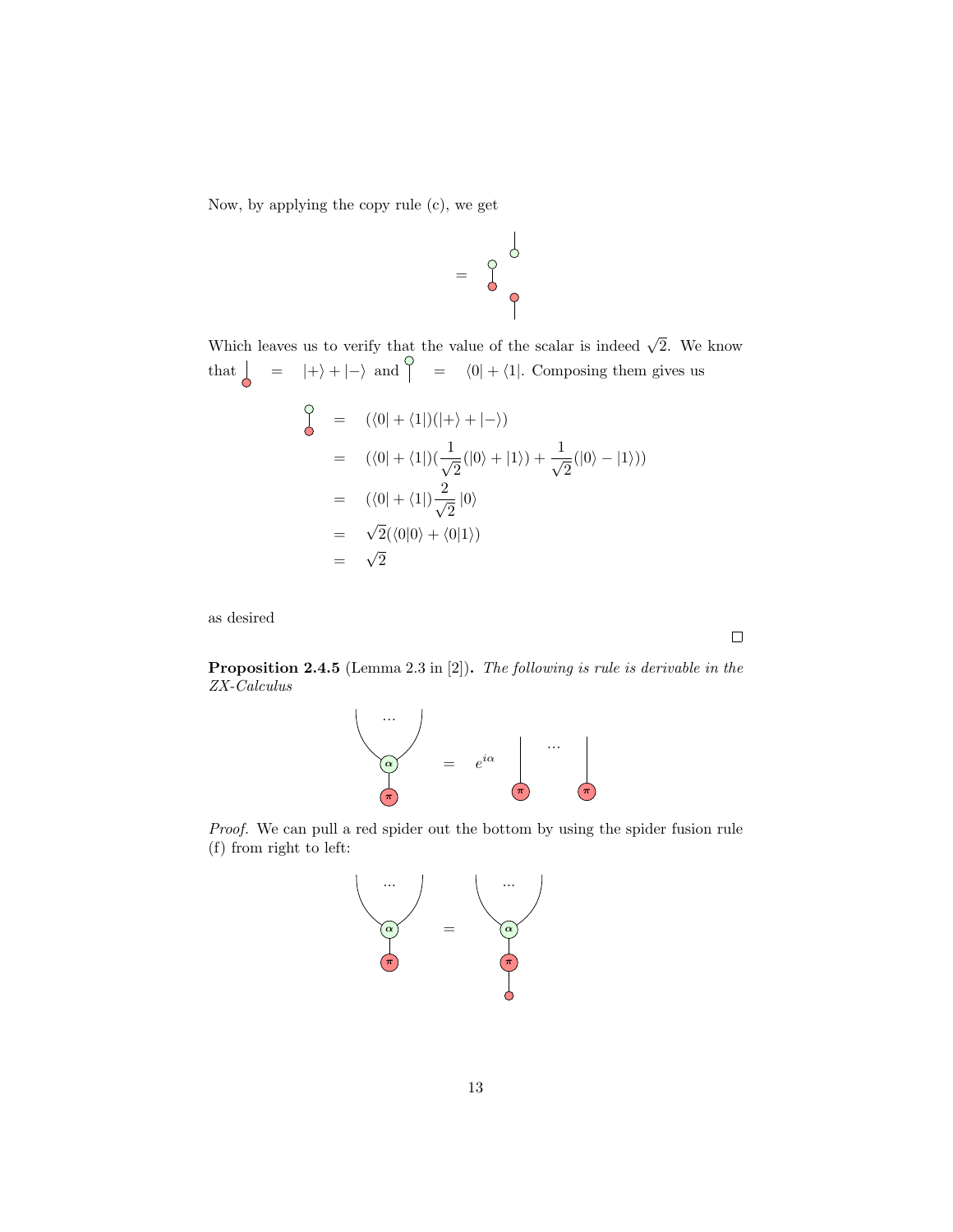Then we copy the red  $\pi$  using rule (p1'), which we derived in Proposition 2.4.3

$$
= e^{i\alpha} \qquad \qquad \overbrace{\qquad \qquad }^{ \qquad \cdots \qquad \qquad }_{ \qquad \qquad }
$$

Now we can copy the red spider with rule (c)

$$
= e^{i\alpha} \begin{array}{ccc} & & \dots & \\ & & \dots & \\ & & & \end{array}
$$

and finish the proof by fusing the spiders with rule (f)

iα ... = e π π

 $\Box$ 

Another useful thing to note is that spiders on a wire can pass by Hadamard gates by changing colour.

Lemma 2.4.6. The following holds in the ZX-Calculus:

$$
\begin{array}{c}\n\downarrow \\
\uparrow \\
\uparrow\n\end{array} = \begin{array}{c}\n\uparrow \\
\uparrow \\
\downarrow\n\end{array}
$$

Proof. We apply rule (i2) backwards and then change colour with rule (h):

$$
\begin{array}{c}\n\frac{1}{\sqrt{2}} \\
\frac{1}{\sqrt{2}} \\
\frac{1}{\sqrt{2}} \\
\frac{1}{\sqrt{2}} \\
\frac{1}{\sqrt{2}} \\
\frac{1}{\sqrt{2}} \\
\frac{1}{\sqrt{2}} \\
\frac{1}{\sqrt{2}} \\
\frac{1}{\sqrt{2}} \\
\frac{1}{\sqrt{2}} \\
\frac{1}{\sqrt{2}} \\
\frac{1}{\sqrt{2}} \\
\frac{1}{\sqrt{2}} \\
\frac{1}{\sqrt{2}} \\
\frac{1}{\sqrt{2}} \\
\frac{1}{\sqrt{2}} \\
\frac{1}{\sqrt{2}} \\
\frac{1}{\sqrt{2}} \\
\frac{1}{\sqrt{2}} \\
\frac{1}{\sqrt{2}} \\
\frac{1}{\sqrt{2}} \\
\frac{1}{\sqrt{2}} \\
\frac{1}{\sqrt{2}} \\
\frac{1}{\sqrt{2}} \\
\frac{1}{\sqrt{2}} \\
\frac{1}{\sqrt{2}} \\
\frac{1}{\sqrt{2}} \\
\frac{1}{\sqrt{2}} \\
\frac{1}{\sqrt{2}} \\
\frac{1}{\sqrt{2}} \\
\frac{1}{\sqrt{2}} \\
\frac{1}{\sqrt{2}} \\
\frac{1}{\sqrt{2}} \\
\frac{1}{\sqrt{2}} \\
\frac{1}{\sqrt{2}} \\
\frac{1}{\sqrt{2}} \\
\frac{1}{\sqrt{2}} \\
\frac{1}{\sqrt{2}} \\
\frac{1}{\sqrt{2}} \\
\frac{1}{\sqrt{2}} \\
\frac{1}{\sqrt{2}} \\
\frac{1}{\sqrt{2}} \\
\frac{1}{\sqrt{2}} \\
\frac{1}{\sqrt{2}} \\
\frac{1}{\sqrt{2}} \\
\frac{1}{\sqrt{2}} \\
\frac{1}{\sqrt{2}} \\
\frac{1}{\sqrt{2}} \\
\frac{1}{\sqrt{2}} \\
\frac{1}{\sqrt{2}} \\
\frac{1}{\sqrt{2}} \\
\frac{1}{\sqrt{2}} \\
\frac{1}{\sqrt{2}} \\
\frac{1}{\sqrt{2}} \\
\frac{1}{\sqrt{2}} \\
\frac{1}{\sqrt{2}} \\
\frac{1}{\sqrt{2}} \\
\frac{1}{\sqrt{2}} \\
\frac{1}{\sqrt{2}} \\
\frac{1}{\sqrt{2}} \\
\frac{1}{\sqrt{2}} \\
\frac{1}{\sqrt{2}} \\
\frac{1}{\sqrt{2}} \\
\frac{1}{\sqrt{2}} \\
\frac{1}{\sqrt{2}} \\
\frac{1}{\sqrt{2}} \\
\frac{1}{\sqrt{2}} \\
\frac{1}{\sqrt{2}} \\
\frac{1
$$

 $\Box$ 

To simplify large ZX-diagrams we make use of the !-box (pronounced as bang $box$ ) notation introduced in [12]. A !-box is drawn as a blue rectangle in a diagram and is used to indicate that the sub-graph it surrounds is copied as many times as indicated, potentially depending on some parameter.

Example 2.4.7. The !-box notation is used as follows:

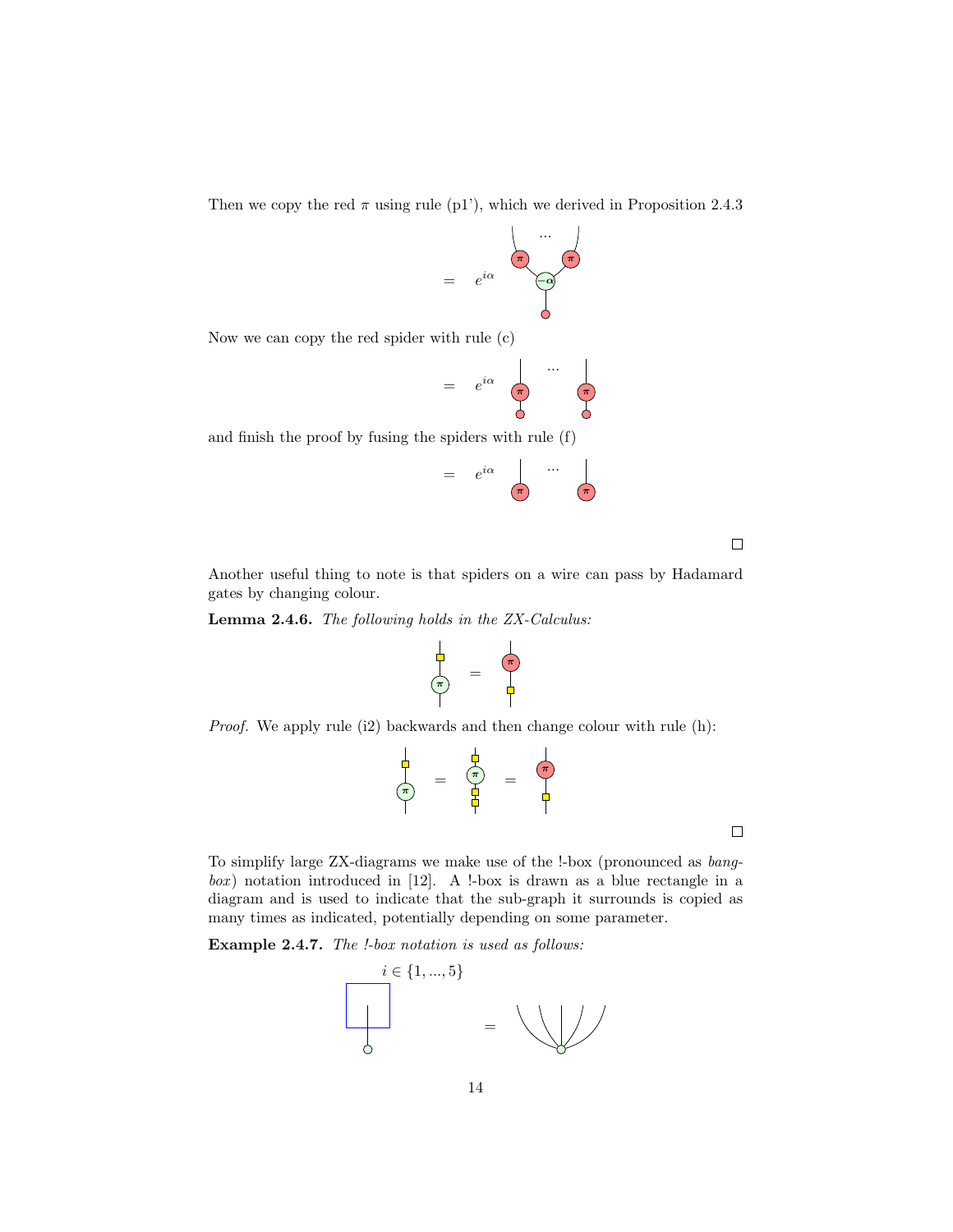

This notation can make complicated ZX-diagrams more structured and makes it easier to prove more general features of diagrams later on.

ZX-Calculus is a new way of representing quantum states and maps. Of course this is only useful if it agrees with the old theory. Luckily it is not hard to check that all the rules in the ZX-Calculus are sound, meaning that they are also true when translated to the linear maps they represent. Furthermore, when restricted to a small part of quantum mechanics, namely stabilizer quantum mechanics, the ZX-Calculus is known to be complete. This means that any equality that is valid in stabilizer quantum mechanics can also be derived in the ZX-Calculus.

We only covered the bare basics of ZX-Calculus in this section. A full description of the ZX-Calculus and graphical reasoning can be found in [1].

#### 2.5 Stabilizer theory

Quantum error correction plays a significant role in realizing quantum computers in practice. As qubits are hugely susceptible to noise due to their unstable nature, it is essential that there exists a way to detect and correct errors that are induced during computation. This can be achieved by creating so-called quantum error correcting codes (see e.g.  $[8]$ ), which are analogous to their classical counterparts. One powerful way of creating such quantum error correcting codes is by using stabilizer theory. This area of quantum mechanics only allows a certain number of operators to be used. These are known as Clifford operators. After this restriction, stabilizer quantum mechanics can be efficiently simulated classically (as seen in [11]), so without using quantum mechanics. However, stabilizer quantum mechanics still shows quantum behaviour and is interesting to study.

At the core of stabilizer theory stand the Pauli operators that we have encountered before:

$$
X = \begin{pmatrix} 0 & 1 \\ 1 & 0 \end{pmatrix} \quad Y = \begin{pmatrix} 0 & -i \\ i & 0 \end{pmatrix} \quad Z = \begin{pmatrix} 1 & 0 \\ 0 & -1 \end{pmatrix}
$$

Note that  $X^2 = Y^2 = Z^2 = I$ .

**Definition 2.5.1.** The Pauli group,  $\mathcal{P}_1$ , is the group generated by  $\{X, Y, Z\}$ under composition.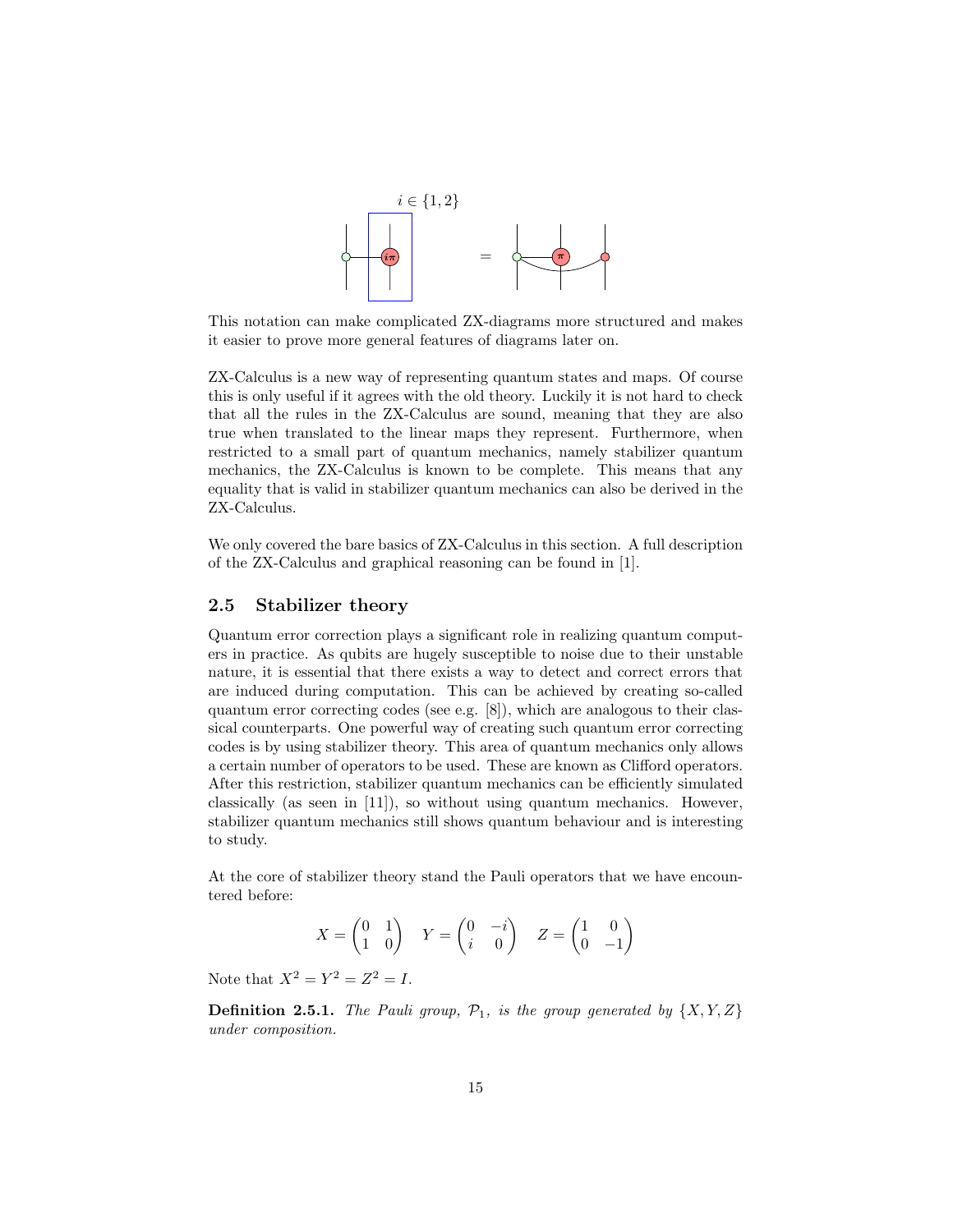It can be easily verified that the Pauli group consists of the sixteen operators of the form  $\alpha \cdot P$ , where  $\alpha \in \{1, -1, i, -i\}$  and  $P \in \{I, X, Y, Z\}$ . Furthermore, we see that two elements of the Pauli group always either commute or anticommute.

We can expand this definition to operators on multiple qubits.

**Definition 2.5.2.** The n-qubit Pauli group,  $\mathcal{P}_n$ , is the n-fold tensor product of  $\mathcal{P}_1$ :

$$
\mathcal{P}_n = \mathcal{P}_1 \otimes \mathcal{P}_1 \otimes \ldots \otimes \mathcal{P}_1 = \{ \alpha \cdot P_1 \otimes P_2 \otimes \ldots \otimes P_n | \alpha \in \{1, -1, i, -i\}, P \in \{I, X, Y, Z\} \}
$$

The operators in the Pauli group have some interesting, easy to prove properties. We discuss these in the next proposition.

**Proposition 2.5.3.** An operator  $P = \alpha \cdot P_1 \otimes P_2 \otimes ... \otimes P_n \in \mathcal{P}_n$  has the following three properties:

- 1. P is unitary.
- 2.  $P^2 = \alpha^2 \cdot I = \pm I$ .
- 3. Given  $Q = \beta \cdot Q_1 \otimes Q_2 \otimes ... \otimes Q_n \in \mathcal{P}_n$  we have  $PQ = \pm QP$ . Where P and  $Q$  commute iff an even number of  $P_i$  and  $Q_i$  anti-commute and P and Q anti-commute iff an odd number of  $P_i$  and  $Q_i$  anti-commute.

Proof. First of all, we have

$$
P^{\dagger} = (\alpha \cdot P_1 \otimes P_2 \otimes \dots \otimes P_n)^{\dagger} = \bar{\alpha} \cdot P_1^{\dagger} \otimes P_2^{\dagger} \otimes \dots \otimes P_n^{\dagger}
$$
  
=  $\bar{\alpha} \cdot P_1^{-1} \otimes P_2^{-1} \otimes \dots \otimes P_n^{-1}$   
=  $(\alpha \cdot P_1 \otimes P_2 \otimes \dots \otimes P_n)^{-1} = P^{-1}.$ 

Next, the second property holds as

$$
P^2 = (\alpha \cdot P_1 \otimes P_2 \otimes \ldots \otimes P_n)^2 = \alpha^2 \cdot P_1^2 \otimes P_2^2 \otimes \ldots \otimes P_n^2 = \alpha^2 \cdot I \otimes I \otimes \ldots \otimes I
$$
  
=  $\alpha^2 I$ .

Lastly,

$$
PQ = (\alpha \cdot P_1 \otimes P_2 \otimes \dots \otimes P_n)(\beta \cdot Q_1 \otimes Q_2 \otimes \dots \otimes Q_n)
$$
  
=  $\alpha \beta \cdot P_1 Q_1 \otimes P_2 Q_2 \otimes \dots \otimes P_n Q_n$   
=  $\alpha \beta \cdot (-1)^{s_1} Q_1 P_1 \otimes (-1)^{s_2} Q_2 P_2 \otimes \dots \otimes (-1)^{s_n} Q_n P_n = \alpha \beta (-1)^{\sum s_i} \cdot QP.$ 

Here we take  $s_i = 0$  if  $P_i$  and  $Q_i$  commute and  $s_i = 1$  if they do not. Then indeed P and Q commute iff an even number of  $P_i$  and  $Q_i$  anti-commute and they anti-commute otherwise.  $\Box$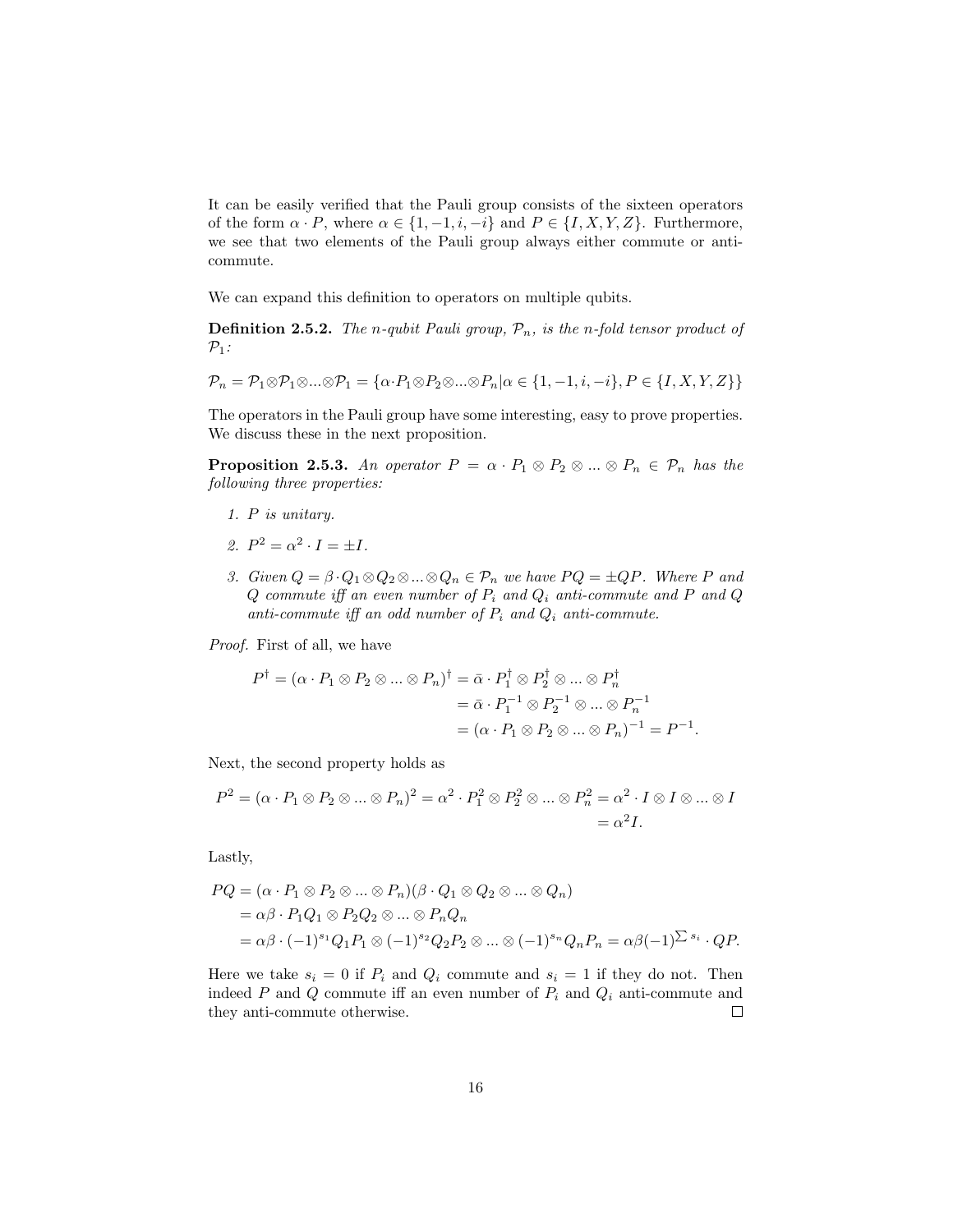If we ignore the scalar, every member of the n-qubit Pauli group can be expressed as  $X^{x_1}Z^{z_1} \otimes X^{x_2}Z^{z_2} \otimes ... \otimes X^{x_n}Z^{z_n}$  with  $x_i, z_i \in \{0, 1\}$ , as  $XZ = iY$ . This gives us a nice correspondence between  $\mathcal{P}_n$  and  $\mathbb{B}^{2n}$ . More formally, if we factor out the center  $Z(\mathcal{P}_n) = {\alpha I | \alpha = 1, -1, i, -i}$  we end up with a group  $\overline{\mathcal{P}_n} =$  $\mathcal{P}_n/Z(\mathcal{P}_n)$  of order  $4^n$ . This can be identified with the binary vector space  $\mathbb{B}^{2n}$ by a useful isomorphism.

Proposition 2.5.4. The function

$$
f: \mathbb{B}^{2n} \to \overline{\mathcal{P}_n}
$$

$$
(x_1, x_2, ..., x_n, z_1, z_2, ..., z_n)^T \mapsto \overline{X^{x_1} Z^{z_1} \otimes X^{x_2} Z^{z_2} \otimes ... \otimes X^{x_n} Z^{z_n}}
$$

is an isomorphism.

Proof. Given two vectors

$$
v = (x_1, x_2, ..., x_n, z_1, z_2, ..., z_n)^T, w = (p_1, p_2, ..., p_n, q_1, q_2, ..., q_n)^T \in \mathbb{B}^{2n}
$$

suppose that  $f(v) = f(w)$ . Then

$$
\overline{X^{x_1}Z^{z_1}\otimes X^{x_2}Z^{z_2}\otimes...\otimes X^{x_n}Z^{z_n}}=\overline{X^{p_1}Z^{q_1}\otimes X^{p_2}Z^{q_2}\otimes...\otimes X^{p_n}Z^{q_n}},
$$

so

$$
X^{x_1}Z^{z_1}\otimes X^{x_2}Z^{z_2}\otimes\ldots\otimes X^{x_n}Z^{z_n}=\alpha X^{p_1}Z^{q_1}\otimes X^{p_2}Z^{q_2}\otimes\ldots\otimes X^{p_n}Z^{q_n}
$$

for some  $\alpha \in \{1, -1, i, -i\}$ . This can only be true if  $X^{x_i} Z^{z_i} = X^{p_i} Z^{q_i}$  for all i, which in turn means that  $v = w$ . Therefore f is injective. Furthermore, as the order of both groups is equal, we have a bijection.

Now

$$
f(v+w) = f((x_1 + p_1, x_2 + p_2, ..., x_n + p_n, z_1 + q_1, z_2 + q_2, ..., z_n + q_n)^T)
$$
  
=  $\overline{X^{x_1+p_1}Z^{z_1+q_1} \otimes X^{x_2+p_2}Z^{z_2+q_2} \otimes ... \otimes X^{x_n+p_n}Z^{z_n+q_n}}$   
=  $\overline{X^{x_1}Z^{z_1} \otimes X^{x_2}Z^{z_2} \otimes ... \otimes X^{x_n}Z^{z_n}} \circ \overline{X^{p_1}Z^{q_1} \otimes X^{p_2}Z^{q_2} \otimes ... \otimes X^{p_n}Z^{q_n}}$   
=  $f(v) \circ f(w).$ 

So indeed  $f$  is an isomorphism.

This isomorphism can be used to treat  $n$ -qubit Pauli operators as vectors (up to a scalar), which allows us to speak of linear independence and use linear algebra to analyse Pauli operators.

**Lemma 2.5.5.** Given two operators  $S, T \in \mathcal{P}_n$ , let  $S = \alpha X^{x_1} Z^{z_1} \otimes X^{x_2} Z^{z_2} \otimes$  $\ldots \otimes X^{x_n} Z^{z_n}$  and  $T = \beta X^{p_1} Z^{q_1} \otimes X^{p_2} Z^{q_2} \otimes \ldots \otimes X^{p_n} Z^{q_n}$ . S and T commute iff  $\sum_{i=1}^{n} x_i q_i + \sum_{i=1}^{n} z_i p_i = 0 \mod 2$ .

 $\Box$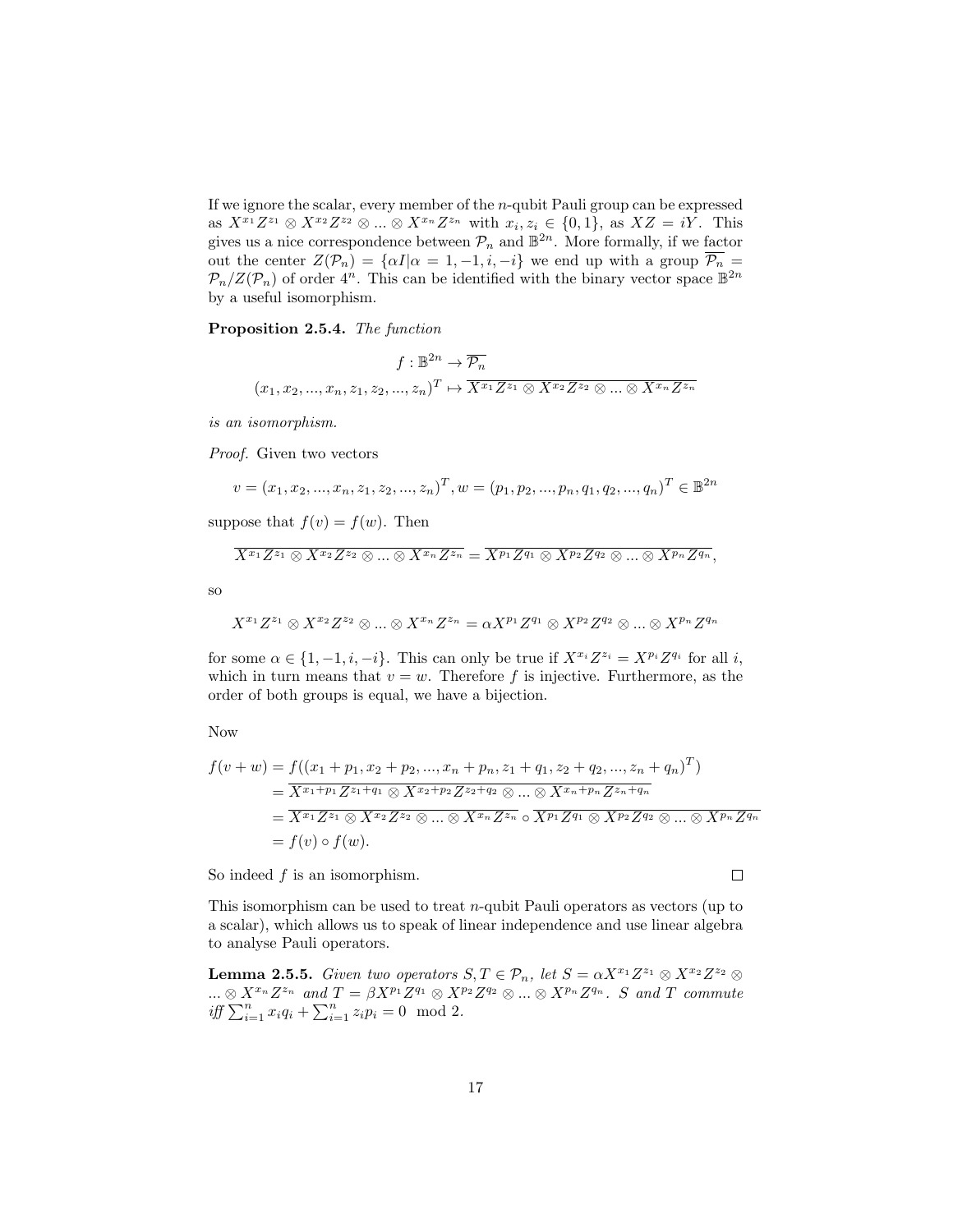*Proof.* By Proposition 2.5.3 we know that  $S$  and  $T$  commute iff an even number of  $X^{x_i}Z^{z_i}$  and  $X^{p_i}Z^{q_i}$  anti-commute.

We want to use the fact that for any  $a, b \in \{0, 1\}$  we have  $X^a Z^b = (-1)^{ab} Z^b X^a$ . This is true because if either  $a$  or  $b$  is equal to 0, then the corresponding Pauli is the identity, which commutes with everything. If both are equal to 1, then we have  $XY = -YX$ .

For a given  $i \in \{1, ..., n\}$   $X^{x_i}Z^{z_i}$  and  $X^{p_i}Z^{q_i}$  anti-commute iff

$$
X^{x_i}Z^{z_i}X^{p_i}Z^{q_i} = -X^{p_i}Z^{q_i}X^{x_i}Z^{z_i}.
$$

By our previously stated fact we have

$$
X^{x_i} Z^{z_i} X^{p_i} Z^{q_i} = (-1)^{p_i z_i} X^{x_i} X^{p_i} Z^{z_i} Z^{q_i} = (-1)^{p_i z_i} X^{p_i} X^{x_i} Z^{q_i} Z^{z_i}
$$
  
= 
$$
(-1)^{p_i z_i + x_i q_i} X^{p_i} Z^{q_i} X^{x_i} Z^{z_i}.
$$

Therefore we know that  $X^{x_i}Z^{z_i}$  and  $X^{p_i}Z^{q_i}$  anti-commute iff  $p_iz_i + x_iq_i = 1$ mod 2. This is true for an even number of i iff  $\sum_{i=1}^{n} x_i q_i + \sum_{i=1}^{n} z_i p_i = 0$ mod 2, proving the lemma.

**Definition 2.5.6.** Given a unitary U and a state  $|\psi\rangle$  we say that U stabilizes  $|\psi\rangle$  or that U is a stabilizer of  $|\psi\rangle$  if  $|\psi\rangle$  is a +1-eigenvector of U:

$$
U\ket{\psi}=\ket{\psi}
$$

**Definition 2.5.7.** A stabilizer group S is an abelian subgroup of  $\mathcal{P}_n$  that does not contain −I.

Such a stabilizer group can be identified by a set of independent generators. We call a set of stabilizers independent if none can be written as a product of the others. This corresponds to linear independence of the binary vectors that are associated with the stabilizers by the isomorphism of Proposition 2.5.4.

**Definition 2.5.8.** The stabilizer space of a stabilizer group  $S \subseteq \mathcal{P}_n$  is the set of vectors that are stabilized by all  $S \in \mathcal{S}$ .

**Example 2.5.9.** We take a look at the stabilizer group  $S = \{II, IX, XI, XX\} \subseteq$  $P_2$ . Clearly II stabilizes all vectors. Basis vectors for the space that is stabilized by IX are  $|0\rangle |+\rangle$  and  $|1\rangle |+\rangle$ . For XI these are  $|+\rangle |0\rangle$  and  $|+\rangle |1\rangle$  and for XX we have  $|+\rangle |+\rangle$  and  $|-\rangle |-$ . The only states that are in all of these spaces at the same time are of the form  $\alpha$   $|+\rangle$   $|+\rangle$ , so the stabilizer space of S is generated by  $|+\rangle |+\rangle$ .

**Lemma 2.5.10.** Given a stabilizer group  $S \subseteq \mathcal{P}_N$  with independent generators  $S_1, S_2, ..., S_n$ , where  $n \leq N$ , and a number  $m < n$  we can find an operator  $T \in$  $\mathcal{P}_N$  that commutes with  $S_1, ..., S_m$  and that anti-commutes with  $S_{m+1}, ..., S_n$ .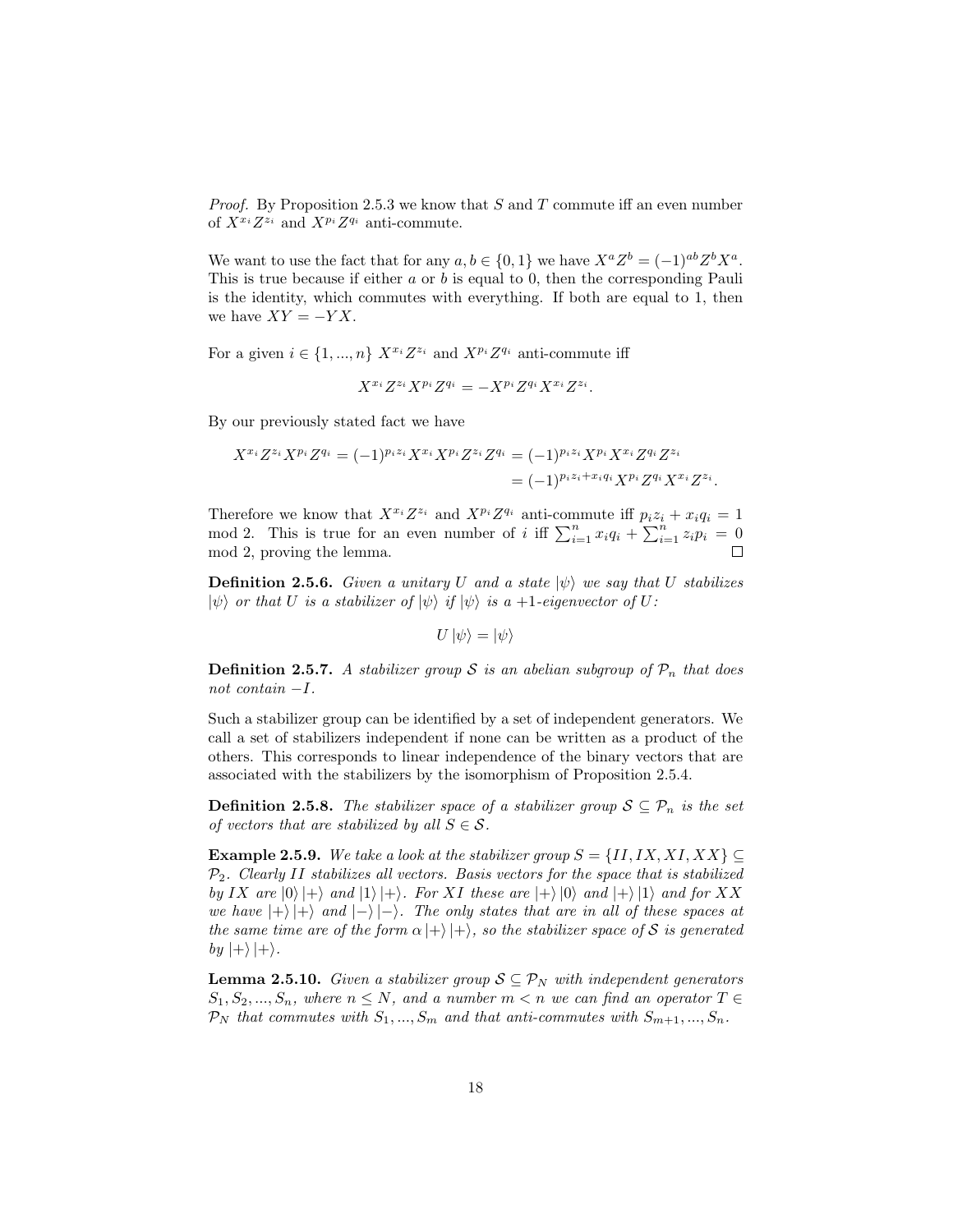Proof. Let  $S_i = \alpha_i X^{x_{i,1}} Z^{z_{i,1}} \otimes X^{x_{i,2}} Z^{z_{i,2}} \otimes ... \otimes X^{x_{i,N}} Z^{z_{i,N}}$  for all  $i \in \{1, ..., n\}$ . By Lemma 2.5.5 we have to find an operator  $T = \alpha X^{x_1} Z^{z_1} \otimes X^{x_2} Z^{z_2} \otimes ... \otimes$  $X^{x_N}Z^{z_N} \in \mathcal{P}_N$  such that  $\sum_{j=1}^N x_i z_{i,j} + \sum_{i=1}^N z_i x_{i,j} = 0 \mod 2$  for all  $i \in$  $\{1, ..., m\}$  and  $\sum_{j=1}^{N} x_i z_{i,j} + \sum_{i=1}^{N} z_i x_{i,j} = 1 \mod 2$  for all  $i \in \{m+1, ..., n\}$ . As the  $S_i$  are independent, we know the vectors  $(x_{i,1}, x_{i,2}, ..., x_{i,N}, z_{i,1}, z_{i,2}, ..., z_{i,N})^T$ ,  $i \in$  $\{1, ..., n\}$  are linearly independent. This means that we can find a solution  $(x_1, x_2, ..., x_N, z_1, z_2, ..., z_N)^T$  for the system described above. This means that the operator  $T = X^{x_1} Z^{z_1} \otimes X^{x_2} Z^{z_2} \otimes ... \otimes X^{x_N} Z^{z_N}$  satisfies the conditions.

**Proposition 2.5.11.** If stabilizer group  $S \subseteq \mathcal{P}_n$  is generated by m independent generators  $S_1, ..., S_m$ , then its stabilizer space has dimension  $2^{n-m}$ .

*Proof.* We prove this by induction on m. If  $m = 0$ , then S has no generators, meaning that  $S = \{I\}$ . Therefore, every vector gets stabilized by S, which means that the entire *n*-qubit space is the stabilizer space of  $S$ . This has dimension  $2^n$ , so we are done.

Now suppose  $m > 0$  and that the stabilizer space of the group  $\langle S_1, ..., S_{m-1} \rangle$ has dimension  $2^{n-m+1}$ . For each  $S \in \mathcal{S}$  we have  $S^2 = I$  as otherwise  $-I$  would be in S. This means that the only possible eigenvalues for  $I \neq S \in \mathcal{S}$  are  $\pm 1$ . By Lemma 2.5.10 we can find an operator  $T \in \mathcal{P}_n$  that commutes with  $S_1, ..., S_{m-1}$ , but anti-commutes with  $S_m$ . For every eigenvector  $|\psi\rangle$  of  $S_m$  in the stabilizer space of  $\langle S_1, ..., S_{m-1} \rangle$  that has eigenvalue +1 we can now find one with eigenvalue −1:

$$
S_m T |\psi\rangle = -TS_m |\psi\rangle = -T |\psi\rangle.
$$

This eigenvector  $T |\psi\rangle$  is then still in the stabilizer space of  $\langle S_1, ..., S_{m-1} \rangle$  as for  $i < m$ :

$$
S_i T |\psi\rangle = TS_i |\psi\rangle = T |\psi\rangle.
$$

Therefore, in the  $2^{n-m+1}$ -dimensional stabilizer space of  $\langle S_1, ..., S_{m-1} \rangle$  we can find exactly  $2^{n-m}$  orthogonal +1-eigenvectors of  $S_m$ . This means that the stabilizer space of S has dimension  $2^{n-m}$ .  $\Box$ 

A special case of this proposition shows us that  $n$  independent stabilizers stabilize exactly one state (up to a scalar).

Definition 2.5.12. A stabilizer state is a quantum state that is stabilized by some non-trivial stabilizer group.

Stabilizer quantum mechanics is limited to only using stabilizer states. This means that we need to restrict the unitaries that we allow as well, as most unitaries do not preserve stabilizer states.

**Definition 2.5.13.** The n-qubit Clifford group  $C_n$  is the normalizer of the Pauli group  $\mathcal{P}_n$ . That is,  $\mathcal{C}_n = \{C|CPC^{\dagger} \in \mathcal{P}_n \,\forall P \in \mathcal{P}_n\}.$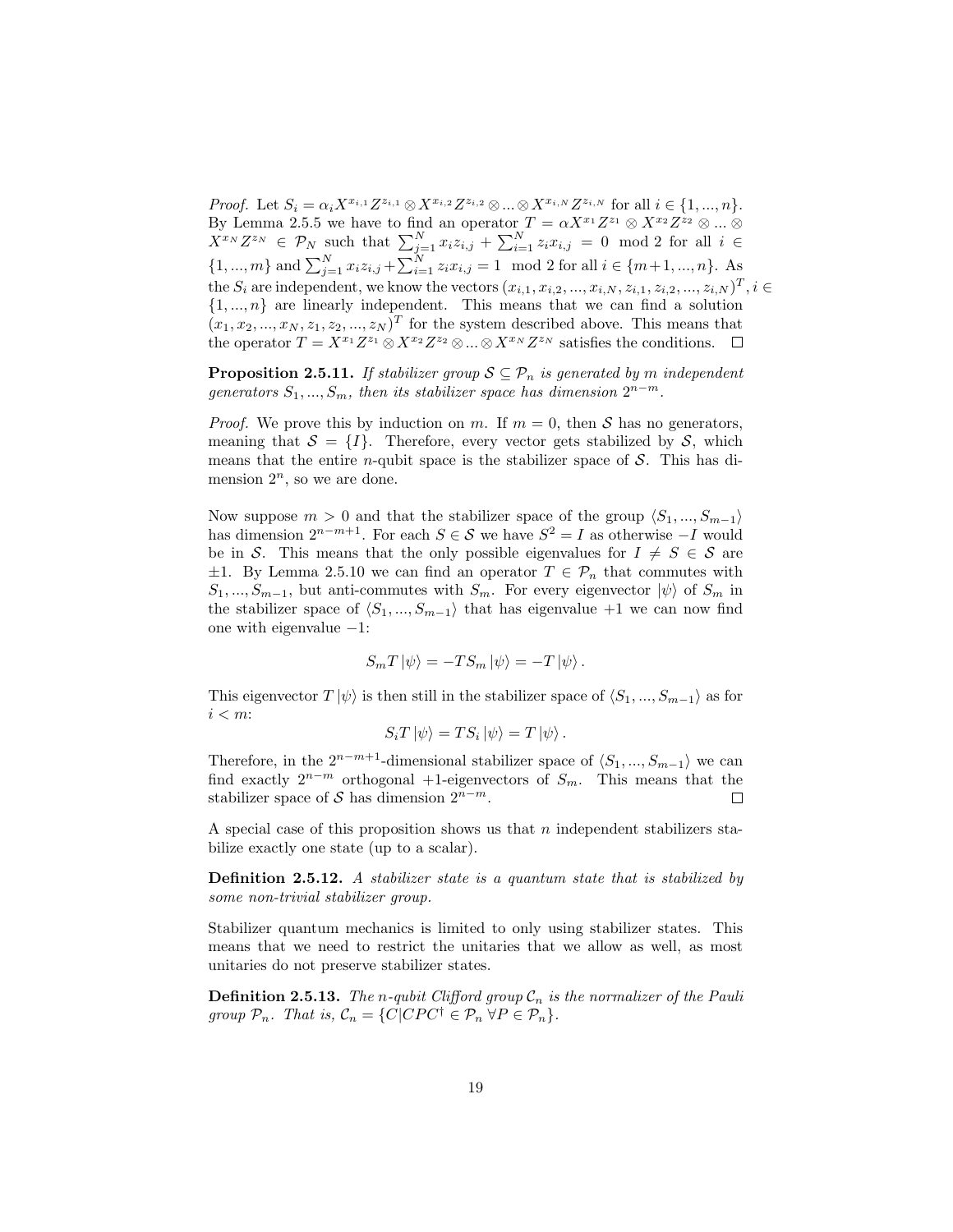So in stabilizer quantum mechanics we only allow stabilizer states, Clifford unitaries and measurements in the computational basis.

In the ZX-Calculus we can apply the same restriction. This amounts to limiting the phases that we allow in our diagrams.

Definition 2.5.14. A Clifford diagram is a ZX-diagram where every spider has a phase  $\alpha \in \{0, \frac{\pi}{2}, \pi, -\frac{\pi}{2}\}.$ 

This restriction of the ZX-Calculus corresponds to stabilizer quantum mechanics. Moreover, as mentioned before, this part of the ZX-Calculus is complete for stabilizer quantum mechanics [5].

#### 2.6 Transitioning between ZX-Calculus and Stabilizer theory

The goal of this thesis is two-fold. First, we want to have a direct way to find n generating stabilizers for a given n-qubit Clifford ZX-state. Second, given a stabilizer group  $G \subseteq \mathcal{P}_n$  with n independent generators, we want to be able to find an explicit ZX-diagram that represents a state that is stabilized by G. Before we discuss these two problems themselves, we first look at how we can translate stabilizer theory into the ZX-Calculus.

To speak of stabilizers in the ZX-Calculus, we first need the equivalents of the Pauli operators. We have the following equalities:



The fact that some operator S stabilizes a state  $|\psi\rangle$  can simply be expressed as follows:



Example 2.6.1. The state

$$
|\psi\rangle = \begin{array}{cc} | & | & | \\ \circ & \circ & \circ \end{array}
$$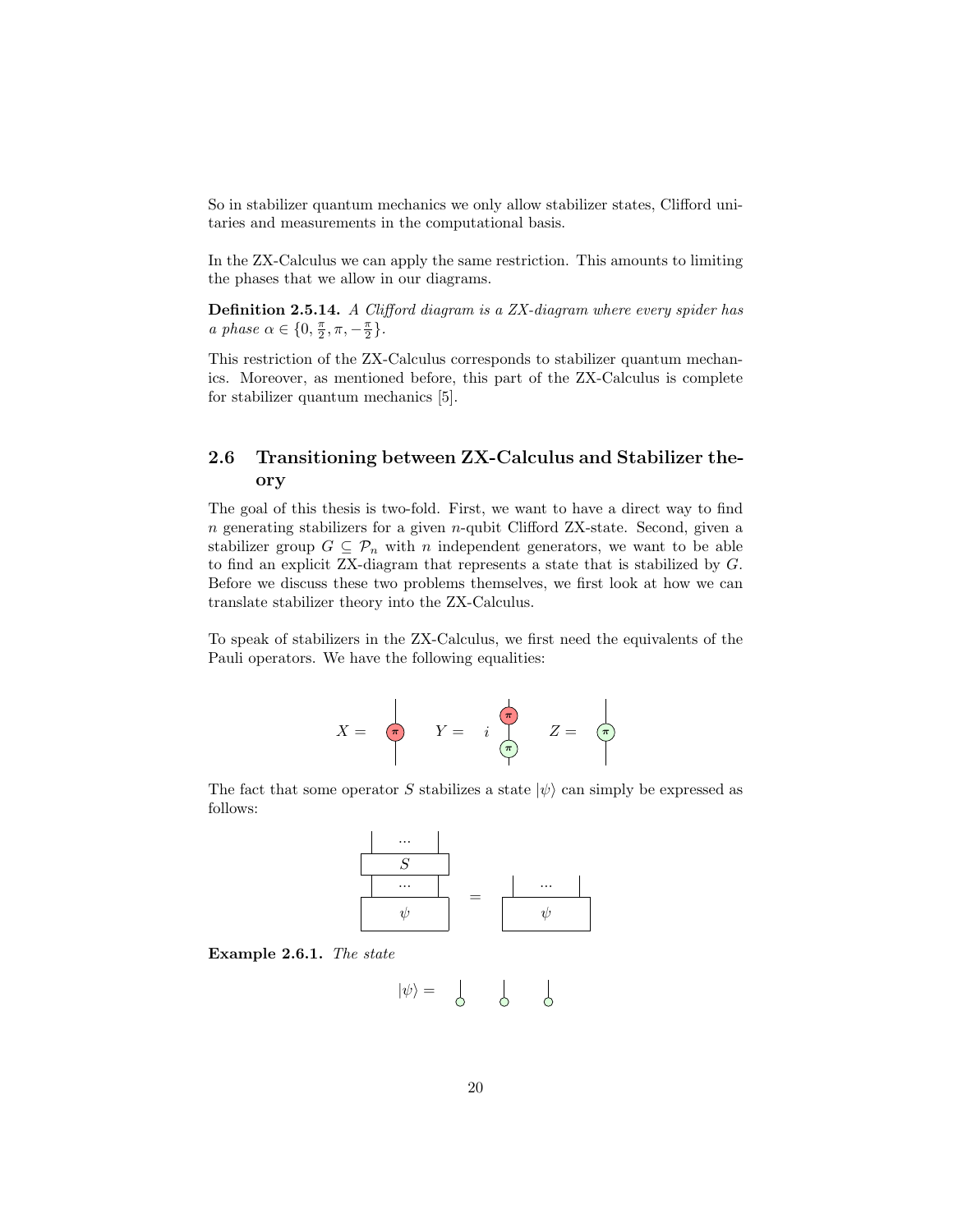has generating set of independent stabilizers  $\{X \otimes I \otimes I, I \otimes X \otimes I, I \otimes I \otimes X\}$ as the following three diagrams



are all equal to  $|\psi\rangle$  by rule (c).

The state

and

$$
|\phi\rangle =
$$

is stabilized by the group generated by  $\{Z \otimes Z \otimes I, I \otimes Z \otimes Z, X \otimes X \otimes X\}$  because both



can be shown to be equal to  $|\phi\rangle$  by fusing the spiders with rule (f) and we have



by copying with rule (p1), which is equal to  $|\phi\rangle$  because we can fuse with (f) and then apply (i1).

We already know of a way to find stabilizers for a given ZX-state. This method uses so-called graph states and local Clifford operations to get a ZX-diagram in a form from which it is easy to see what the stabilizers are. We take a brief look at how this works.

Definition 2.6.2. A graph state is a ZX-diagram that consists of Z-spiders with phase 0 that are connected by edges with a Hadamard gate on it. There are no parallel edges or self-loops and every Z-spider is connected to exactly one output and no inputs.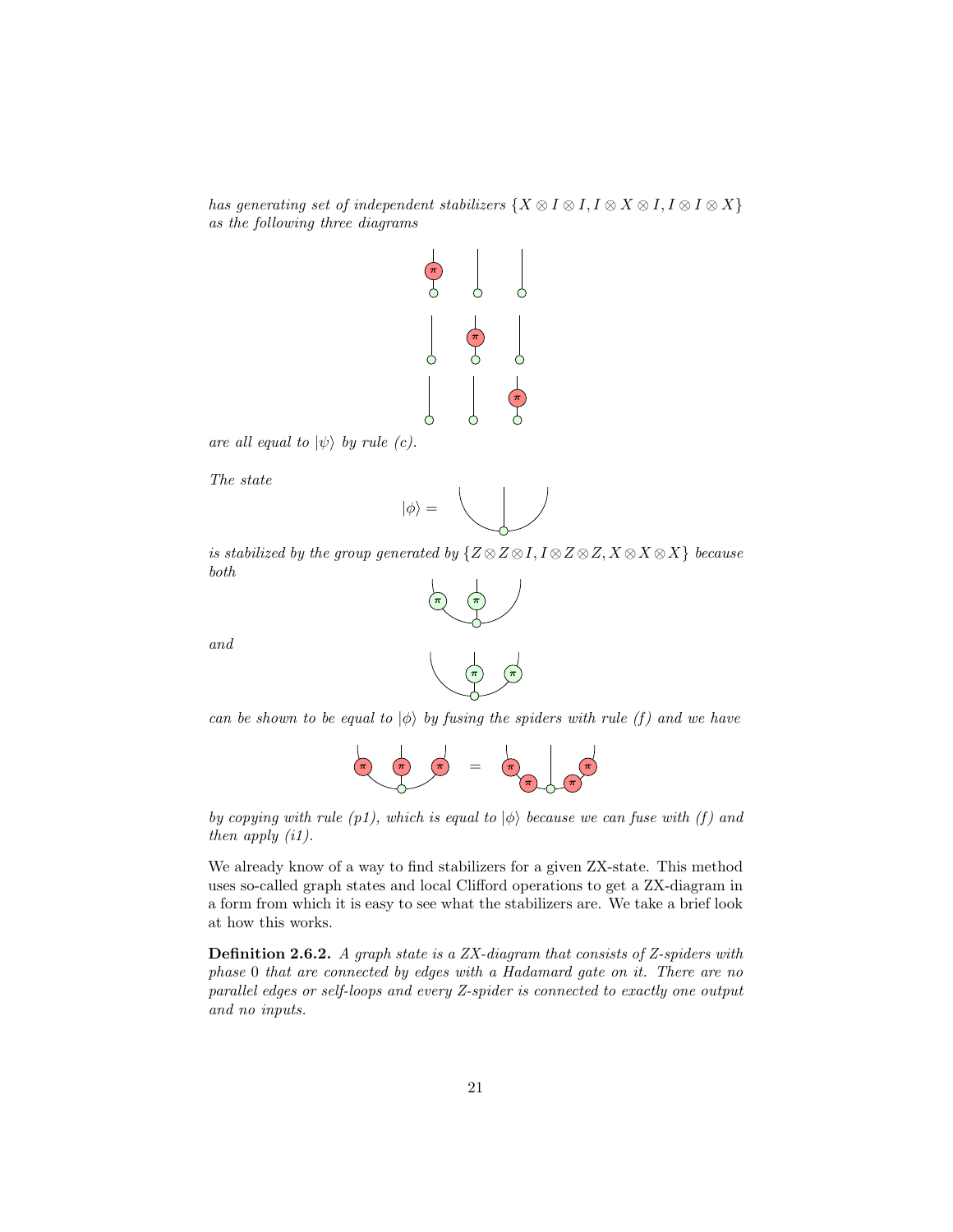Example 2.6.3. The following ZX-diagram is a graph state:



Here we have labeled the outputs 1, ..., 6.

**Definition 2.6.4.** A local Clifford operation on n qubits is an operation in  $\mathcal{C}_1^{\otimes n}$ .

It has been shown in [9] that we can transform a ZX-diagram into a graph state up to a local Clifford operation. To see how we find stabilizers for such a state, we first illustrate how to find them for a graph state.

For each of the  $Z$ -spiders we can put an  $X$  on its output wire and a  $Z$  on all of its neighbours' and obtain a stabilizer. To see why this works we look at the graph state of Example 2.6.3. If we pick the first  $Z$ -spider to put an  $X$  on the output and a  $Z$  on its neighbours'. We get the following:

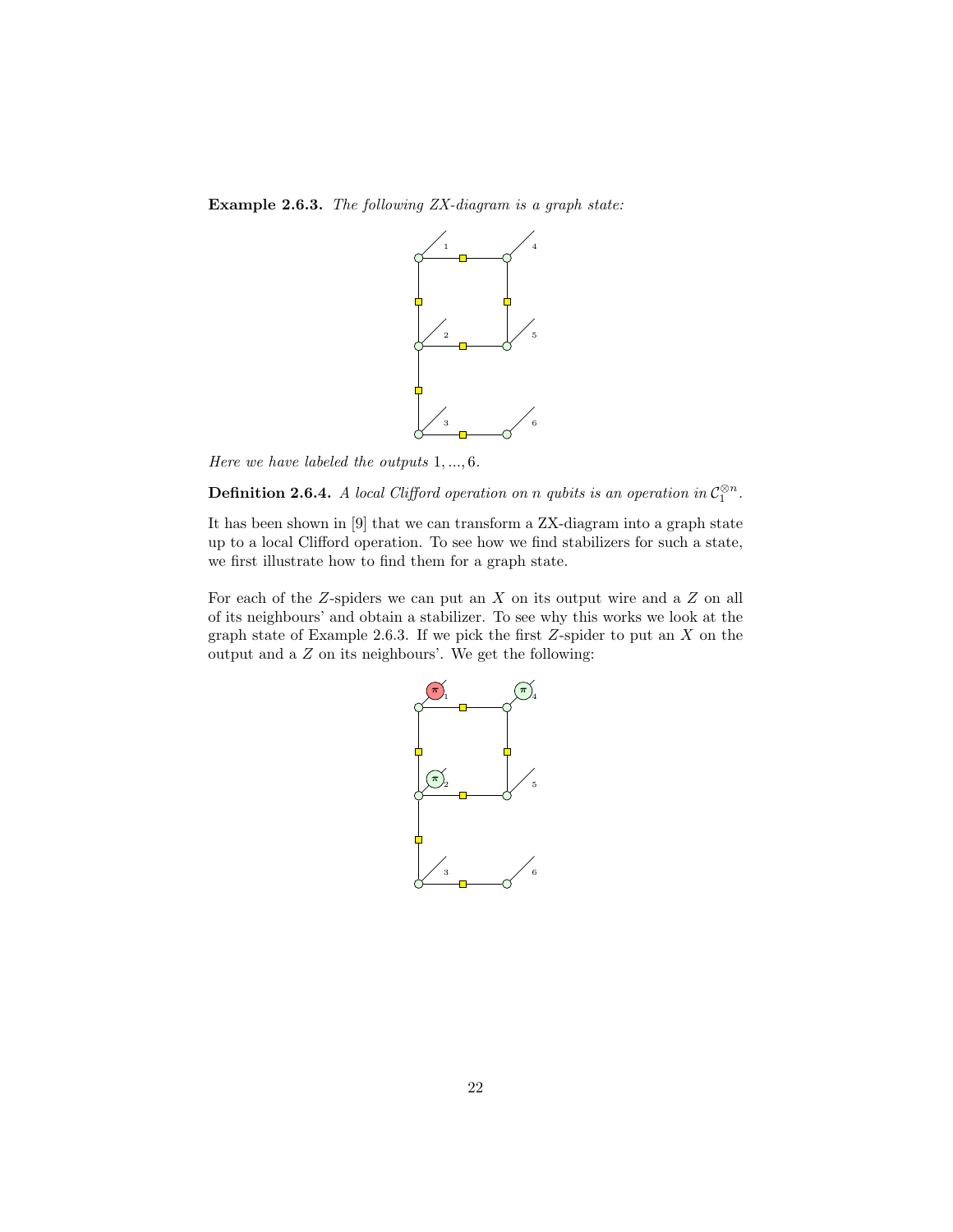Here we can push the two  $Z$ 's towards the first  $Z$ -spider and change their colour:



By copying one of the  $X$ 's and fusing them we get back to our original state, showing that  $X \otimes Z \otimes I \otimes Z \otimes I \otimes I$  is indeed a stabilizer. Repeating the process for all Z-spiders gives us n independent stabilizers, which generate the group that only stabilizes the given state.

To find stabilizers for a graph state with a local Clifford operation C applied to it, we can simply replace any stabilizer S for the graph state with  $CSC^{\dagger}$ , which will be a stabilizer for the whole state. Moreover, as Cliffords preserve Pauli's, we still have a generating set for a stabilizer group.

Our goal here is to completely bypass graph states and give a direct way to find stabilizers for any Clifford state. We want this method to be constructive and to lead to an easy algorithm. In order to achieve this we will only transform a Clifford state to a minimal degree before using its properties to discover what operators stabilize it.

Going the other way, from stabilizers to a ZX-diagram, we can also use graph states. There are ways to construct graph states from a given set of stabilizers, as [7] indirectly shows, however, it does not provide an easy constructive algorithm. Our goal is to again pass by graph states and produce a regular ZX-diagram that is stabilized by a given set of stabilizers. Our method is somewhat similar to and in the same spirit as [10] and [6], where maps to encode stabilizer codes are constructed.

## 3 ZX to Stabilizers

The aim of this section is to create an algorithm that can take in the ZX-diagram of any Clifford state and derive a generating set of stabilizers for it. We start off by discussing graph-like diagrams, which are the standard form we will want a diagram to be in before looking for stabilizers. Then we produce an algorithm to find stabilizers in the simplified case where all spiders in the diagram have phase 0. Lastly we generalize the solution to work for all Clifford states.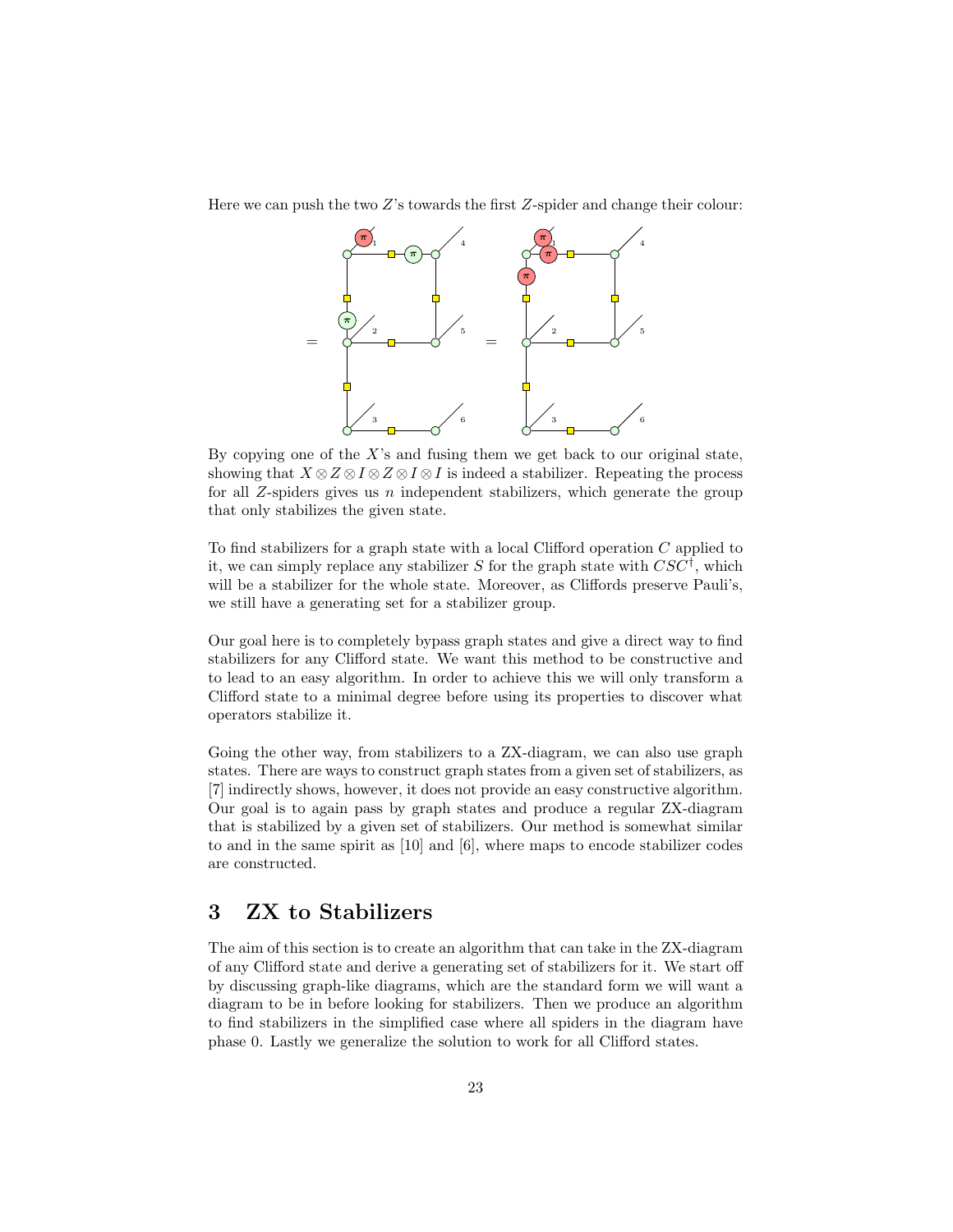#### 3.1 Graph-like diagrams

In order to retrieve the stabilizers from a given Clifford state, we will first put it in a standard form that is useful for us. This form is similar to the one used in [2], but differs slightly from it to suit our needs.

Definition 3.1.1. A ZX-diagram is called graph-like if

- 1. No two connected spiders have the same colour.
- 2. There are no parallel edges or self loops.
- 3. Every input or output is connected to a phaseless Z-spider and every phaseless Z-spider is connected to at most one input or output.

Transforming a ZX-diagram into this form enables us to think of it as a graph. This gives us some tools which will simplify the process of finding the stabilizers of a given diagram. We can transform every ZX-diagram to be graph-like by the following lemma.

Lemma 3.1.2. Every ZX-diagram is equal to a graph-like ZX-diagram.

Proof. Given a ZX-diagram, we first fuse all adjoining same-coloured spiders together using rule (f). This gives us a diagram where no two connected spiders have the same colour.

Next we can remove any occurrence of a parallel edge by applying Lemma 2.4.4 as follows:



Self loops can be eliminated as we have:

$$
\begin{pmatrix} 0 \\ 0 \\ 0 \end{pmatrix} = \begin{pmatrix} 0 \\ 0 \\ 0 \end{pmatrix} = \begin{pmatrix} 0 \\ 0 \\ 0 \end{pmatrix}
$$

This also holds for red spiders, so we end up with a diagram that has no self loops.

Now we ensure that property 3 is met whilst preserving properties 1 and 2. We do this by adding a green spider to every input or output connected to a red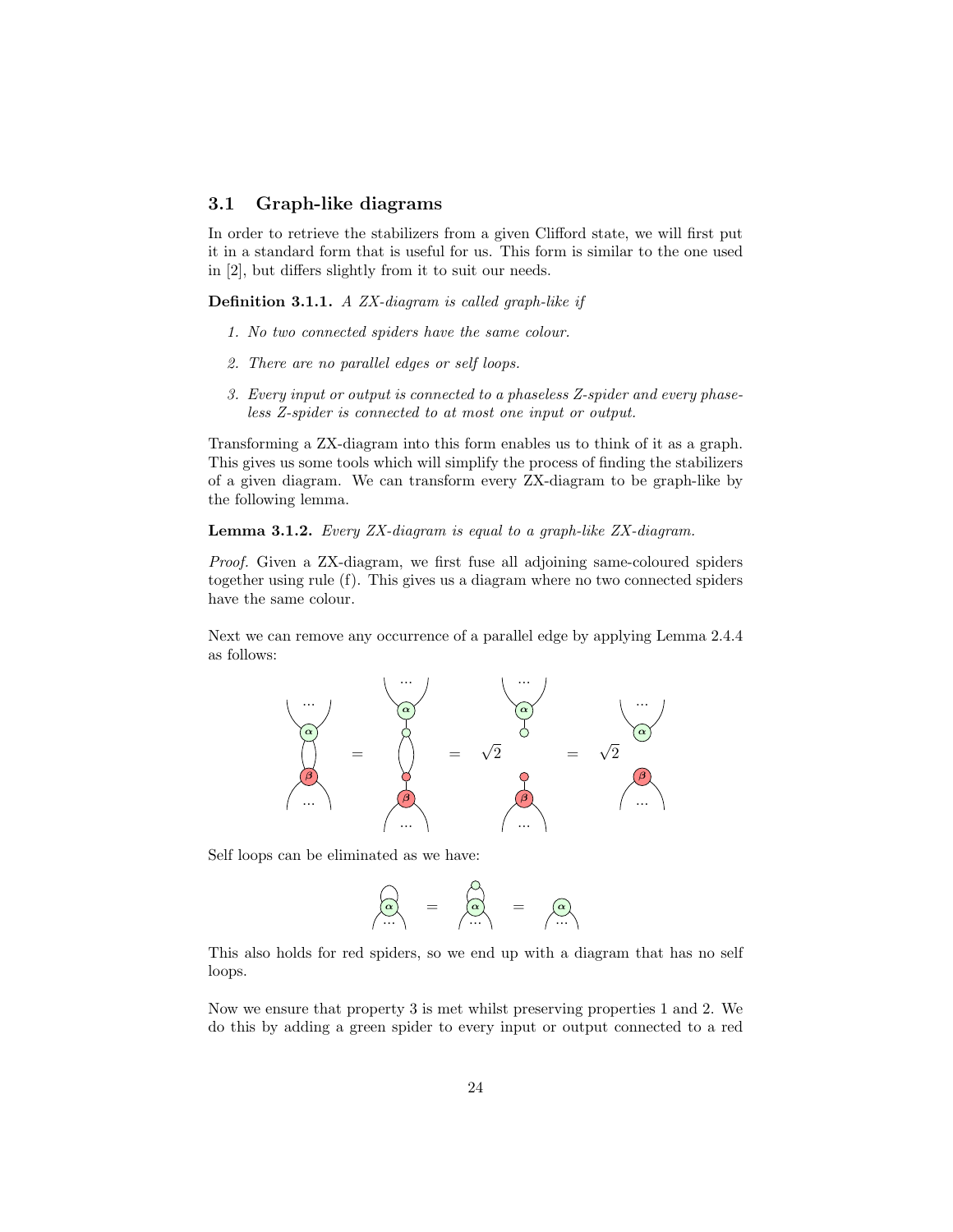spider using the identity rule (i1):



This does not introduce any same coloured connected spiders, nor do we obtain any parallel edges or self loops, so the first two properties are still valid.

For inputs or outputs connected to a green spider with a nonzero phase we do something similar:

$$
\begin{array}{c}\n\downarrow \\
\downarrow \\
\downarrow\n\end{array} = \begin{array}{c}\n\downarrow \\
\downarrow \\
\downarrow\n\end{array}
$$

Again, we preserve properties 1 and 2.

All that is left is to ensure that every spider is connected to at most one input or output. As we have already enforced that every input or output is connected to a green phaseless spider, we only have to look at the case where multiple inputs or outputs are connected to a single green phaseless spider. In that case we can do the same as we did before to all but one of the input or output wires, giving us:



Which ensures that property 3 is met, whilst also preserving properties 1 and 2. Therefore we have obtained a graph-like ZX-diagram that is equal to the original diagram.

Remark. Note that when finding stabilizers for a given ZX-state, scalars are unimportant because if  $S |\psi\rangle = |\psi\rangle$  then also  $S \alpha |\psi\rangle = \alpha |\psi\rangle$ . This means that we will often drop the scalar that is induced by removing parallel edges, as this will not have any effect on the stabilizers we will find.

As the proof of Lemma 3.1.2 is constructive, we can use it to create an algorithm to put a ZX-diagram in the desired standard form. The method works for any ZX-diagram, but we are only interested in Clifford ZX-states, so this algorithm only regards those cases.

 $\Box$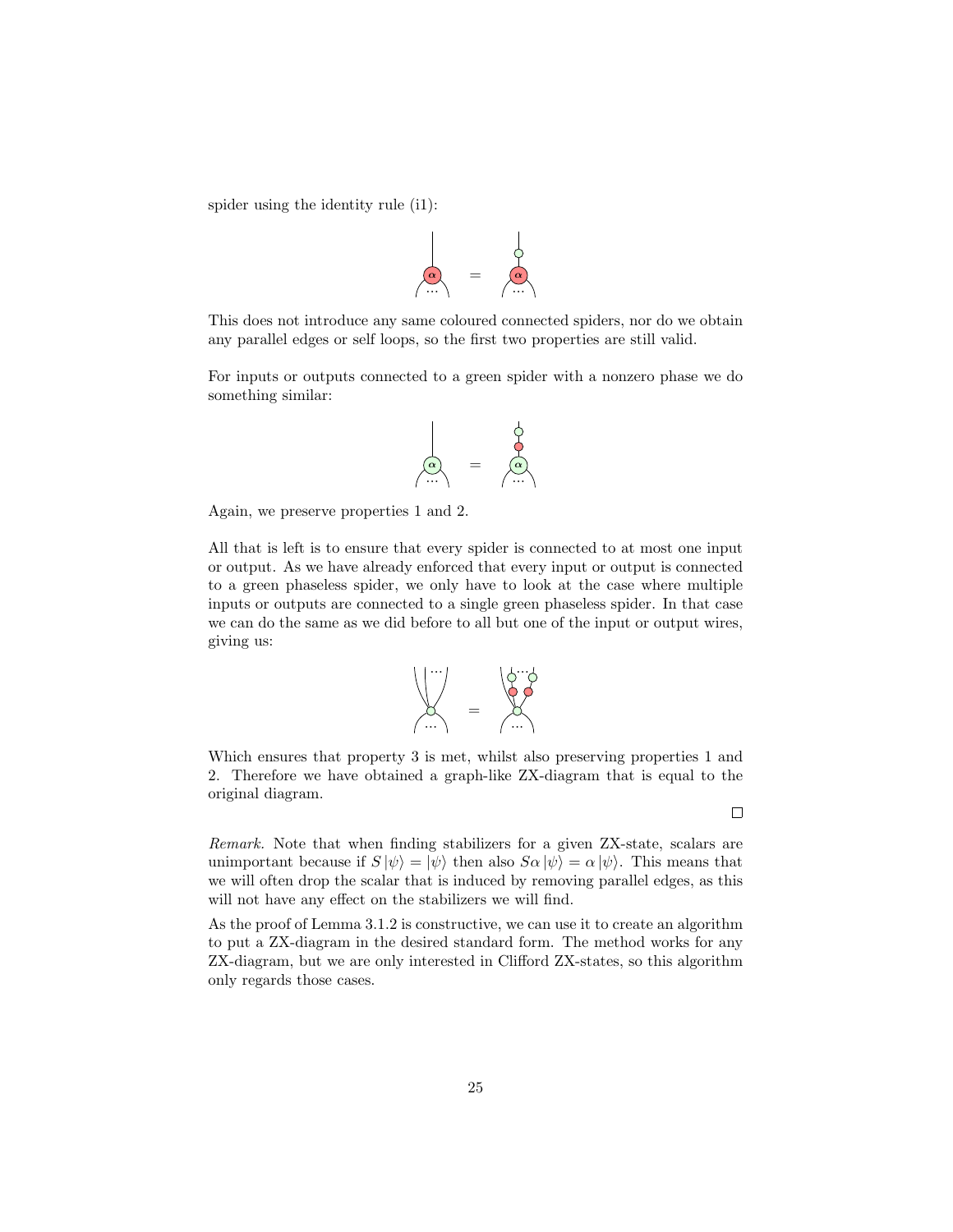Algorithm 1: Finding an equal graph-like diagram

| input: Clifford ZX-state D                                                      |
|---------------------------------------------------------------------------------|
| <b>output:</b> Graph-like Clifford ZX-state that is equal to $D$ up to a scalar |
| Fuse all the adjoining same-coloured spiders in D;                              |
| Remove all parallel edges in D;                                                 |
| Remove all self-loops in D:                                                     |
| Add a green spider to every output wire in D that is connected to a red         |
| spider;                                                                         |
| Add a green and a red spider to every output wire in D that is                  |
| connected to a green spider with a nonzero phase;                               |
| Add a green and a red spider to every output wire in D that is                  |
| connected to a green spider with more than one output wire;                     |
| return $D$ :                                                                    |

The correctness of this algorithm follows directly from the proof of Lemma 3.1.2.

Example 3.1.3. Consider the following ZX-diagram:



This diagram is not graph-like, as it has a self loop and there are green spiders connected to green spiders as well as red spiders to red spiders. When we merge all the same coloured spiders together, we get:



This has created some parallel edges which we still have to get rid of. As we have seen, we can simply remove parallel edges and self loops in the ZX-Calculus, leaving us with:



What remains is to ensure that the outputs are connected to green phaseless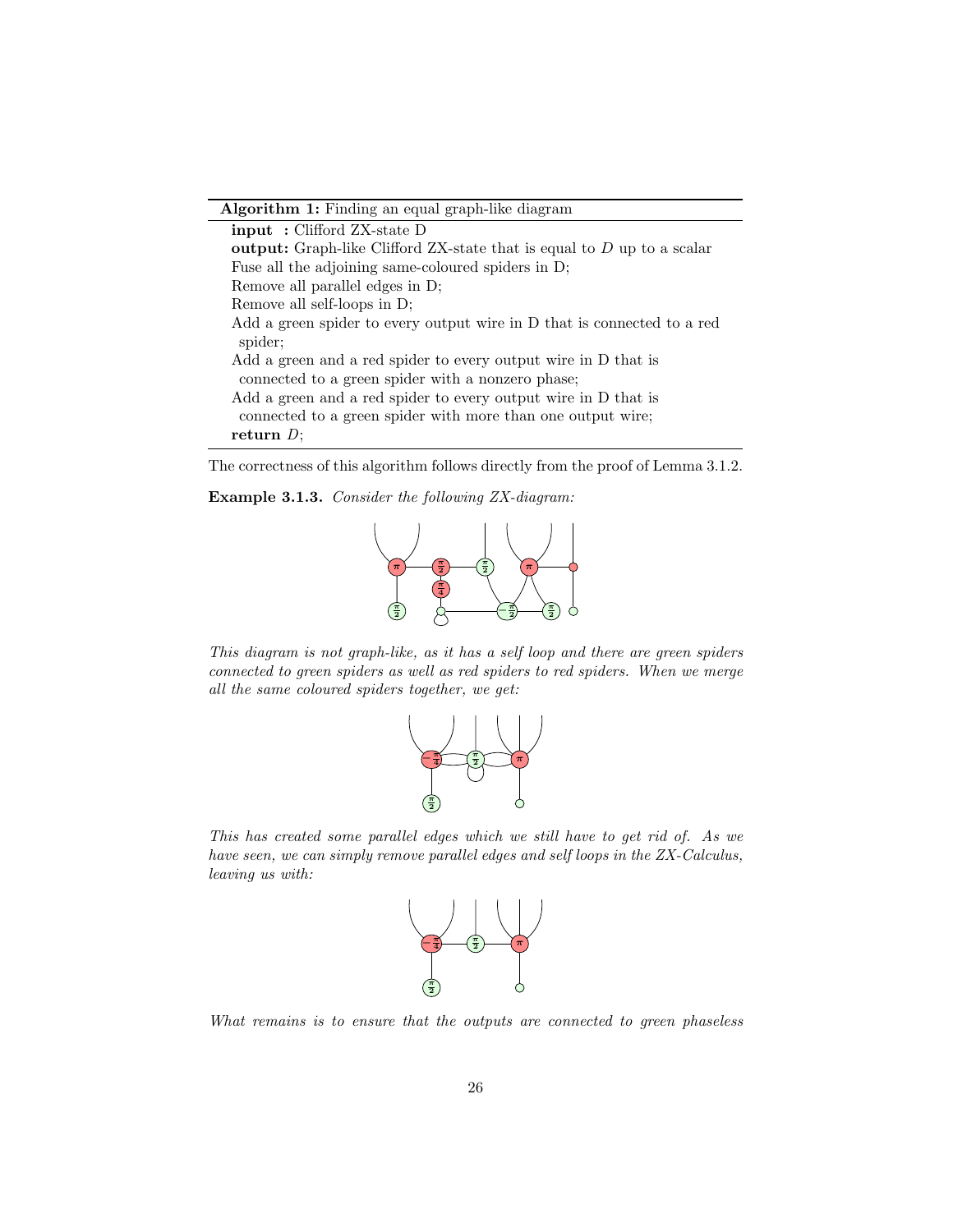spiders:



Resulting in a graph-like diagram that is equal to the original diagram (up to a scalar).

**Definition 3.1.4.** An open graph is a triple  $(G, I, O)$ , where  $G = (V, E)$  is an undirected graph and  $I$  and  $O$  are subsets of  $V$ . We call  $I$  the set of inputs and O the set of outputs of G.

Definition 3.1.5. Given a graph-like ZX-diagram D, the underlying open graph  $G(D)$  is an open graph with vertices that correspond to the spiders and edges that correspond to the wires of  $D$ . The sets  $I$  and  $O$  are exactly those vertices that correspond to spiders that are connected to the inputs or outputs respectively.

Example 3.1.6. Below we see an example of a graph-like ZX-diagram together with its underlying graph:



With the help of the underlying graph we can now apply graph theory to graphlike ZX-diagrams. This will help us analyse the problem of finding stabilizers.

*Remark.* When discussing a certain graph-like  $ZX$ -diagram  $D$  we might implicitly use some of its underlying graphs properties. For example  $x : (x, y) \in E$ will be understood to mean the spiders  $x$  that are connected to the spider  $y$  in diagram D.

#### 3.2 Phaseless States

We want to find stabilizers for any given Clifford state. However, to simplify things, we start off by only allowing spiders with phase zero in the diagrams.

Definition 3.2.1. A ZX-diagram is called phaseless if all of its spiders have phase 0.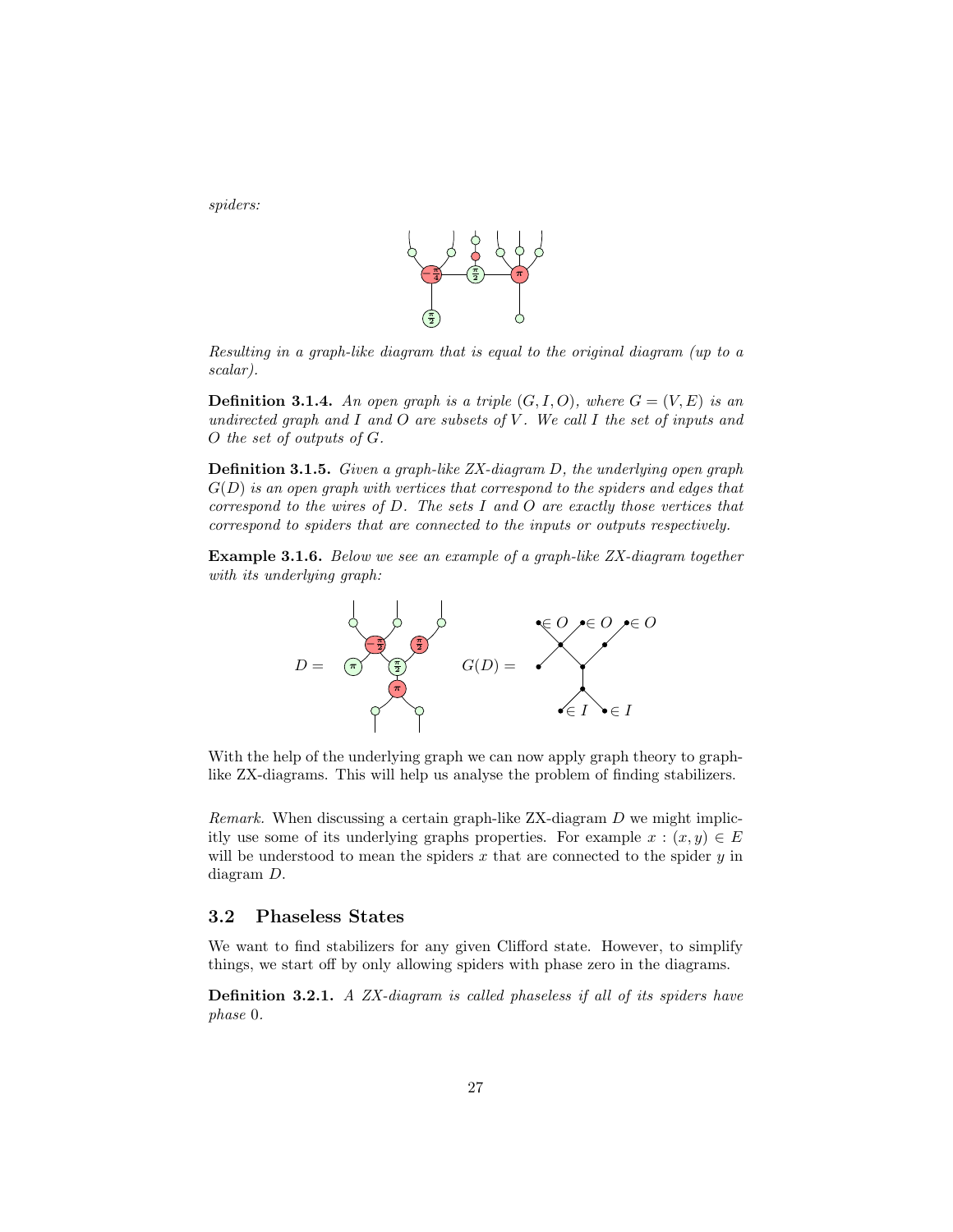We will show how to find the stabilizers of a phaseless ZX-state and then later expand the method to work for any Clifford state.

The central property in this method for constructing stabilizers is that we can fire a spider in either colour as follows.

**Definition 3.2.2.** Given a red node  $v$ , we say that we fire  $v$  in green when we put a green  $\pi$  on all of its legs:



We say that we fire v in red when we put a red  $\pi$  on an even number of its legs:



Analogously, given a green node w, we that that we fire w in red when we put a red  $\pi$  on all of its legs:



Lastly, we say that we fire w in green when we put a green  $\pi$  on an even number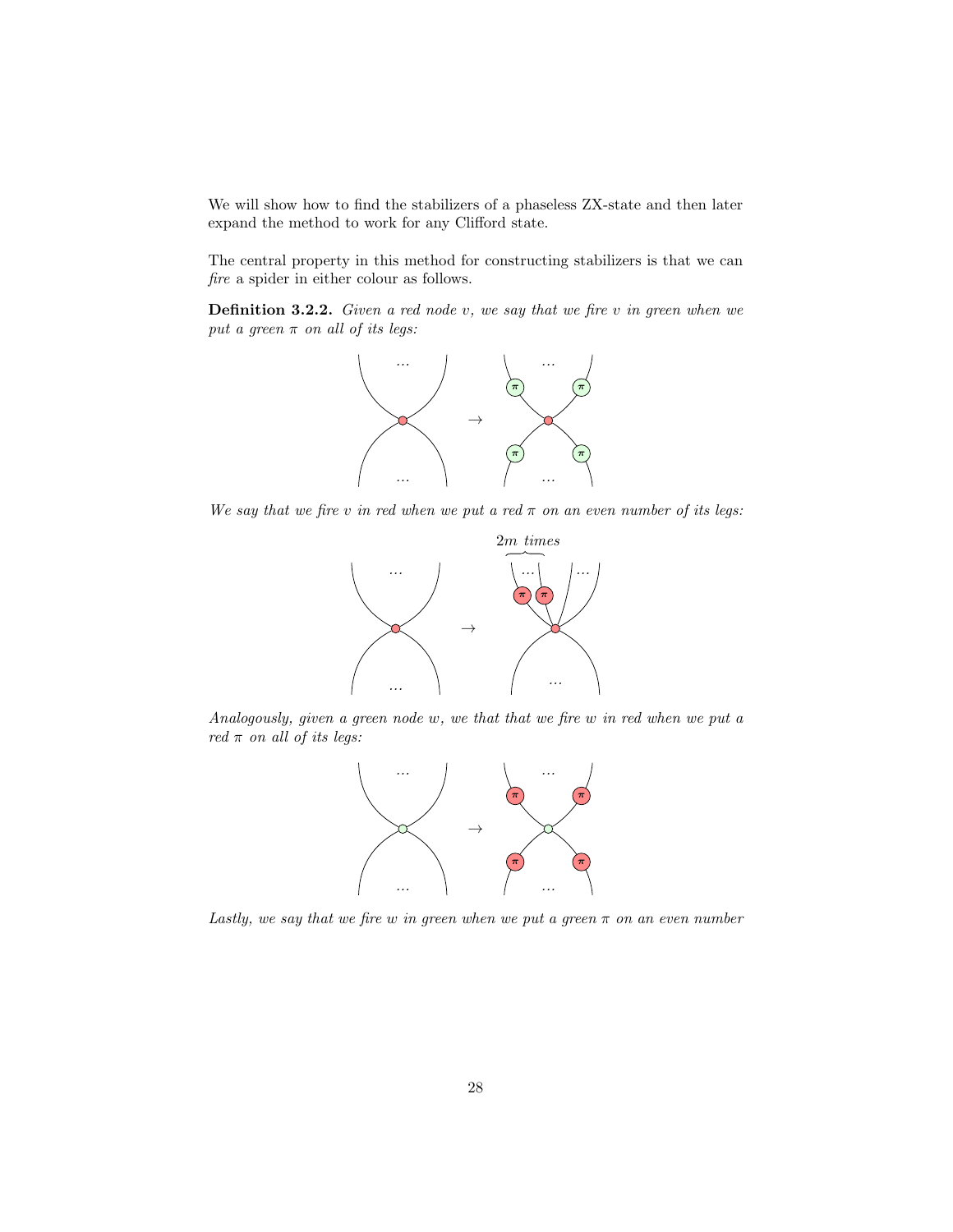of its legs:



This definition of firing will prove to be very useful for us when we look for stabilizers for a Clifford diagram. The first reason for this is that firing nodes in a diagram does not change the underlying state, as seen in the next proposition.

Proposition 3.2.3. Firing any spider in a phaseless ZX-diagram is allowed in the ZX-Calculus.

*Proof.* For any  $X$ -spider we have



showing that firing a red spider green is allowed in the ZX-Calculus. Flipping all the colours provides us with a proof that firing a green node red also preserves the diagram.

Next, firing a red spider red doesn't change anything by spider fusion



Again, flipping the colours also proves the case where we fire a green node green.  $\Box$ 

Firing a spider, either in its own or in the opposite colour, does not change the state itself, but it does introduce Pauli's, which we will use to find the stabilizers of the state.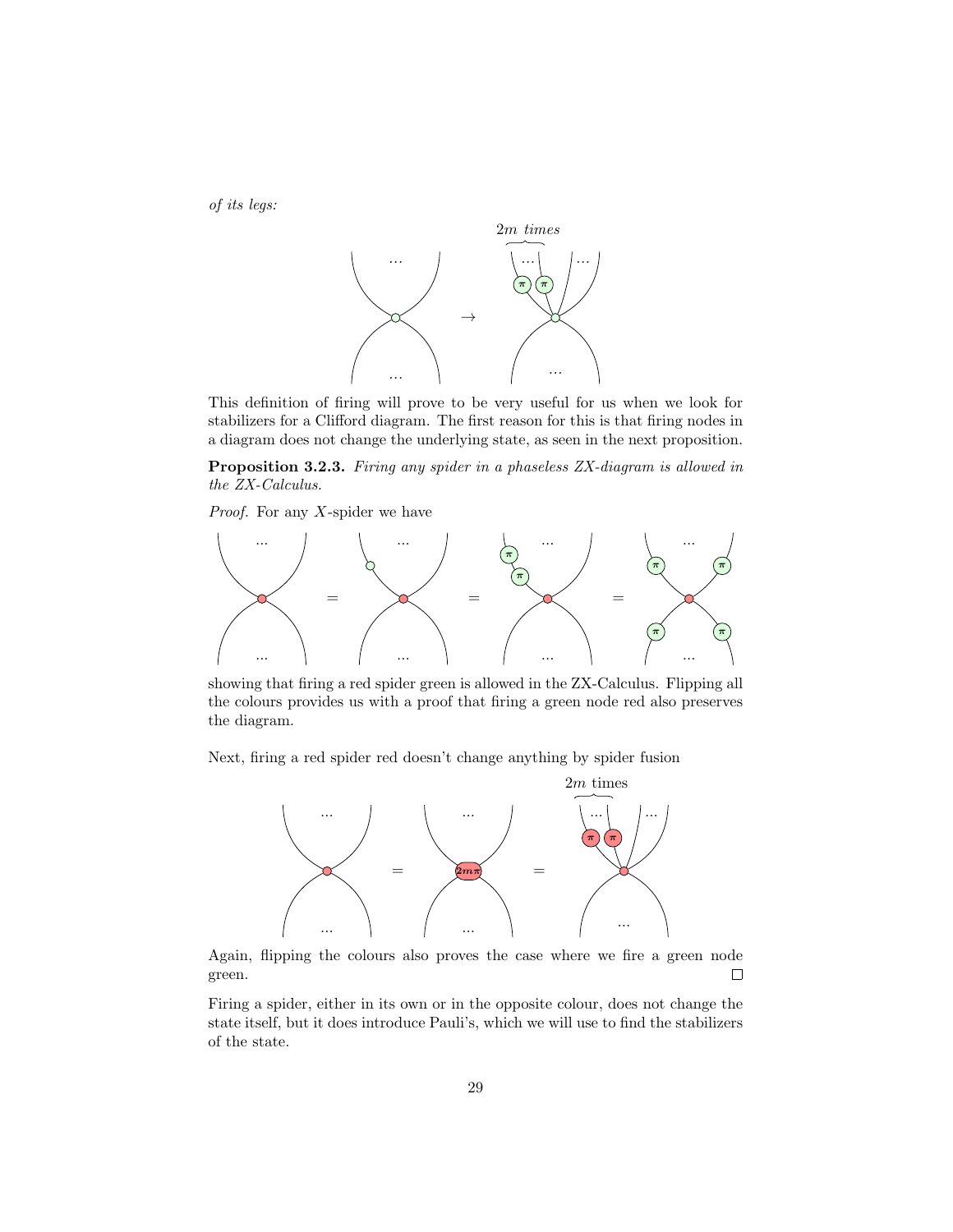Example 3.2.4. When we have the state



We can fire the leftmost and the middle Z-spider in red to obtain



Now we fire the bottom two X-spiders in red, by putting a red  $\pi$  on their two leftmost legs.



These new  $\pi$ 's cancel with the ones that were already there from the previous step by fusing them with rule  $(f)$  and then applying  $(i1)$ , so we get



By Proposition 3.2.3 we now see that the original state is equal to itself with  $X \otimes X \otimes I$  applied to it. In other words, we found  $X \otimes X \otimes I$  as a stabilizer for this state by firing certain spiders.

This example shows us that firing spiders can help us discover stabilizers, but some questions still remain. How do we decide which spiders to fire? Can all stabilizers be found with the help of firing? To answer the these questions we take a look at what needs to happen if we are to find a stabilizer by firing some spiders and leaving others be. To end up with a stabilizer, we need to find the original state back, plus some Pauli's on the output wires. This means that we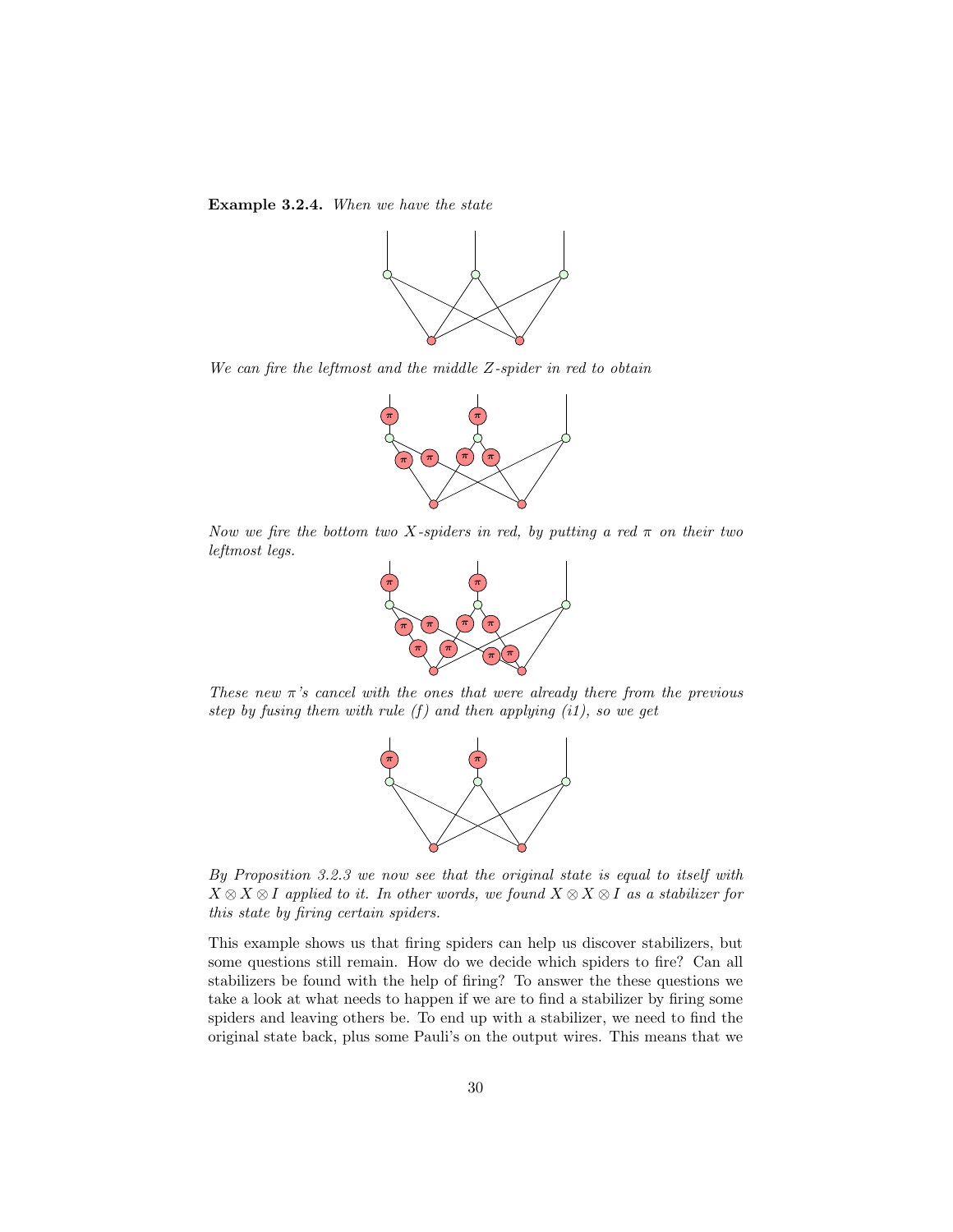need all the internal wires to not have any left over  $\pi$ -gates on them. We are certain to get rid of all the gates on these wires if every two neighbours fire in the same colour. In that case the  $\pi$ 's they put on their wires get cancelled out, as seen in the above example. So if a certain node  $x$  fires in the opposite colour, then its neighbour y must fire in that colour too, putting a  $\pi$  on the wire to x. As we assume the diagram to be graph-like, we know that this neighbour must fire in its own colour. Because of how firing in the same colour works, we see that y must have an even number of neighbours that fire in their opposite colour. Only then can y counteract this by putting an even number of  $\pi$ 's on its wires. This holds for any non-output node  $y$ : we need an even number of its neighbours to fire.

For output nodes something similar holds. The output wires are the only wires where we allow left over  $\pi$ 's, as these spiders will give us the stabilizers we are looking for. Therefore if an odd number of neighbours of a output node fire in their opposite colour (which is necessarily green, as we are dealing with graphlike diagrams), this can still be counteracted by the output node. It simply fires green in all the directions of those firing neighbours and additionally puts a green  $\pi$  on the output wire, making the total number of green  $\pi$ 's it put on the wires even again. If an even numbers of its neighbours fire green, it can fire in those directions and not put a green  $\pi$  on the output wire.

In the next example we will see what goes wrong when an odd number of neighbours of some node fire in the opposite colour.

Example 3.2.5. Starting again from the state



When we fire only the left green node, we get



To compensate for the  $\pi$ 's on the internal wires, we need to fire the red spiders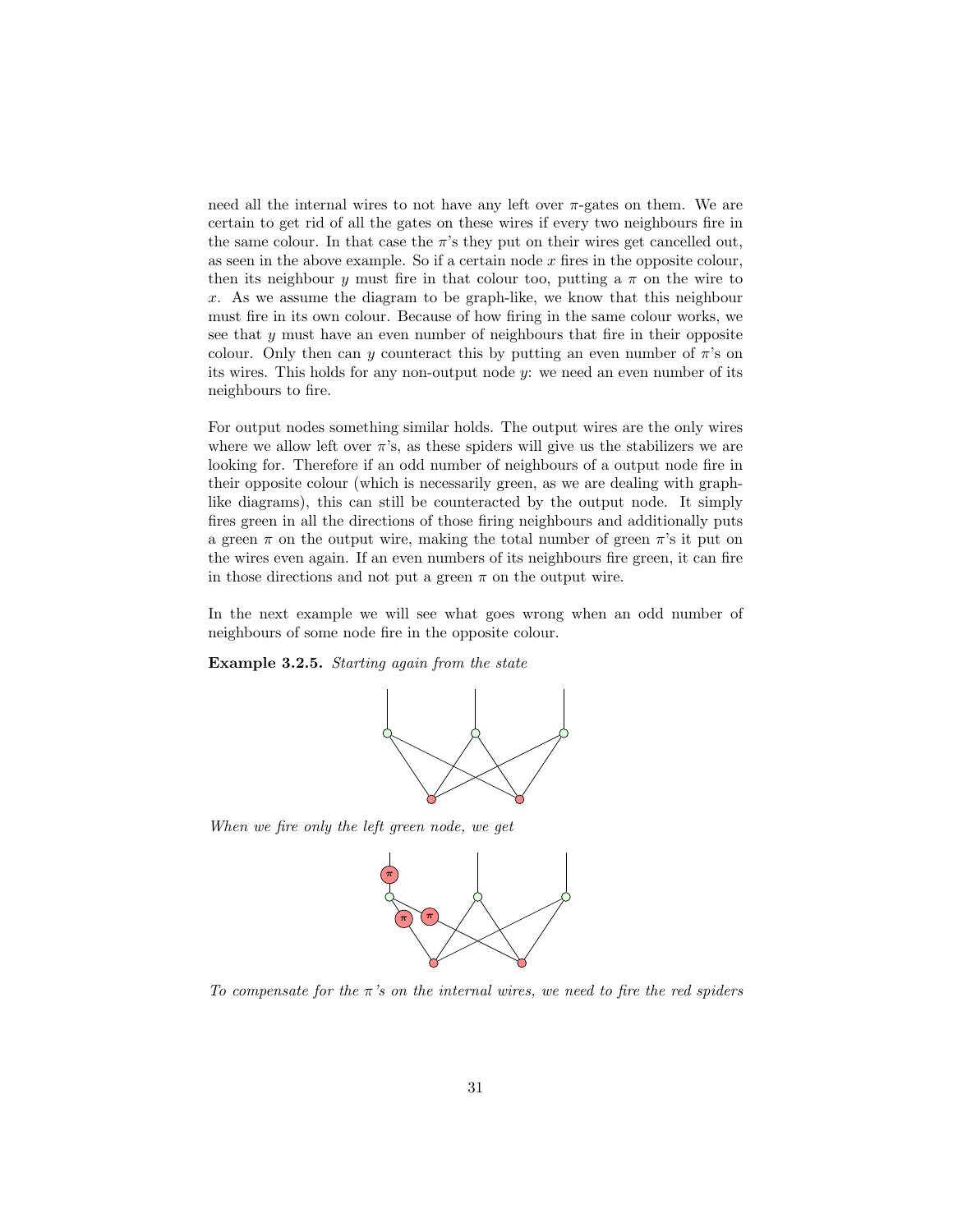in red, but we cannot do that on just one leg, so we would get, for instance



Where we see that we are left with red  $\pi$ 's on the wires. The two red nodes had only one neighbour fire in red, which makes them unable to clear the wires again.

We want to keep track of all the possible combinations of green and red  $\pi$ 's that can be put on the output wires without changing the rest of the diagram, as this will directly give us stabilizers. To do this we introduce binary variables  $r_i$ and  $g_i$  representing whether or not a red or a green  $\pi$  has been put on the  $i^{th}$ output wire respectively. So in Example 3.2.4, we would have  $r_1 = 1$ ,  $r_2 = 1$ and  $r_3 = 0$ , because the first and second output wires get a red  $\pi$ . As there are no green  $\pi$ 's, we have  $\mathbf{g}_1 = \mathbf{g}_2 = \mathbf{g}_3 = 0$ .

Next, we also have to keep track of which spiders fired in the opposite colour and which did not. As we are dealing with a graph-like ZX-diagram we know that the nodes that are connected to the output are all green spiders. The only way to get a red  $\pi$  on an output wire by firing spiders is to have the corresponding output spider fire red. Therefore, we already have a variable that tells us whether or not the  $i^{th}$  output spider fired, namely  $r_i$ . For all other nodes  $q_i \in V \setminus O$  we introduce a new binary variable  $q_j$  that models if the corresponding node has fired in its opposite colour.

Remark. There is a natural way to order the output nodes of a graph-like ZXdiagram, simply looking at which of the  $n$  output wires they are connected to. In assigning variables  $q_1, ..., q_m$  to the m remaining internal nodes, we are implicitly using an ordering of these nodes. We will not distinguish between any such orderings and always choose an arbitrary one as everything we do will be completely independent of which ordering is used. To simplify things, we slightly abuse notation and write v for the binary variable associated to a node v and vice versa. So  $r_i$  is the node that corresponds to binary variable  $r_i$ , which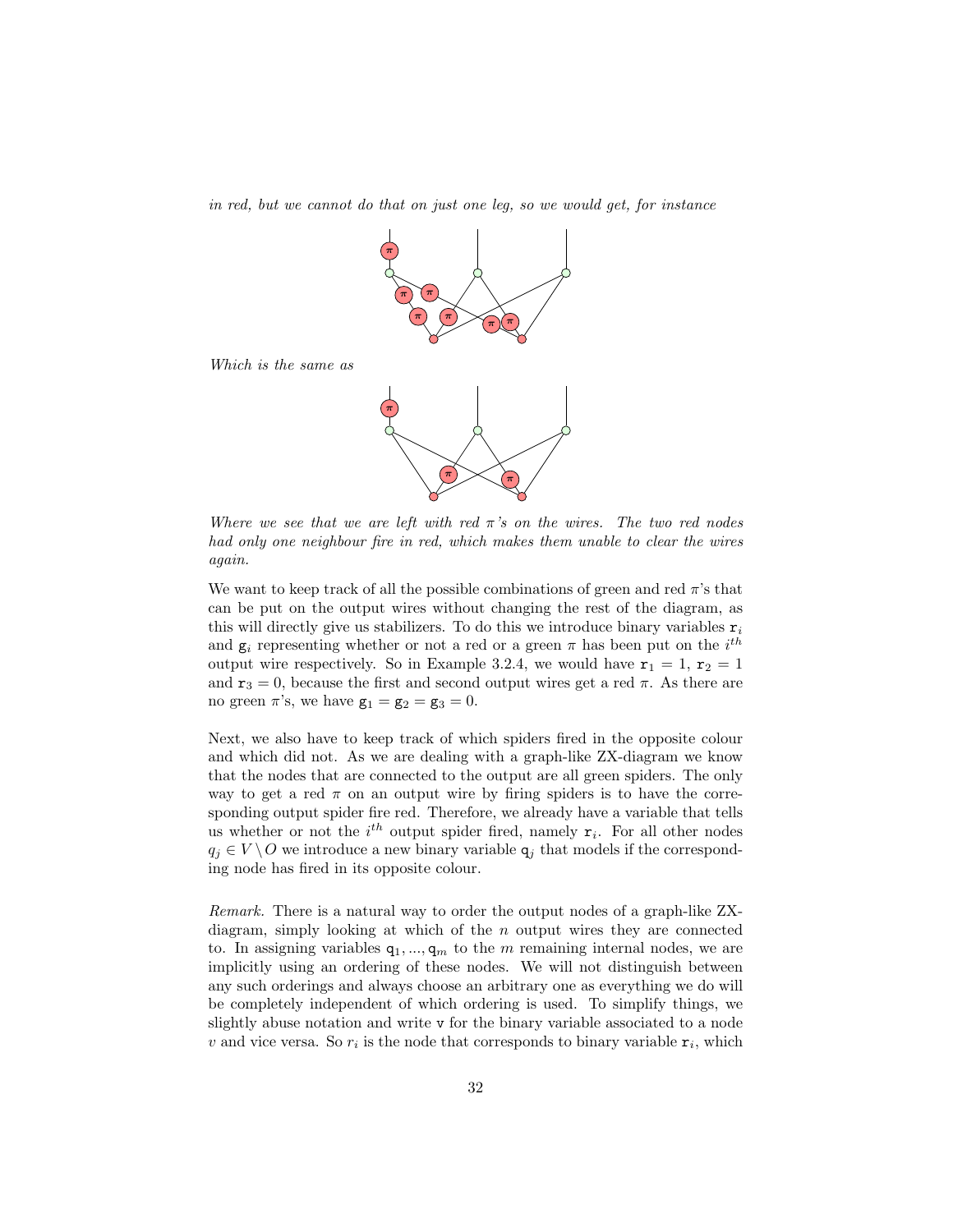is the  $i^{th}$  output node, and  $q_j$  is the node that corresponds to the variable  $q_j$ by the implicit ordering we picked.

**Definition 3.2.6.** Given an n-qubit phaseless graph-like ZX-state D with  $m+n$ spiders, where  $r_1, ..., r_n$  are output spiders and  $q_1, ..., q_m$  are internal spiders, we call  $\vec{v} = (\mathbf{g}_1 \dots \mathbf{g}_n \mathbf{r}_1 \dots \mathbf{r}_n \mathbf{q}_1 \dots \mathbf{q}_m)^T \in \mathbb{F}_2^{2n+m}$  a firing assignment vector for D.

What we want to do when we are given a firing assignment vector for a certain diagram D is first to fire all green spiders  $x \in D$  in red if we have  $x = 1$  in  $\vec{v}$ . Then we want to fire red spiders  $y \in D$  in red by putting a red  $\pi$  on every edge where one of its neighbours already put one; so on every wire leading to a green node x with  $x = 1$ . Next, we want to fire all red nodes  $y \in D$  in green if  $y = 1$ in  $\vec{v}$  and then fire the green spiders by putting a green  $\pi$  on every wire leading to a red node y with  $y = 1$  as well as on the  $i<sup>th</sup>$  output wire if  $g_i = 1$ . This series of firings is only allowed if it complies with Definition 3.2.2. Therefore we need same-colour firings to occur on an even number of legs. This means that we need some conditions to hold in order for  $\vec{v}$  to lead to something useful.

**Definition 3.2.7.** A firing assignment vector  $\vec{v}$  for a diagram D is called valid if for every internal node  $q \in V \setminus O$  we have

$$
\sum_{x:(q,x)\in E} x = 0 \mod 2
$$

and for every output node  $r \in O$ 

$$
\mathbf{r} + \sum_{x:(r,x)\in E} \mathbf{x} = 0 \mod 2
$$

We can write these conditions more concisely in matrix form.

Definition 3.2.8. Given an n-qubit phaseless graph-like ZX-state D we define the firing verification matrix  $M_D$  of D to be:

$$
M_D \coloneqq \left(\begin{matrix} I_n \\ \emptyset \end{matrix} \middle| N \right)
$$

where  $N$  is the adjacency matrix of the underlying graph of  $D$ , using the implicit ordering of the nodes of D.

**Lemma 3.2.9.** A firing assignment vector  $\vec{v}$  for D is valid if  $M_D\vec{v} = \vec{0}$ .

Proof. Writing out the system of linear equations we see that we get exactly the constraints described in Definition 3.2.7, as the adjacency matrix  $N$  of  $D$ contains a 1 for every neighbour of a node.  $\Box$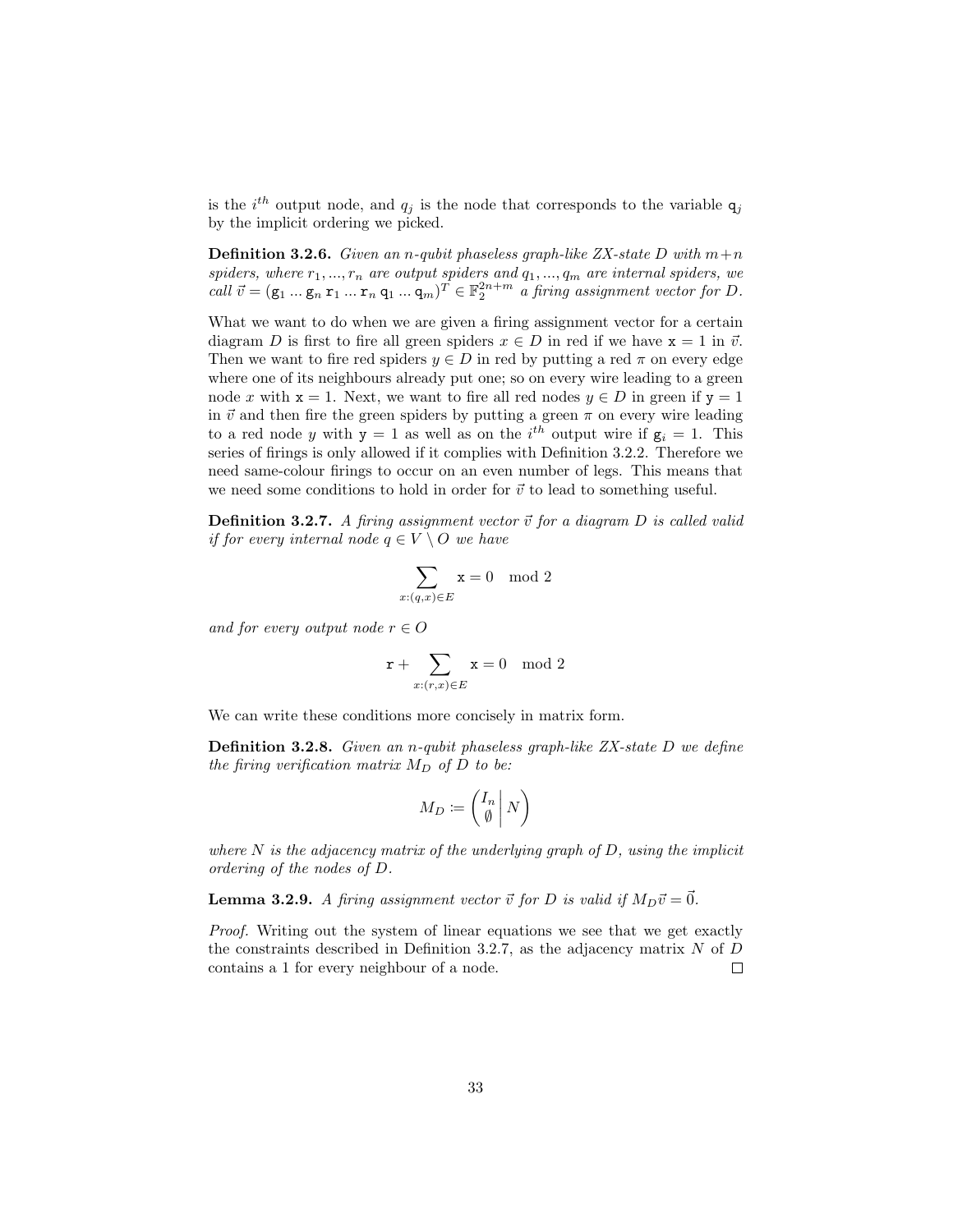Example 3.2.10. We take a look at the state from the previous example and for once we explicitly give it some labeling.



Now we have  $\vec{v} = (\mathsf{g}_1 \mathsf{g}_2 \mathsf{g}_3 \mathsf{r}_1 \mathsf{r}_2 \mathsf{r}_3 \mathsf{q}_1 \mathsf{q}_2)^T$  and we get the following adjacency matrix for D

|  |  | $\begin{pmatrix} 0 & 0 & 0 & 1 & 1 \\ 0 & 0 & 0 & 1 & 1 \\ 0 & 0 & 0 & 1 & 1 \\ 1 & 1 & 1 & 0 & 0 \\ 1 & 1 & 1 & 0 & 0 \end{pmatrix}$ |  |
|--|--|---------------------------------------------------------------------------------------------------------------------------------------|--|

Adding three columns for the output wires we get

$$
M_D=\begin{pmatrix}1&0&0&0&0&0&1&1\\0&1&0&0&0&0&1&1\\0&0&1&0&0&0&1&1\\0&0&0&1&1&1&0&0\\0&0&0&1&1&1&0&0\end{pmatrix}
$$

Setting  $M_D\vec{v} = \vec{0}$  ensures that  $\vec{v}$  is a valid firing assignment.

**Theorem 3.2.11.** If a vector  $\vec{v} = (\mathsf{g}_1 \mathsf{g}_2 ... \mathsf{g}_n \mathsf{r}_1 \mathsf{r}_2 ... \mathsf{r}_n \mathsf{q}_1 \mathsf{q}_2 ... \mathsf{q}_m)^T$  is a valid firing assignment for a phaseless graph-like ZX-state D, then  $X^{r_1}Z^{g_1} \otimes X^{r_2}Z^{g_2} \otimes$  $\ldots \otimes X^{r_n} Z^{g_n}$  is a stabilizer for D.

*Proof.* Given fining assignment vector  $\vec{v}$ , we fire all green nodes  $x \in V$  with  $x = 1$  in red. Next we fire the red nodes in red in every direction where its neighbour has corresponding binary value 1. This doesn't change the state and we are ensured by  $M_D\vec{v} = \vec{0}$  that every red node has an even number of neighbours with value 1, so this firing is allowed. This leaves us with an X-spider on the output wires where  $r_i = 1$ , as  $r_i$  fired red in that direction. Nothing else changed in the diagram of D, as every other wire has either no red  $\pi$ 's on it, in case the neighbouring green node didn't fire, or two red  $\pi$ 's, in case the green node did fire. Now we do the same for firing in green. We fire all red nodes  $y \in V$  with  $y = 1$  green and fire the green nodes green in every direction where its neighbour has value 1 and if  $g_i = 1$  also on the *i*<sup>th</sup> output wire. The same argument shows that we end up with the original state, with a Z-spider on any output wire where  $g_i = 1$ , followed by an X-spider whenever  $r_i = 1$ .  $\Box$ 

We now know that any solution to  $M_D\vec{v} = \vec{0}$  gives us a stabilizer for our state. What we would like is that every stabilizer can be found this way. That would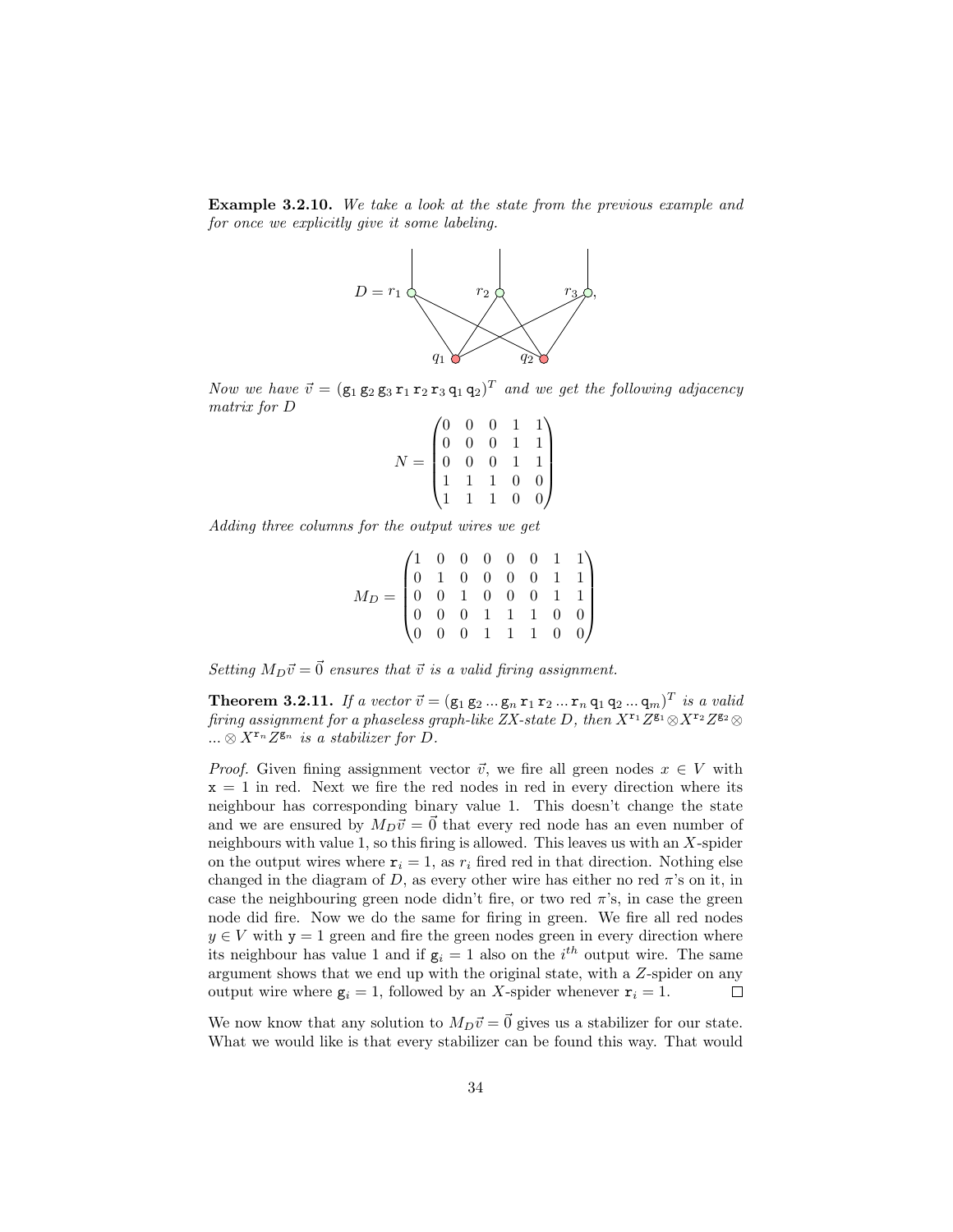mean that finding all the stabilizers for a given state can be reduced to solving a system of linear equations. This turns out to be the case, as seen in the following theorem.

**Theorem 3.2.12.** Every stabilizer S of a phaseless graph-like  $ZX\text{-}state\ D\ cor\text{-}$ responds to at least one valid firing assignment  $\vec{v}$  of D.

*Proof.* Let  $n$  be the number of outputs of  $D$ . We know that linearly independent vectors  $(z_1 z_2 ... z_n x_1 x_2 ... x_n)^T$  correspond to independent operators  $X^{x_1}Z^{z_1} \otimes X^{x_2}Z^{z_2} \otimes \ldots \otimes X^{x_n}Z^{z_n}$ . So if we find n valid firing assignment vectors for  $|\psi\rangle$  that are independent of each other when restricted to the first 2n entries  $(\mathbf{g}_1 \mathbf{g}_2 ... \mathbf{g}_n \mathbf{r}_1 \mathbf{r}_2 ... \mathbf{r}_n)^T$ , we know that we found n independent stabilizers and therefore we found them all by Proposition 2.5.11. So we will look at how many different stabilizers we can find using Theorem 3.2.11.

As  $M_D$  contains the adjacency matrix of the underlying graph of  $D$  we know something about its structure. We can use the fact yhat output nodes are not connected to each other, as  $D$  is graph-like. We get the following general form

$$
M_D = \begin{pmatrix} I & \emptyset & A^T \\ \emptyset & A & B \end{pmatrix}
$$

where  $B = B<sup>T</sup>$ . The dimension of the solution space to  $M_D \vec{v} = \vec{0}$  is the dimension of the kernel of  $M_D$ . We have

$$
\dim(\ker(M_D)) = 2n + m - \operatorname{rank}(M_D)
$$

$$
= 2n + m - (n + \operatorname{rank}((A \quad B)))
$$

$$
= n + m - \operatorname{rank}(\begin{pmatrix} A^T \\ B \end{pmatrix})
$$

$$
= n + \dim(\ker(\begin{pmatrix} A^T \\ B \end{pmatrix}))
$$

The solutions we are interested in are the solutions where the first  $2n$  entries are not all zero, or in other words, solutions that lead to a non-trivial stabilizer. The ones we are not interested in, solutions starting with 2n zeroes, are of the form  $\vec{v} = (0^n 0^n \vec{q})^T$ . We then have

$$
\vec{0} = M_D \vec{v} = \begin{pmatrix} A^T \\ B \end{pmatrix} \vec{q}.
$$

So  $\vec{q} \in \ker(\begin{pmatrix} A^T \\ B \end{pmatrix})$ B ), so if we pick a basis  $\{\vec{q}_1, \vec{q}_2, ..., \vec{q}_d\}$  for ker $({A^T}_{\mathcal{P}})$ B  $\big)$ , then the vectors  $\vec{b}_i = (0^{2n} \vec{q}_i)^T \in \text{ker}(M_D)$  are linearly independent and we can expand this to a basis of  $\ker(M_D)$  by adding n more independent vectors, which cannot have zeroes as their  $2n$  first entries, as otherwise they would be dependent of the  $\vec{b_i}$ 's. This means that we have found n vectors of which the first 2n entries are linearly independent. Therefore, with the previous result, we have found  $n$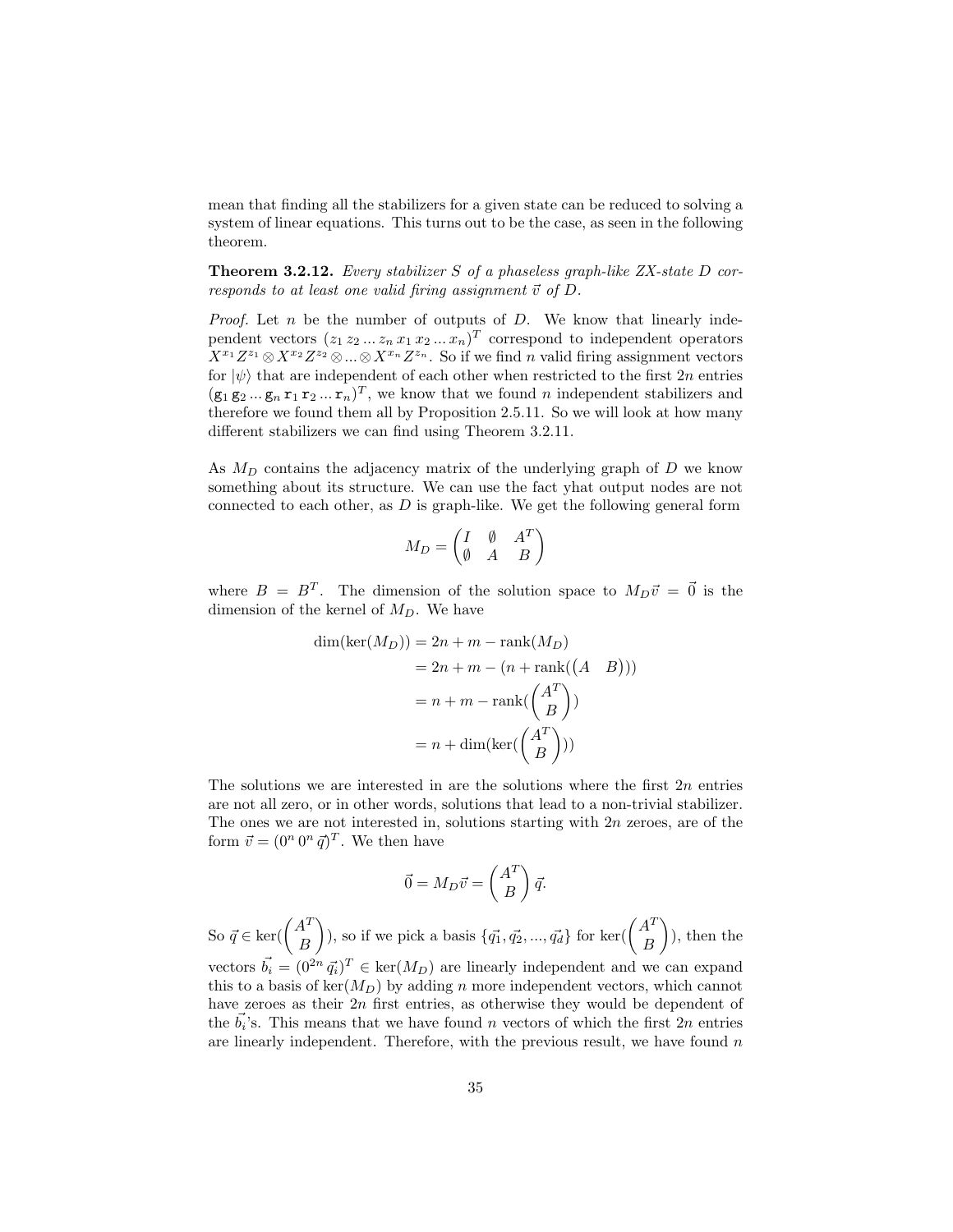independent stabilizers for  $D$ , showing that all stabilizers are found using this method.  $\Box$ 

In the proof of this theorem we encountered solutions that we do not care about: solutions starting with  $2n$  zeroes. In the next example we see what these solutions are and why we get them.

Example 3.2.13. We start again with the state



We already saw what  $M_D$  looks like in Example 3.2.10. From this we see that



Now we have  $\vec{q} = (1\,1)^T \in \ker \begin{pmatrix} A^T \\ B \end{pmatrix}$ B ), so we get a trivial solution  $\vec{b}_1 =$  $(0\,0\,0\,1\,1)^T$ . This corresponds to firing the bottom two red spiders in green



followed by firing the green nodes on their two bottom wires in green too



All the  $\pi$ 's cancel out and we are left with D. So we see that  $\vec{b_1}$  is indeed a solution that doesn't give us a stabilizer; it has only internal firings and does not leave anything on the output wires as a result.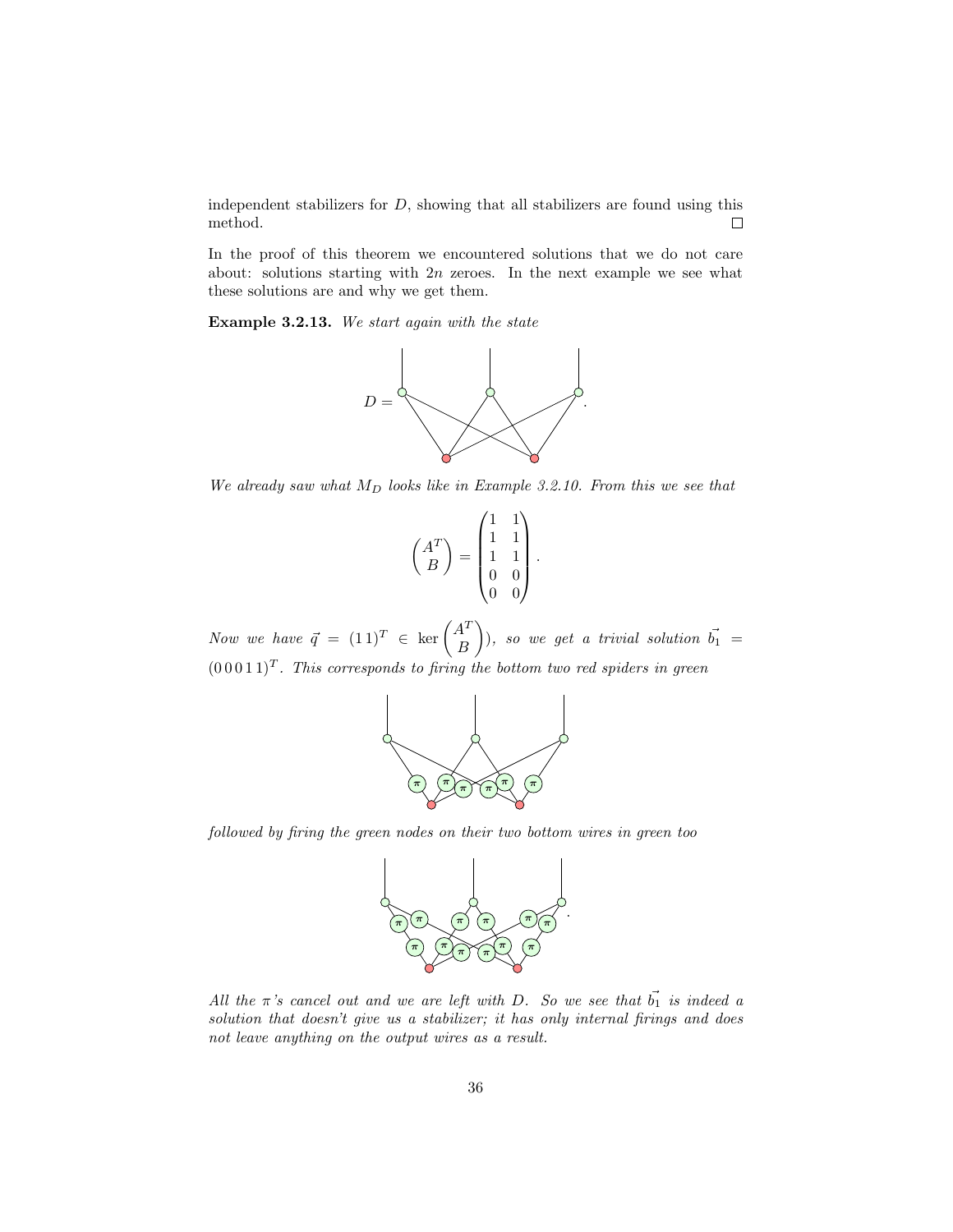These last two theorems directly lead to a relatively simple algorithm to find stabilizers for a given phaseless Clifford state D.

| Algorithm 2: Finding stabilizers for a phaseless ZX-state                                                         |
|-------------------------------------------------------------------------------------------------------------------|
| <b>input</b> : Phaseless ZX-state D                                                                               |
| <b>output:</b> Generating set of stabilizers for the group consisting of all the                                  |
| stabilizers of D                                                                                                  |
| Let $D'$ be the outcome of Algorithm 1 when applied to $D$ ;                                                      |
| Let <i>n</i> be the number of output wires of D;                                                                  |
| Find a basis $\mathcal{B} = \{\vec{b_1}, , \vec{b_{n+d}}\}$ for the solution space of $M_{D'}\vec{v} = \vec{0}$ ; |
| Pick a set $\mathcal{B}'$ of <i>n</i> vectors from $\mathcal{B}$ such that they are independent when              |
| restricted to the first $2n$ entries:                                                                             |
| <b>return</b> The set of stabilizers that correspond to the vectors in $\mathcal{B}'$ as in                       |
| Theorem $3.2.11$ ;                                                                                                |

Correctness of this algorithm can be shown by first noting that  $B$  consists of valid firing assignment vectors of  $D'$ , which is a graph-like phaseless  $ZX\text{-state}$  because Algorithm 1 does not introduce any phases. Next we know from Theorem ?? that  $\beta$  must include vectors that correspond to a generating set of stabilizers for the group of all the stabilizers of  $D'$ . This means that we can indeed find n vectors that are independent in the first  $2n$  entries. These directly correspond to such a generating set by Theorem 3.2.11 and as  $D'$  and D are equal up to a scalar, we have found generating stabilizers for D as well.

Example 3.2.14. For the state D of the last examples we found the matrix  $M_D$  in example 3.2.10. Solving  $M_D\vec{v} = \vec{0}$  gives us

|          | 1 |   | 0            |   | 0 |   | 0 |  |
|----------|---|---|--------------|---|---|---|---|--|
|          | 1 |   | 0            |   | 0 |   | 0 |  |
|          | 0 |   | 1            |   | U |   | 0 |  |
| B<br>$=$ | 0 | , | $\mathbf{1}$ | , |   | , | U |  |
|          | 0 |   | 0            |   |   |   | 0 |  |
|          |   |   | 0            |   | U |   |   |  |
|          |   |   | U            |   |   |   |   |  |

Where the last vector is the uninteresting internal solution we found in Example 3.2.13. Reducing to the first six entries we see that the other three are independent and therefore give us a generating set of stabilizers  $Z \otimes Z \otimes Z$ ,  $X \otimes X \otimes I$ and  $I \otimes X \otimes X$ .

#### 3.3 Clifford States

Now that we have seen how we can find the stabilizers for a phaseless ZX-state, it is time to generalize out solution to all Clifford states. We will still work with the basic concept of firing nodes in a certain colour. However, firing nodes with a phase has a little more going on than we have seen thus far.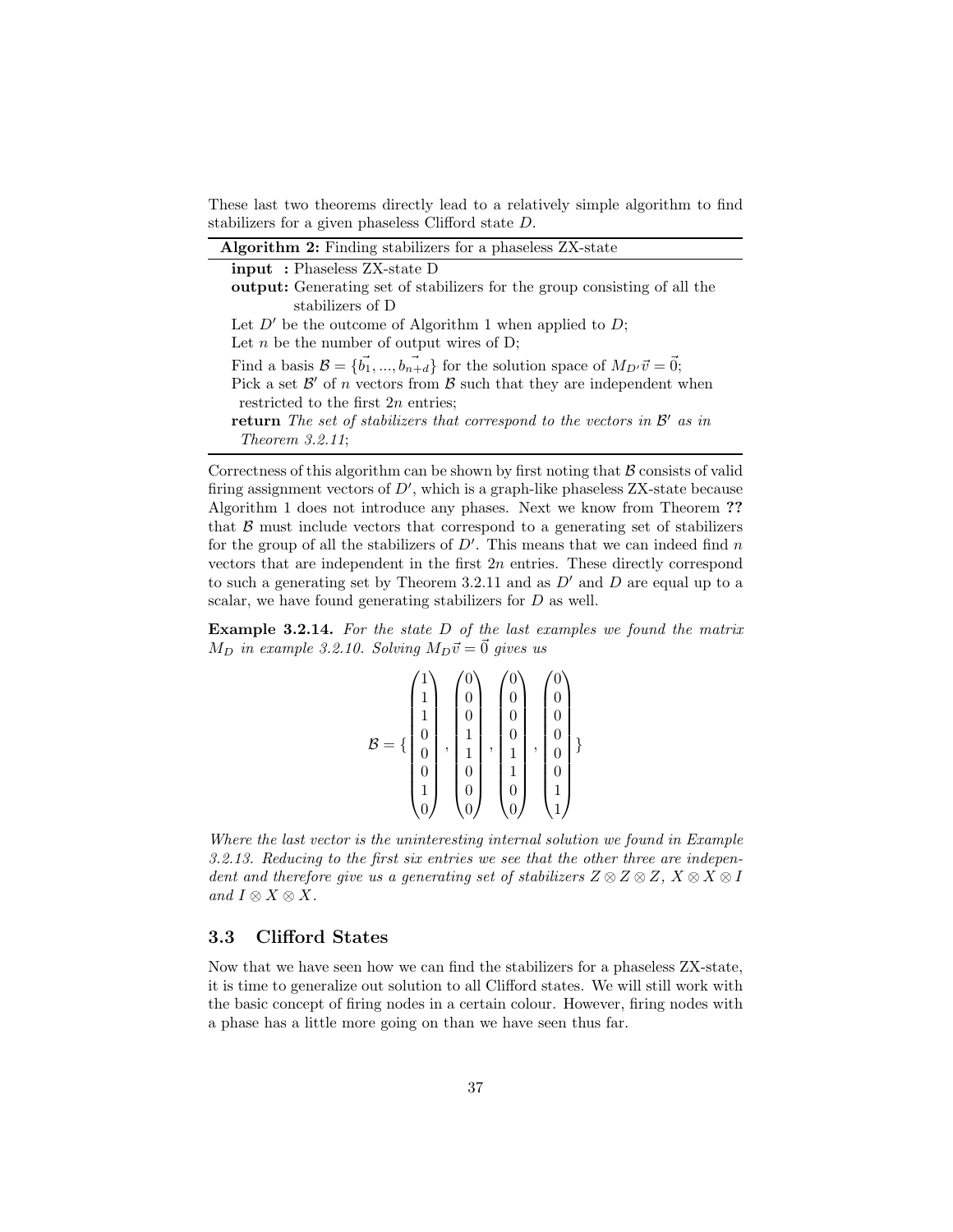**Definition 3.3.1** (Firing  $\pi$ -spiders). Given a green  $\pi$ -spider x we say that we fire x in red when we put red  $\pi$ 's on all of its wires, while multiplying by a phase  $of -1$ :



We say that we fire x in green when we put a green  $\pi$  on an even number of its wires.



Analogously, for a red  $\pi$ -spider y we say that we fire y in green when we put green  $\pi$ 's on all of its wires, while multiplying by a phase of -1.



Last, we say that we fire y in red when we put an even number of red  $\pi$ 's on its wires.

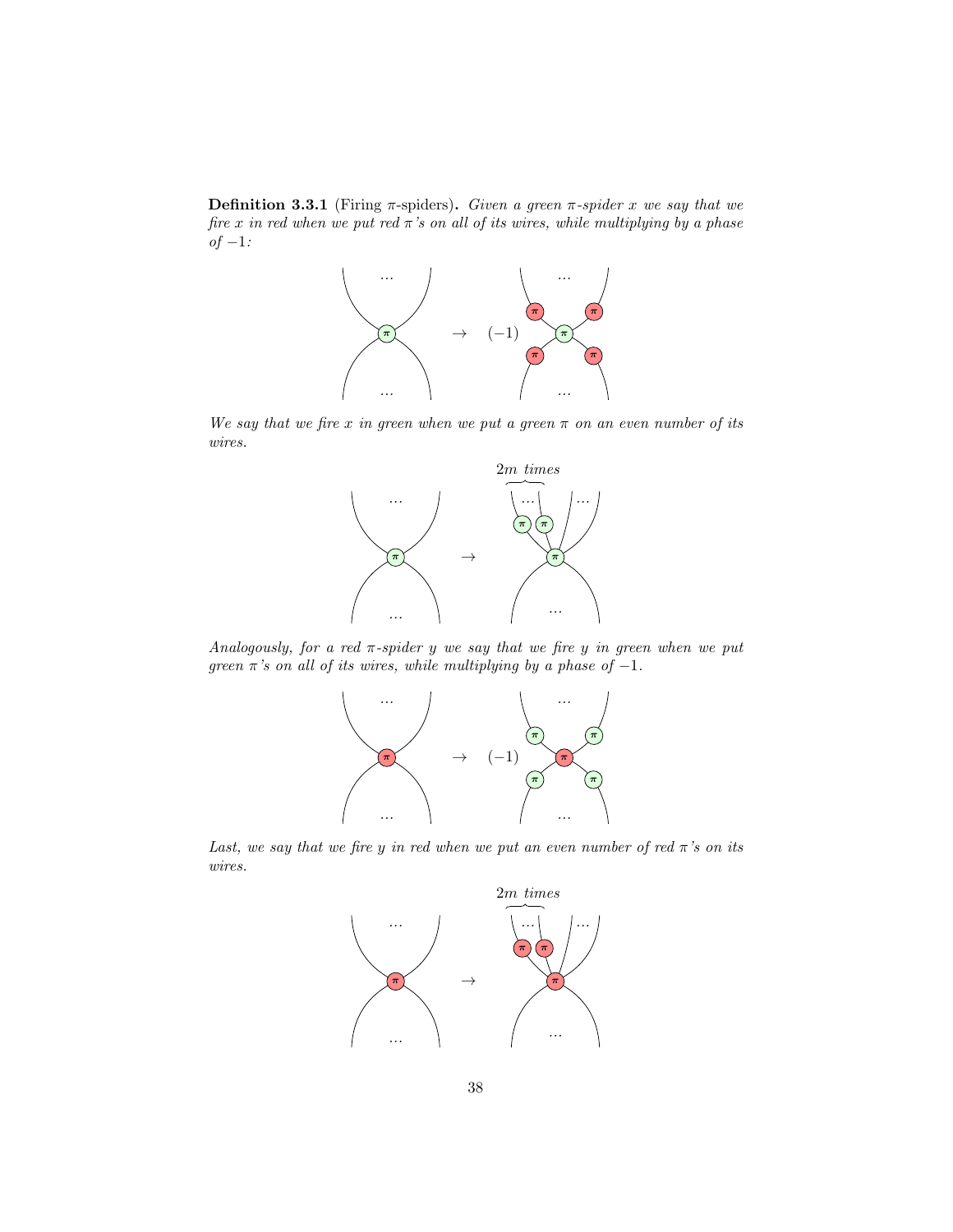Just as in the phaseless case these definitions make sense in the way that we can fire  $\pi$ -spiders without changing the meaning of the diagram. This follows from the next proposition.

**Proposition 3.3.2.** Firing any  $\pi$ -spider in a Clifford diagram is allowed in the ZX-Calculus.

*Proof.* For any green  $\pi$ -spider we have



Which shows that firing a green  $\pi$ -spider red is allowed in the ZX-Calculus. Again, the proof for firing a red  $\pi$ -spider green is obtained by flipping the colours. Next, similar to the phaseless case, for any red  $\pi$ -spider we have



Where again, flipping the colours proves the green case.

 $\Box$ 

Now we know how to fire red and green nodes with phase 0 or  $\pi$ . What remains is to define firing for the  $\pm \frac{\pi}{2}$ -phase case.

**Definition 3.3.3** (Firing  $\pm \frac{\pi}{2}$ -spiders). Given a green  $\frac{\pi}{2}$ -spider x, we say that we fire x in red when we put red  $\pi$ 's on all of its legs, followed by one green  $\pi$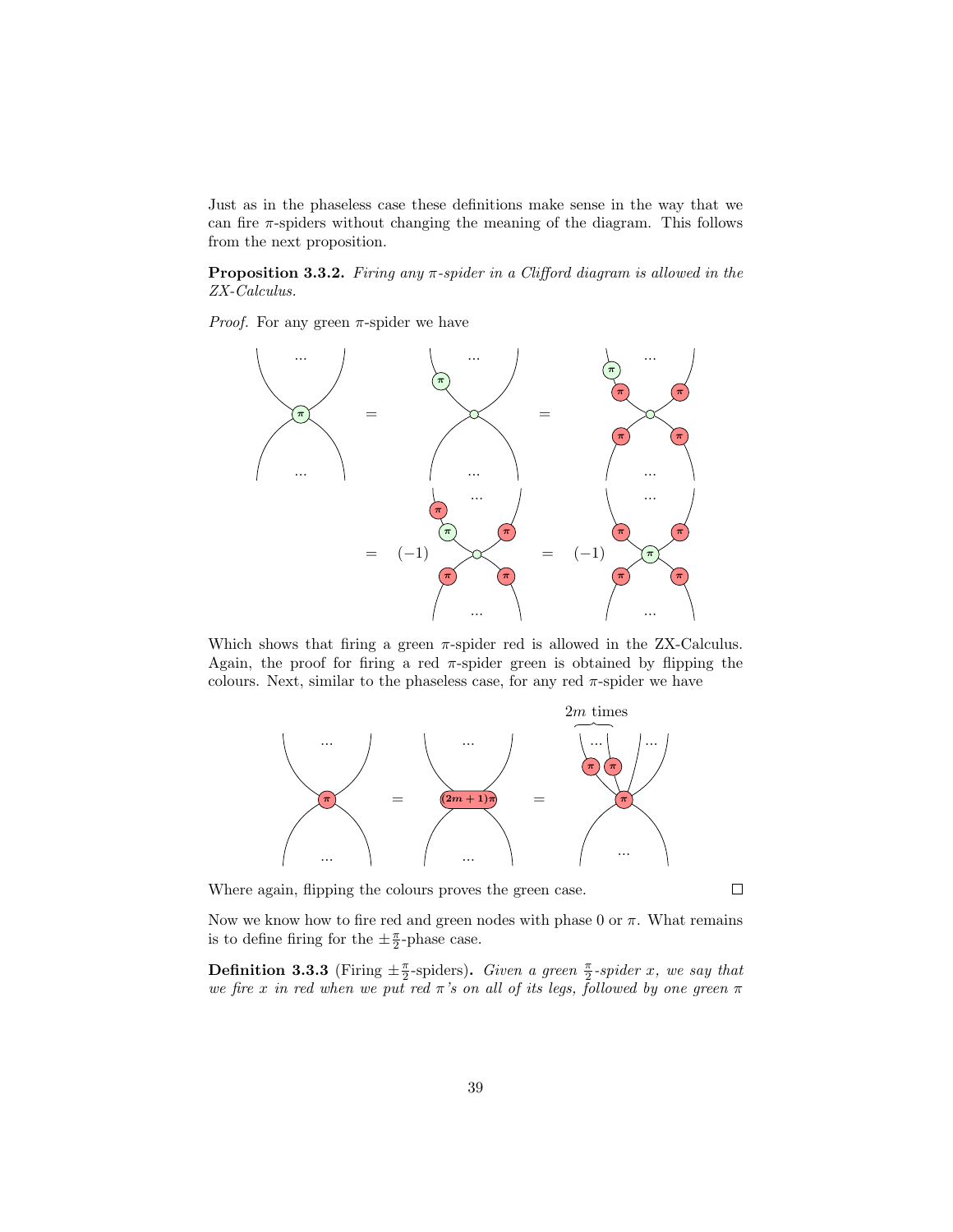on one of its legs and we multiply by a factor i.



For a green  $-\frac{\pi}{2}$ -spider x, we say that we fire x in red when we put red  $\pi$ 's on all of its legs, followed by one green  $\pi$  on one of its legs and we multiply by a  $factor -i.$ 



In a similar way, but slightly different, for a red  $\frac{\pi}{2}$ -spider y we say that we fire y in green when we put a red  $\pi$  on one of its legs, followed by green  $\pi$ 's on all of its legs and we multiply by a factor of  $-i$ .



Firing a red  $-\frac{\pi}{2}$ -spider is the same, but multiplying by a factor i instead.



Lastly firing red and green  $\pm \frac{\pi}{2}$ -spiders in their own colour is the same as in the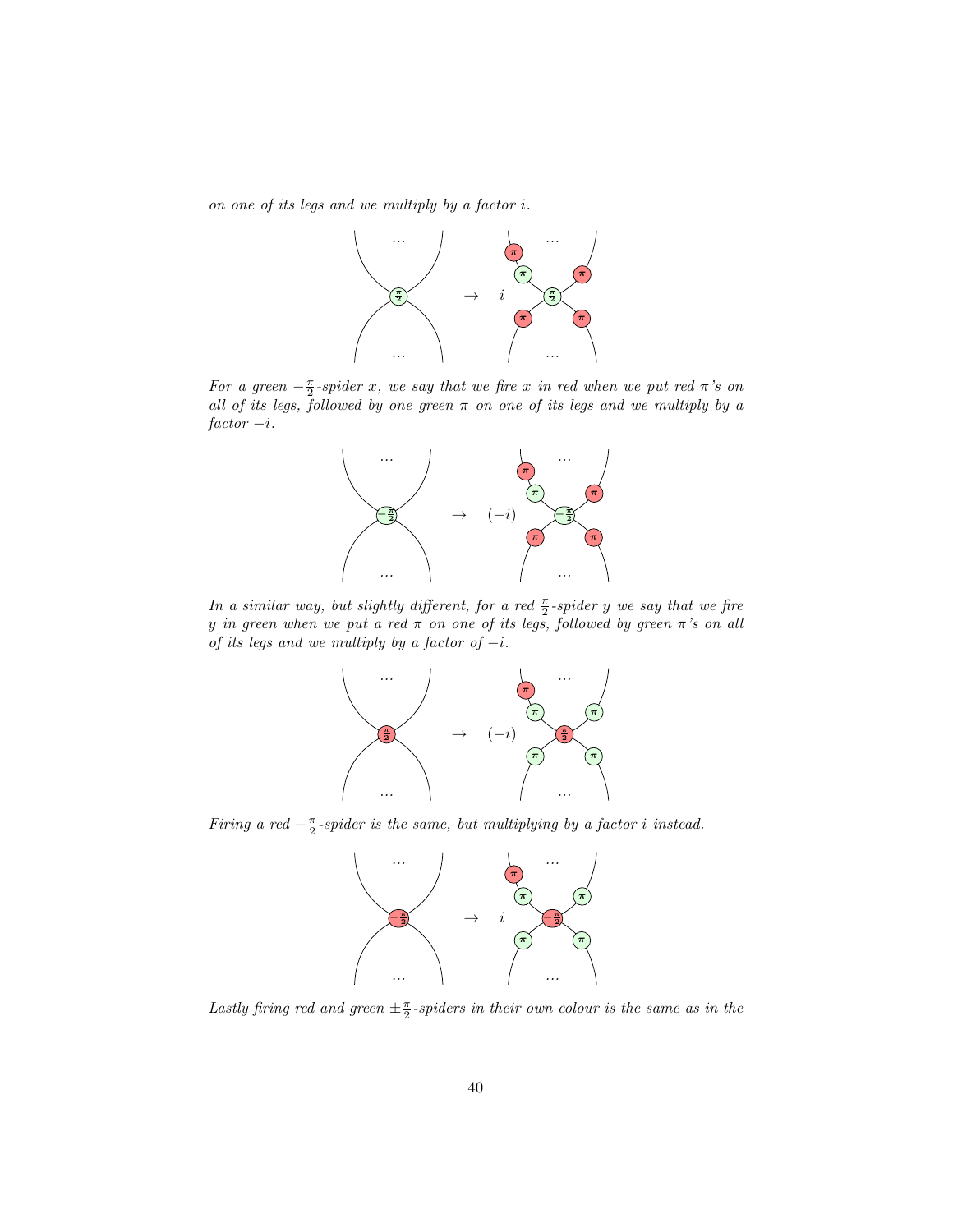other phase cases; we put an even number of same coloured  $\pi$ 's on its wires.



Of course, the reason that firing  $\pm \frac{\pi}{2}$ -spiders gets a little more complicated is to make sure that we can still fire all nodes without changing the meaning of the diagram we are working on. We show that this is indeed the case in the next proposition. There is a slight difference in firing red and green nodes in the opposite colour to make keeping track of the phases easier later on.

**Proposition 3.3.4.** Firing any  $\pm \frac{\pi}{2}$ -spider in a Clifford diagram is allowed in the ZX-Calculus.

*Proof.* For any green  $\frac{\pi}{2}$ -phase spider we have

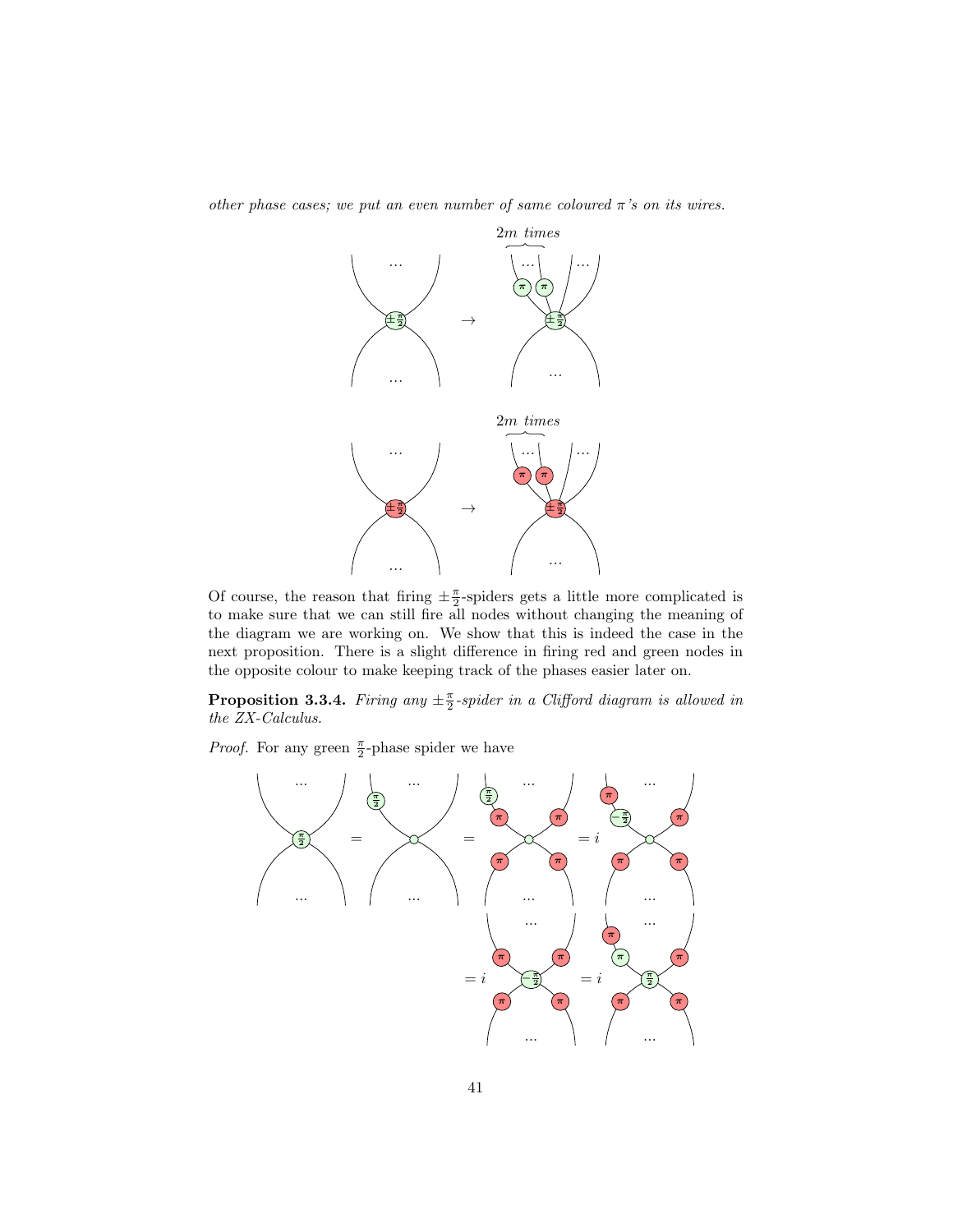Swapping the colours almost completes the proof for the red case, we only need to switch the red and green  $\pi$  around.



The proof for  $-\frac{\pi}{2}$ -spiders is very similar. In the green case we get a factor  $-i$ instead of i because switching a green  $-\frac{\pi}{2}$  and a red  $\pi$  in the third step introduces  $-i$ . In the red case, we have the same phase difference occuring for that reason.

Lastly, firing in the same colour has the same proof as in Propositions 3.2.3 and 3.3.2 as adding an even number of  $\pi$ 's does not change the phase of the spider.  $\Box$ 

We will approach finding stabilizers for a given state the same way we did in the phaseless case. Because different kinds of spiders show different behaviour when fired, we need to keep track of the types of spiders we have. Therefore, for a graph-like diagram  $D$  we split its set of nodes  $V$  up even further. We already had the set  $O \subseteq V$  of output nodes and introduce  $P, H \subseteq V \setminus O$ , where P is the set of spiders with phase  $\pi$  and H the set of spiders with phase  $\pm \frac{\pi}{2}$ . The set H can then be split in two, according to whether firing a spider introduces  $+i$  or  $-i$ . We take  $H^+ \subseteq H$  to be the set of green phase  $\frac{\pi}{2}$  and red phase  $-\frac{\pi}{2}$  spiders and  $H^- \subseteq H$  to consist of the red phase  $\frac{\pi}{2}$  and green phase  $-\frac{\pi}{2}$  spiders.

Again, we want to use binary variables to keep track of which nodes to fire and which to leave alone. To this end we expand the definition of firing assignment vector to the general Clifford case.

**Definition 3.3.5.** Given an n-qubit graph-like Clifford ZX-state D with  $n+m+r$ spiders, where  $r_1, ..., r_n$  are output spiders,  $q_1, ..., q_m$  are internal spiders with phases 0 or  $\pi$  and  $h_1, ..., h_r$  are internal spiders with phase  $\pm \frac{\pi}{2}$ , we call  $\vec{v} =$  $(\mathsf{g}_1 \dots \mathsf{g}_n \mathsf{r}_1 \dots \mathsf{r}_n \mathsf{q}_1 \dots \mathsf{q}_m \mathsf{h}_1 \dots \mathsf{h}_r)^T \in \mathbb{F}_2^{2n+m+r}$  a firing assignment vector for D.

In order for such a firing assignment to be useful, we need some conditions to hold. Again, when a neighbour of a node x fires, we want x to fire in the same colour in that direction in order to counteract the  $\pi$  on that wire, leaving us with the original state plus some Pauli's on the output wires. If we want to achieve this, we again need to put restrictions on our system, as phaseless and  $\pi$ -spiders can only fire in their own colour on an even number of wires. The  $\pm\frac{\pi}{2}$  spiders are a little more complicated. They can fire their own colour on an even number of wires in case they didn't fire the opposite colour and can fire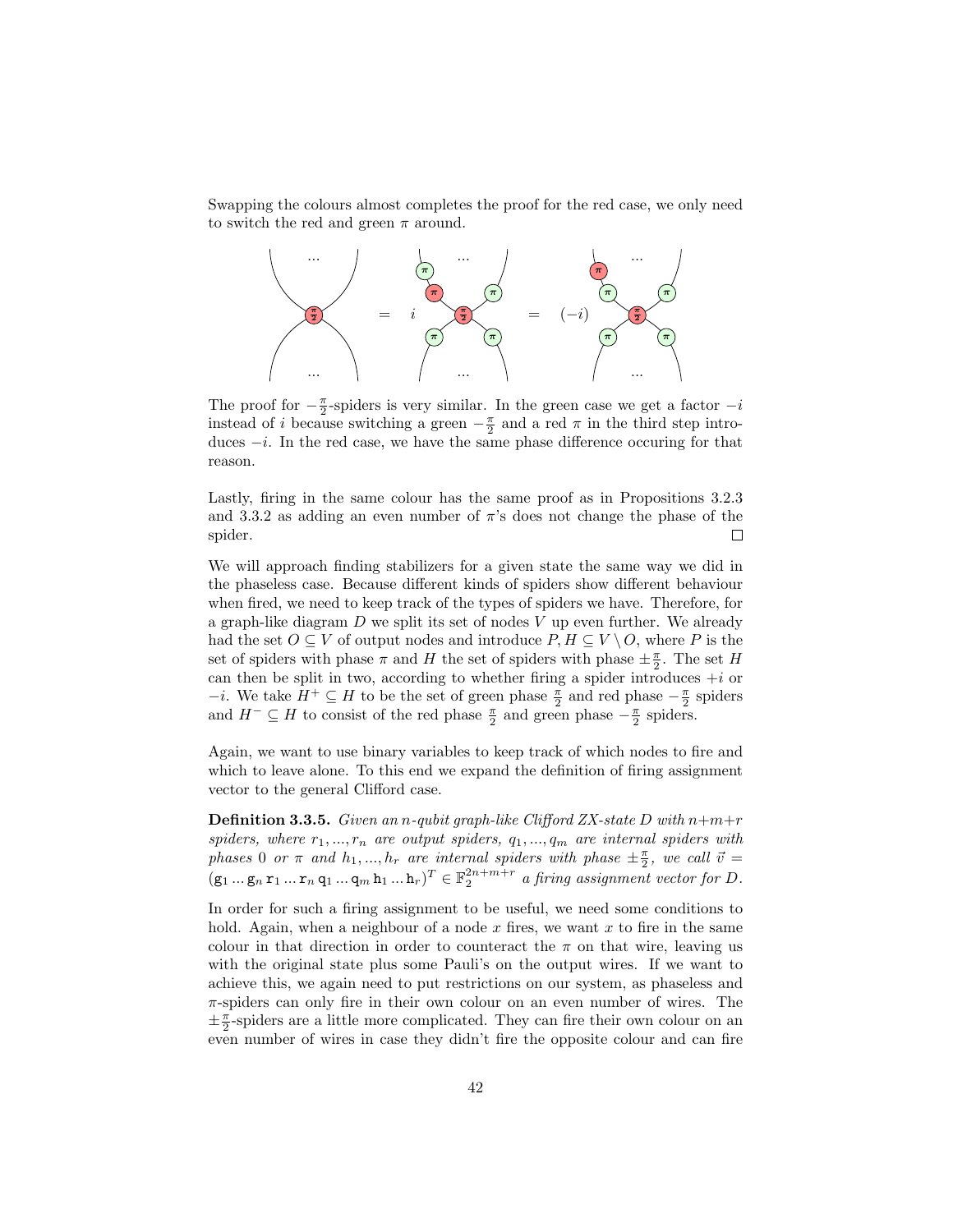on an odd number of wires if they did. So in order for all the internal wires to be clean again after all the nodes have fired, we need the following constraints to hold.

**Definition 3.3.6.** A firing assignment vector  $\vec{v}$  for a Clifford diagram D is called valid if for every phase 0 or phase  $\pi$  internal node  $q \in (V \setminus O) \setminus H$  we have

$$
\sum_{x:(q,x)\in E} x = 0 \mod 2,
$$

for every output node  $r \in O$ 

$$
\mathtt{r} + \sum_{x: (r,x) \in E} \mathtt{x} = 0 \mod 2
$$

and for every phase  $\pm \frac{\pi}{2}$  internal node  $h \in H$ 

$$
\sum_{x:(h,x)\in E} \mathtt{x}=\mathtt{h} \mod 2.
$$

Once again, these conditions can be written down more concisely in matrix form using the extended definition of the firing verification matrix.

Definition 3.3.7. Given an n-qubit graph-like Clifford ZX-state D we define the firing verification matrix  $M_D$  of D to be:

$$
M_D \coloneqq \begin{pmatrix} I_n \\ \emptyset \end{pmatrix} N - \begin{pmatrix} \emptyset & \emptyset \\ \emptyset & I_r \end{pmatrix}
$$

where  $N$  is the adjacency matrix of the underlying graph of  $D$ , using the implicit ordering of the nodes of D and r is the number of phase  $\pm \frac{\pi}{2}$  internal nodes.

This matrix can be used to verify if a firing assignment vector is valid.

**Lemma 3.3.8.** A firing assignment vector  $\vec{v}$  for D is valid if  $M_D\vec{v} = \vec{0}$ .

*Proof.* Writing out the system of equations immediately yields the desired result.  $\Box$ 

Just like in the phaseless case, we now want to show that a basis of valid firing assignment vectors corresponds to a generating set of stabilizers for the given state. Again, we spit this into two parts. The first shows that valid firing assignment vectors do indeed give stabilizers.

**Theorem 3.3.9.** If a vector  $\vec{v} = (\mathbf{g}_1...\mathbf{g}_n\mathbf{r}_1...\mathbf{r}_n\mathbf{q}_1...\mathbf{q}_m\mathbf{h}_1...\mathbf{h}_r)^T$  is a valid firing assignment for a graph-like Clifford-state D, then  $i^{S(\vec{v})} \cdot X^{r_1}Z^{g_1} \otimes X^{r_2}Z^{g_2} \otimes ... \otimes$  $X^{r_n}Z^{g_n}$  is a stabilizer for D, where  $S(\vec{v}) = 2\sum_{q \in P} q + \sum_{h \in H^+} h - \sum_{h \in H^-} h$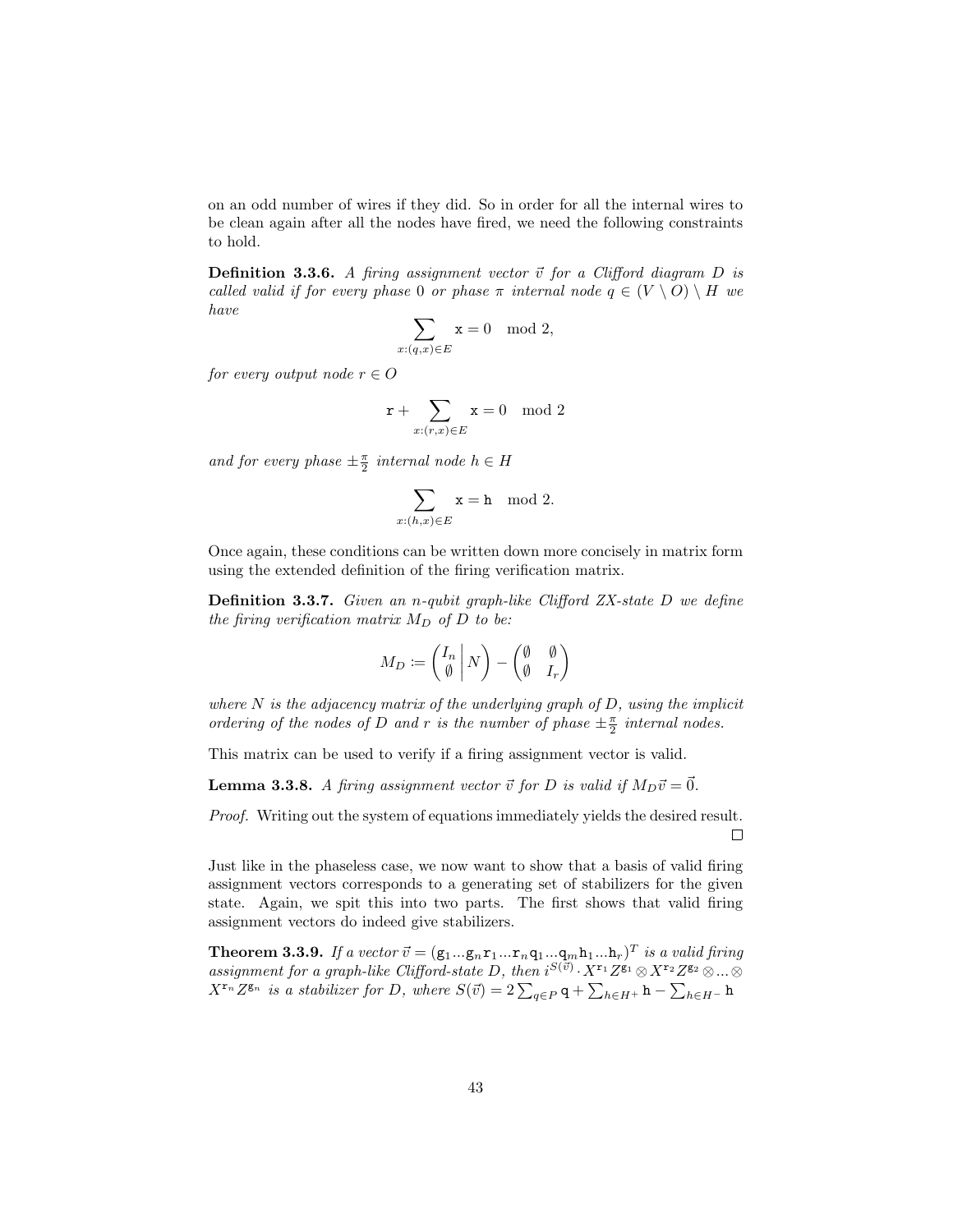Proof. The proof is similar to the phaseless case. We first fire all green nodes with  $x = 1$  red, then compensating on all its neighbours by firing red in that direction, then doing the same for firing green.  $M_D\vec{v} = \vec{0}$  ensures that all firings are allowed. What we need to keep track of is the sign of the resulting state. As we have seen, firing a  $\pi$ -spider introduces a factor  $-1$ , so we need to multiply by  $i^2$  for every fired  $\pi$ -spider. Firing a green  $\frac{\pi}{2}$ -spider or a red  $-\frac{\pi}{2}$ -spider introduces a factor *i*. Lastly, firing a green  $-\frac{\pi}{2}$ -spider or a red  $\frac{\pi}{2}$ -spider introduces a factor  $-i$ . So we multiply by  $i^{-1}$ . Because we always fire red first, we ensure that there are no places where we need to switch red and green  $\pi$ 's around to let them cancel out. So we introduce no more sign changes. This shows that the sign of the resulting state is indeed  $i^{S(\vec{v})}$  and when we put this phase in the stabilizer, we end up with our original state with a stabilizer applied to it.  $\Box$ 

The second part shows that we get enough stabilizers this way to get a generating set.

**Theorem 3.3.10.** Every stabilizer S of a graph-like Clifford state  $D$  corresponds to at least one valid firing assignment  $\vec{v}$  of D.

*Proof.* If the first 2n entries of valid firing assignment  $\vec{v}_i$  of D are independent, then the corresponding stabilizers are independent as well. We see that this is true by first noting that independent vectors  $(z_1 z_2 ... z_n x_1 x_2 ... x_n)^T$  correspond to independent operators  $X^{x_1}Z^{z_1} \otimes X^{x_2}Z^{z_2} \otimes ... \otimes X^{x_n}Z^{z_n}$ . This means that the only chance to have any dependencies between the stabilizers is to have them differ only by a factor  $i<sup>s</sup>$ . However, this is impossible, as two operators that stabilize the same state cannot differ by a scalar.

This means we can continue to use the same argument as in Theorem 3.2.12. We have

$$
M_D = \begin{pmatrix} I & \emptyset & A^T \\ \emptyset & A & B \end{pmatrix} - \begin{pmatrix} \emptyset & \emptyset \\ \emptyset & I_r \end{pmatrix},
$$

which is still of the form

$$
\begin{pmatrix} I & \emptyset & A^T \\ \emptyset & A & B' \end{pmatrix}
$$

with  $B' = B'^{\dagger}$ , so the argument still holds.

These last two theorems lead us to an algorithm for finding stabilizers from a given Clifford diagram. This algorithm is very similar to Algorithm 2.

 $\Box$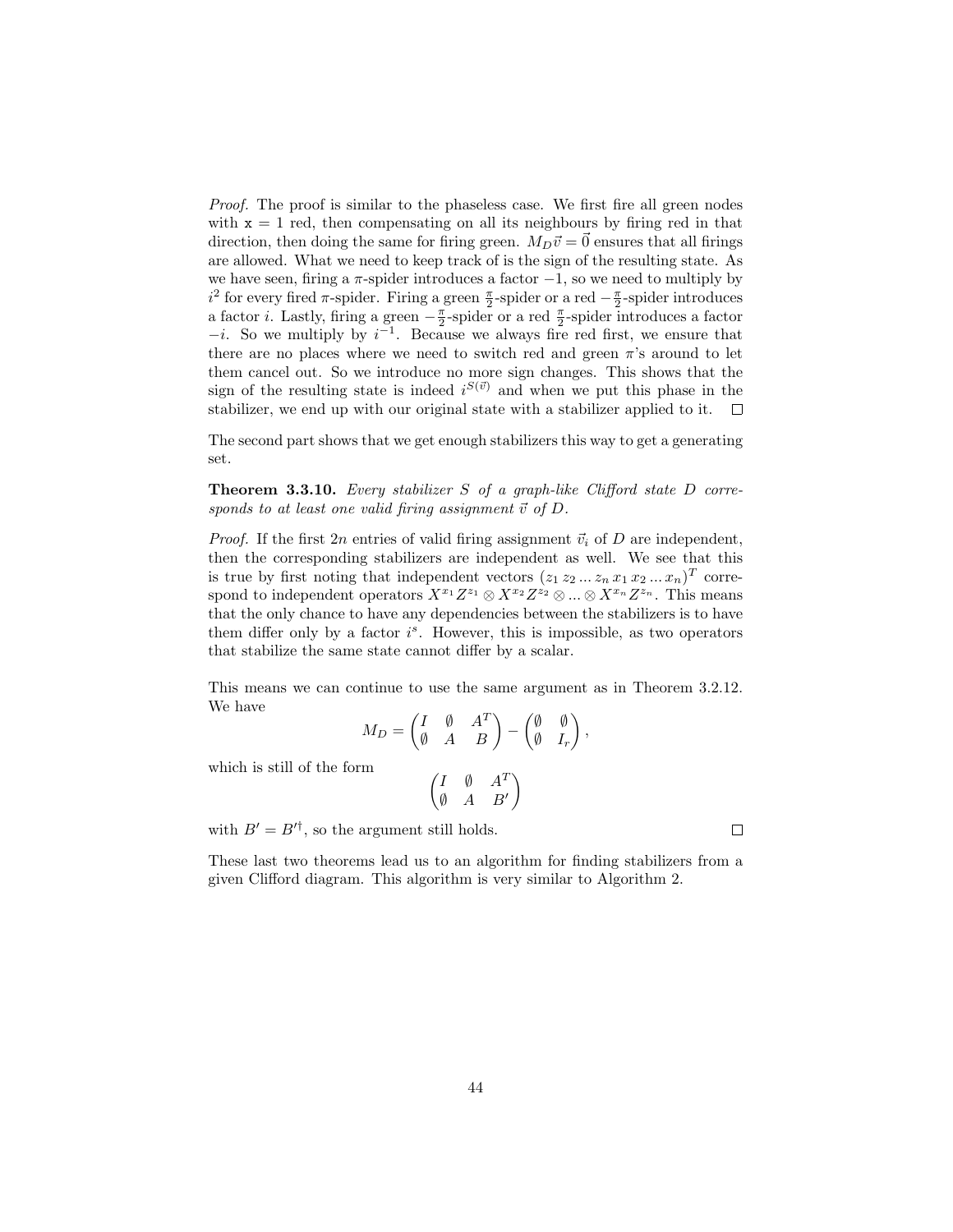Algorithm 3: Finding stabilizers for a Clifford ZX-state

input : Clifford ZX-state D output: Generating set of stabilizers for the group consisting of all the stabilizers of D Let  $D'$  be the outcome of Algorithm 1 when applied to  $D$ ; Let  $n$  be the number of output wires of D; Find a basis  $\mathcal{B} = \{\vec{b_1}, ..., \vec{b_{n+d}}\}$  for the solution space of  $M_{D'}\vec{v} = \vec{0}$ ; Pick a set  $\mathcal{B}'$  of n vectors from  $\mathcal{B}$  such that they are independent when restricted to the first 2n entries; return The set of stabilizers that correspond to the vectors in  $\mathcal{B}'$  as in Theorem 3.3.9;

Correctness of this algorithm can be shown the same way we showed it for Algorithm 2 using the results of this section.

Example 3.3.11. Suppose we want to find stabilizers for the state



We first find an equal diagram that is graph-like:



Then we construct its firing verification matrix

$$
M_{D'} = \begin{pmatrix} 1 & 0 & 0 & 0 & 1 \\ 0 & 1 & 0 & 0 & 1 \\ 0 & 0 & 1 & 1 & 1 \end{pmatrix}
$$

and solve  $M_{D'}\vec{v} = \vec{0}$ . This gives us

$$
\mathcal{B} = \left\{ \begin{pmatrix} 1 \\ 1 \\ 1 \\ 0 \\ 1 \end{pmatrix}, \begin{pmatrix} 0 \\ 0 \\ 1 \\ 1 \\ 0 \end{pmatrix} \right\}
$$

These solutions correspond to the stabilizers  $X \otimes X$  and  $-i \cdot XZ \otimes Z = -Y \otimes Z$ 

Example 3.3.12. Consider the state

$$
D = \begin{bmatrix} \overline{\phantom{a}} & \overline{\phantom{a}} \\ \overline{\phantom{a}} & \overline{\phantom{a}} & \overline{\phantom{a}} \end{bmatrix}
$$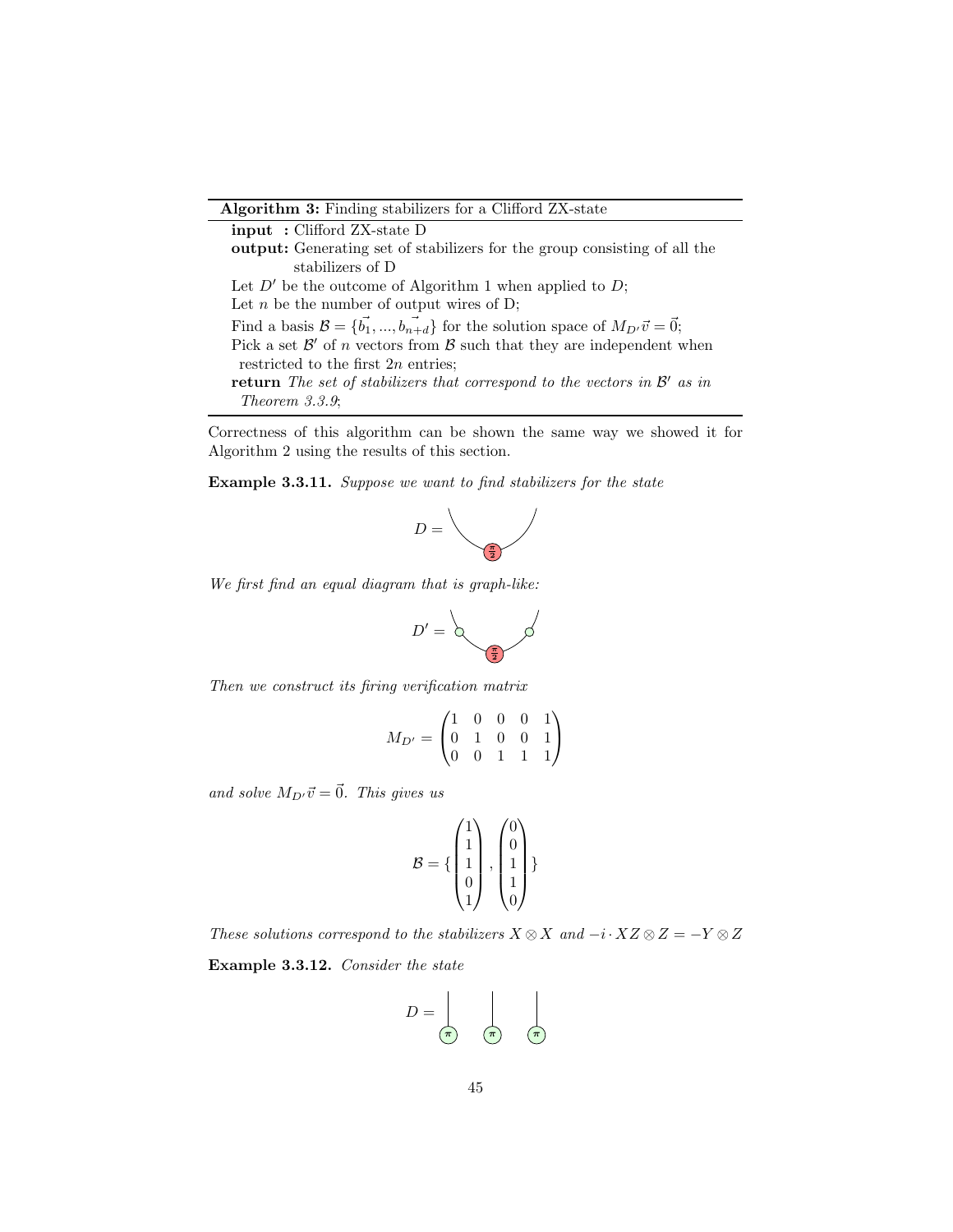If we want to find stabilizers for this state, we first find a graph like diagram that represents the same state, which we give some labeling:



Next, we create the firing verification matrix

$$
M_{D'} = \begin{pmatrix} 1 & 0 & 0 & 0 & 0 & 0 & 1 & 0 & 0 & 0 & 0 & 0 \\ 0 & 1 & 0 & 0 & 0 & 0 & 0 & 1 & 0 & 0 & 0 & 0 \\ 0 & 0 & 1 & 0 & 0 & 0 & 0 & 0 & 1 & 0 & 0 & 0 \\ 0 & 0 & 0 & 1 & 0 & 0 & 0 & 0 & 0 & 1 & 0 & 0 \\ 0 & 0 & 0 & 0 & 1 & 0 & 0 & 0 & 0 & 0 & 1 & 0 \\ 0 & 0 & 0 & 0 & 0 & 1 & 0 & 0 & 0 & 0 & 0 & 1 \\ 0 & 0 & 0 & 0 & 0 & 0 & 1 & 0 & 0 & 0 & 0 & 0 \\ 0 & 0 & 0 & 0 & 0 & 0 & 0 & 1 & 0 & 0 & 0 & 0 \\ 0 & 0 & 0 & 0 & 0 & 0 & 0 & 0 & 1 & 0 & 0 & 0 \end{pmatrix}
$$

Solving  $M_{D'}\vec{v} = \vec{0}$  gives

$$
\mathcal{B} = \left\{ \begin{bmatrix} 0 \\ 0 \\ 0 \\ 1 \\ 0 \\ 0 \\ 0 \\ 0 \\ 0 \\ 0 \\ 0 \\ 1 \\ 0 \\ 0 \\ 0 \\ 0 \end{bmatrix}, \begin{bmatrix} 0 \\ 0 \\ 0 \\ 0 \\ 1 \\ 0 \\ 0 \\ 0 \\ 0 \\ 0 \\ 1 \\ 0 \\ 0 \\ 1 \\ 0 \\ 0 \\ 1 \end{bmatrix}, \begin{bmatrix} 0 \\ 0 \\ 0 \\ 0 \\ 0 \\ 0 \\ 0 \\ 0 \\ 0 \\ 0 \\ 0 \\ 1 \\ 0 \\ 0 \\ 1 \end{bmatrix} \right\}
$$

These correspond to the stabilizers  $-X \otimes I \otimes I$ ,  $-I \otimes X \otimes I$  and  $-I \otimes I \otimes X$ .

# 4 Stabilizers to ZX

In this section we aim to find a way of constructing a ZX-diagram for a state of which we know the stabilizer group. This group will be given in terms of a generating set of stabilizers and we will use them to build up the desired diagram. We first describe the general idea of the solution, then we discuss the normal form we want the stabilizers to be in and we finish the section by looking at how filter diagrams can help us reach the desired algorithm.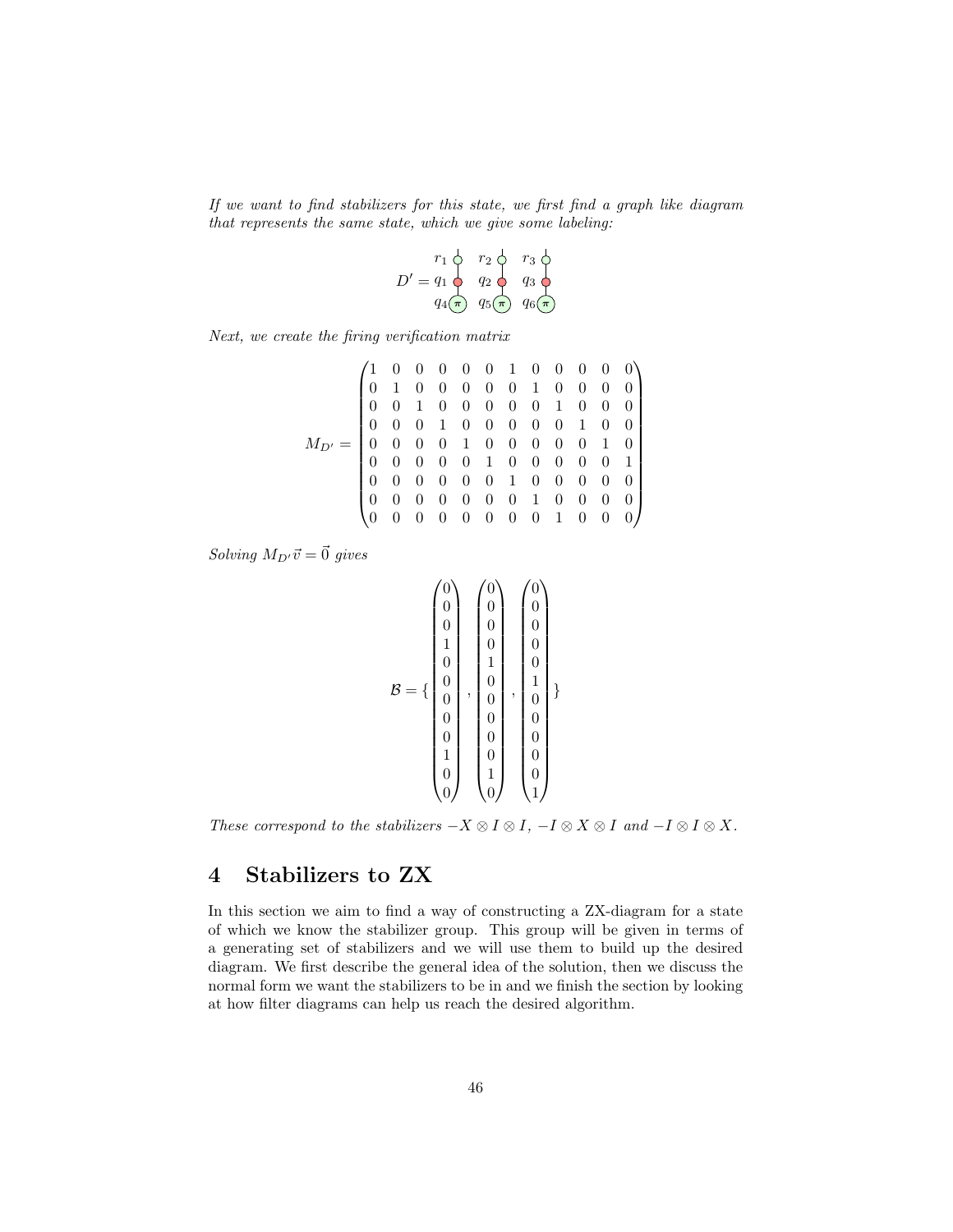### 4.1 Introduction

When we are given a stabilizer group on n qubits in terms of n independent generators  $S = \{S_1, ..., S_n\}$ , we know that the group stabilizes exactly one state (up to a scalar). Our goal is to be able to construct an explicit ZX-diagram for a state  $|\psi\rangle$  from a generating set of its stabilizers.

To achieve this we use filter diagrams to make sure our state is stabilized by  $\mathcal S$ one generator at a time. Such a diagram is a map from  $n-1$  to n qubits and uses the first qubit to absorb one of the generators. Given a generating set of stabilizers S we choose one  $S_i = (-1)^{s_i} \cdot P_1^{(i)} \otimes ... \otimes P_n^{(i)}$  where  $P_k^{(i)} \in \{I, X, Y, Z\}$ . Ideally the corresponding filter diagram will filter out  $S_i$  as follows.

$$
(-1)^{s_i} \underbrace{\overbrace{P_1^{(i)}}^{\mid} \overbrace{P_2^{(i)}}^{\mid} \cdots \overbrace{P_{n-1}^{(i)}}^{\mid} \overbrace{P_n^{(i)}}^{\mid}}_{\cdots} = \underbrace{\begin{array}{c} \cdots \\ F(S_i) \end{array}}_{\cdots} \qquad (1)
$$

Whilst leaving the other generators  $S_j = (-1)^{s_j} \cdot P_1^{(j)} \otimes ... \otimes P_n^{(j)} \in \mathcal{S} \setminus S_i$  alone on the last  $n-1$  qubits.

$$
(-1)^{s_j} \underbrace{\frac{1}{P_1^{(j)}} \left[ \frac{1}{P_2^{(j)}} \cdots \frac{1}{P_{n-1}^{(j)}} \right] \frac{1}{P_n^{(j)}}}_{\cdots} }_{\cdots} = \underbrace{\frac{\cdots}{F(S_i)} \cdots \cdots}_{(-1)^{s_j} \left[ \frac{1}{P_2^{(j)}} \cdots \frac{1}{P_{n-1}^{(j)}} \right] \frac{1}{P_n^{(j)}}}_{\cdots}
$$
 (2)

This means that if we apply  $F(S_i)$  to any  $n-1$ -qubit state  $|\psi_0\rangle$ , we obtain a state  $|\psi_1\rangle = F(S_i)|\psi_0\rangle$  that is guaranteed to be stabilized by  $S_i$ . As for any such  $|\psi_0\rangle$  we can apply (1) directly to obtain



So we used up one of the *n* available qubits to ensure that one of the *n* given generators is indeed a stabilizer for the state we are constructing. What remains is to find a state  $|\psi_0\rangle$  which is in turn stabilized by the remaining, mostly unaffected operators  $\{(-1)^{s_j} \cdot P_2^{(j)} \otimes ... \otimes P_n^{(j)} | j \neq i\}$ . If we can always find such a state  $|\psi_0\rangle$ , we can use the same filtering strategy all the way down until there are no qubits left and we have found a state that is stabilized by all of our original  $n$  stabilizers. It turns out that this strategy works, but we need to be a bit careful as the next example points out.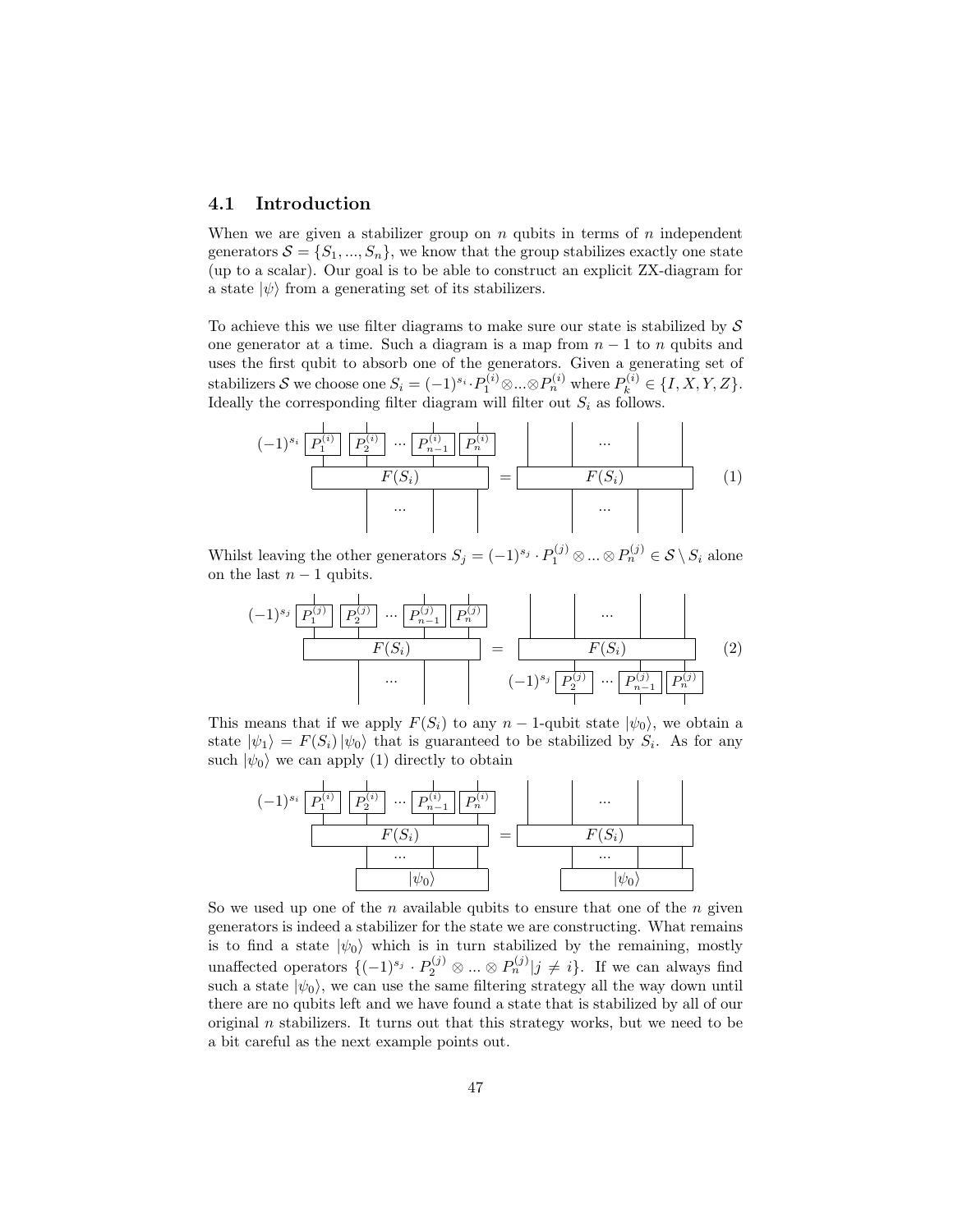Example 4.1.1. Say we are given the following generating set of stabilizers on 3 qubits:  $\{Z \otimes I \otimes Z, Z \otimes Z \otimes I, X \otimes X \otimes X\}$ . When we choose to filter out  $Z \otimes I \otimes Z$  first, we are left with the task of finding a state  $|\psi_0\rangle$  which is stabilized by the remaining two generators  $Z \otimes I$  and  $X \otimes X$ . The problem is that these two operators do not commute and therefore cannot have a simultaneous eigenstate. This means that there is no such  $|\psi_0\rangle$ , leaving us empty handed.

### 4.2 Normal Form

Example 4.1.1 shows us that the filtering technique will not immediately work on any set of generators. But it turns out that choosing different generators of the same set of stabilizers will solve our problem. Our goal is to get the generators in such a form that the  $n-1$  operators that remain after filtering, form a generating set of stabilizers again. To do this we need the following lemma.

**Lemma 4.2.1.** Given a generating set of stabilizers  $S$  on n qubits, for every  $i \in \{1, ..., n\}$  there is at least one  $S \in \mathcal{S}$  that has support on qubit i, i.e.  $S =$  $(-1)^s \cdot P_1 \otimes \ldots \otimes P_n$  with  $P_i \neq I$ .

*Proof.* Suppose there is a qubit  $i \in \{1, ..., n\}$  with no support in S. If  $n = 1$ we have  $S = \{I\}$ , which is a contradiction as this set is not independent. Now suppose  $n > 1$ . We can make a new set S' by taking every  $S \in \mathcal{S}$  and removing the  $i^{th}$  Pauli. So we let

$$
\mathcal{S}' = \{ (-1)^s \cdot P_1 \otimes \ldots \otimes P_{i-1} \otimes P_{i+1} \otimes \ldots \otimes P_n | (-1)^s \cdot P_1 \otimes \ldots \otimes P_n \in \mathcal{S} \}.
$$

We see that S' consists of operators from  $n-1$  to  $n-1$  qubits. However, these operators still commute and are independent, as  $\mathcal S$  is a generating set of stabilizers and we only removed a column of  $\Gamma$ 's. So we have found n independent, commuting stabilizers for a state on  $n - 1$  qubits. This is a contradiction. Therefore we cannot have one qubit with no support.  $\Box$ 

We will use Lemma 4.2.1 to define the normal form for a generating set of stabilizers. This form will ensure that the remainder after filtering out the first stabilizer will be a generating set of stabilizers again. To make this possible we need to pick a compatible Pauli for each of X, Y and Z.

**Definition 4.2.2.** Given  $P \in \{X, Y, Z\}$  we call  $Q(P) \in \{X, Y, Z\}$  the compatible Pauli of P. We have  $Q(X) = Z$ ,  $Q(Y) = X$  and  $Q(Z) = X$ .

Remark. The compatible Pauli of  $P$  has to differ from  $P$ , as we will see later. However, the choice between the other two possibilities has been made purely for simplicity of the resulting diagrams. Other choices would have worked just as well. The only difference is that we would have needed more spiders to create our filter diagrams later on.

Definition 4.2.3 (Stabilizer Normal Form). Given a generating set of stabilizers  $S = \{S_1, ..., S_n\}$  where  $S_i = (-1)^{s_i} \cdot P_1^{(i)} \otimes ... \otimes P_n^{(i)}$ , we say S has a normal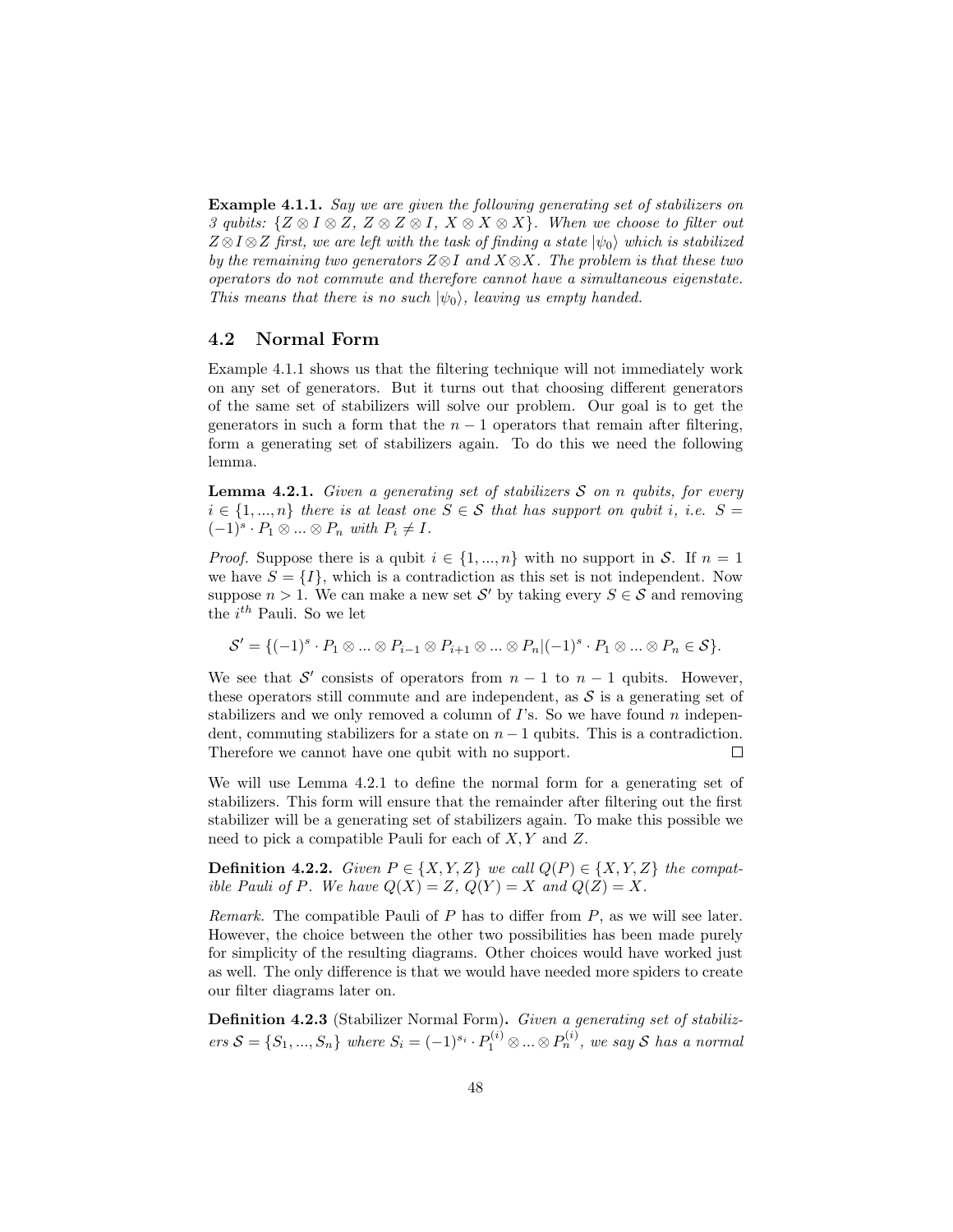form if there is an ordering  $(S_1, ..., S_n)$  of S such that the following properties hold:

\n- 1. 
$$
P_i^{(i)} \in \{X, Y, Z\}
$$
 for all  $i \in \{1, ..., n\}$ .
\n- 2.  $P_i^{(j)} \in \{I, Q(P_i^{(i)})\}$  for all  $i \in \{1, ..., n\}$  and  $i < j \leq n$ .
\n

We say that such an ordering  $(S_1, ..., S_n)$  is in normal form.

When we order the stabilizers of a generating set and put them in a table, we see that it is in normal form if it has support on the diagonal and in every column, below the diagonal, we only find  $I$  and one other Pauli, depending on the one on the diagonal.

**Example 4.2.4.** The generating set of stabilizers  $S = \{X \otimes X \otimes X \otimes X, Z \otimes Z\}$  $Z \otimes I \otimes I$ ,  $I \otimes I \otimes Y \otimes Z$ ,  $Z \otimes I \otimes X \otimes X$  is in normal form when ordered from left to right. This can be most easily checked by writing  $S$  in a table.

|  | $X \otimes X \otimes X \otimes X$ |  |  |
|--|-----------------------------------|--|--|
|  | $Z \otimes Z \otimes I \otimes I$ |  |  |
|  | $I \otimes I \otimes Y \otimes Z$ |  |  |
|  | $Z \otimes I \otimes X \otimes X$ |  |  |

Now we see that indeed the diagonal does not have an I on it. Furthermore, in the first column we only have  $I$  and  $Z$  under the diagonal, in the second we only have I and in the third only X. Ensuring that this ordering of  $S$  is in normal form.

Rearranging the stabilizers in  $S$  as follows

|  | $I \otimes I \otimes Y \otimes Z$ |  |  |
|--|-----------------------------------|--|--|
|  | $Z \otimes Z \otimes I \otimes I$ |  |  |
|  | $X \otimes X \otimes X \otimes X$ |  |  |
|  | $Z \otimes I \otimes X \otimes X$ |  |  |

makes it so that this ordering is not in normal form. This is because the first diagonal entry is an  $I$ , the first column has both  $X$  and  $Y$  below the diagonal and the third column has an  $X$  below the diagonal whilst there is already an  $X$ on the diagonal as well.

Getting a generating set of stabilizers in normal form is useful, because it will ensure that we can filter out the first stabilizer and be left with another generating set of stabilizers on  $n - 1$  qubits, as we see from the next proposition.

**Proposition 4.2.5.** Given a generating set of stabilizers  $S$  with normal form  $(S_1, ..., S_n)$ , the resulting set of operators after filtering out  $S_1$ ,

$$
\mathcal{S}' = \{ S'_i = (-1)^{s_i} \cdot P_2^{(i)} \otimes \dots \otimes P_n^{(i)} | 1 < i \le n \},\
$$

is a generating set of stabilizers on  $n-1$  qubits that has normal form  $(S'_2, ..., S'_n)$ .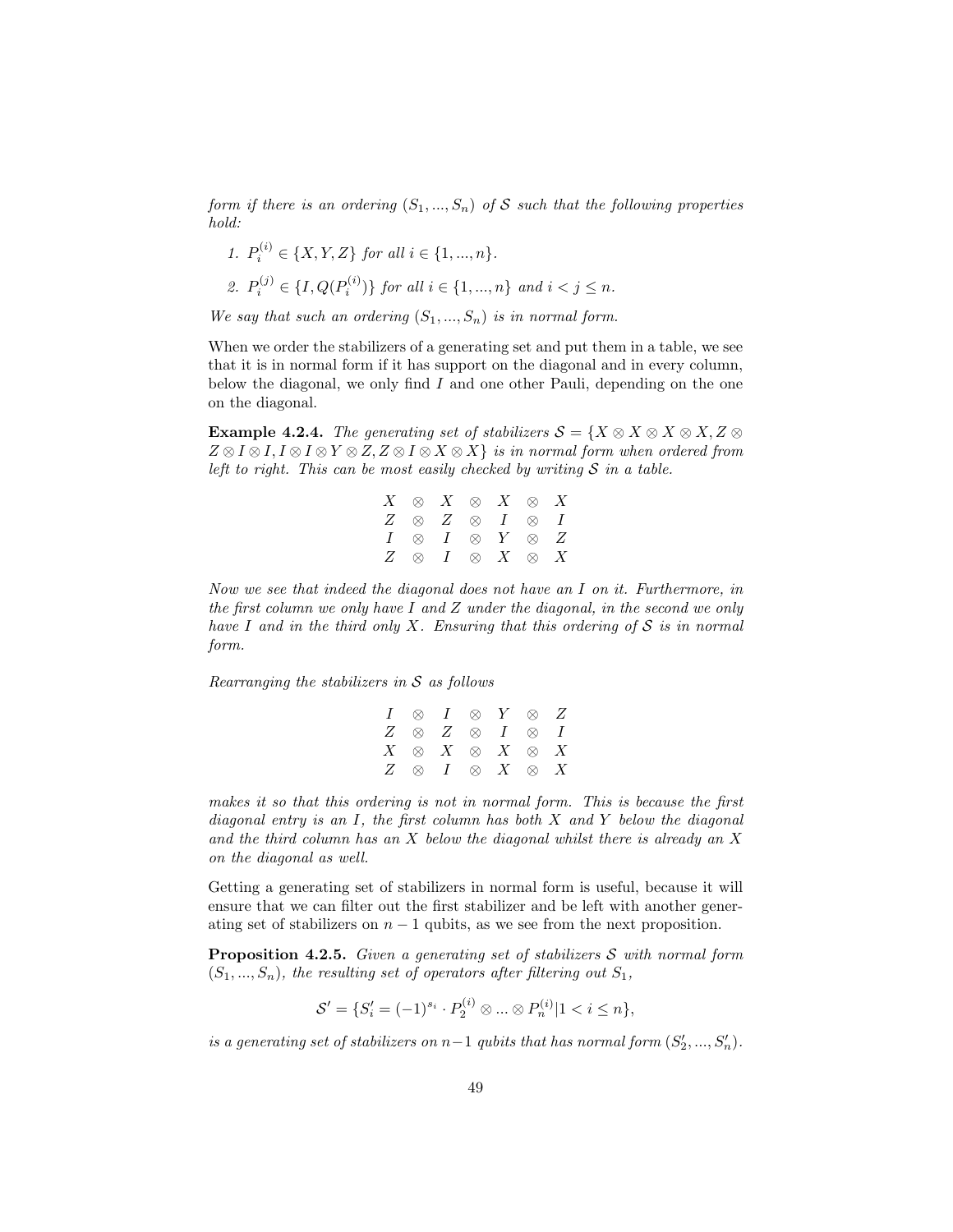*Proof.* Suppose we have two operators  $S'_i, S'_j \in \mathcal{S}'$ ,  $S'_i = (-1)^{s_i} \cdot P_2^{(i)} \otimes ... \otimes P_n^{(i)}$ and  $S'_j = (-1)^{s_j} \cdot P_2^{(j)} \otimes ... \otimes P_n^{(j)}$ . As the corresponding  $S_i, S_j \in \mathcal{S}$  commute we know that there is an even number of indices  $k \in \{1, ..., n\}$  such that  $P_k^{(i)}$ k and  $P_k^{(j)}$ (i) anti-commute. As  $i, j > 1$  we know that  $P_1^{(i)}, P_1^{(j)} \in \{I, Q(P_1^{(1)})\},\$ because S is in normal form. Therefore  $P_1^{(i)}$  and  $P_1^{(j)}$  must commute. This means that we have an even number of indices  $k \in \{2, ..., n\}$  such that  $P_k^{(i)}$  $\boldsymbol{h}_k^{(i)}$  and  $P_k^{(j)}$  $s_k^{(j)}$  anti-commute. Which shows that  $S_i'$  and  $S_j'$  commute.

Next suppose that  $S'_2, ..., S'_n$  are dependent. We have

$$
\prod_{2 \le i \le n} a_i S'_i = I \otimes \dots \otimes I \text{ for some } a_i \in \{0, 1\}, \text{ not all } 0.
$$
 (3)

Because  $S_1, ..., S_n$  are independent we must have  $S = \prod_{2 \leq i \leq n} a_i S_i \neq I \otimes ... \otimes I$ . As the last  $n-1$  Pauli's of S are equal to I by (3), the first Pauli of S cannot be I. The only other possibility for this first Pauli is  $Q(P_1^{(1)})$ , because S is in normal form. So we have  $S = (-1)^s Q(P_1^{(1)}) \otimes I \otimes ... \otimes I$  for some s. However, as  $Q(P_1^{(1)}) \neq P_1^{(1)}$  we have that S and S<sub>1</sub> do not commute, which is a contradiction. So  $S'_2, ..., S'_n$  must be independent of each other.

Lastly, the fact that  $\mathcal{S}'$  is in normal form follows directly from  $\mathcal{S}$  being in normal  $\Box$ form.

Having a generating set of stabilizers in normal form solves the problem we encountered in Example 4.1.1. As after filtering out the first stabilizer we end up with another generating set in normal form. So we can repeat the process all the way down. What we would like, is that we can use the filtering method for finding the underlying state for every generating set of stabilizers  $S$ . It turns out that this is possible by transforming  $S$  into an equivalent generating set that is in normal form.

**Proposition 4.2.6.** For any generating set of stabilizers S there is a generating set  $\mathcal{S}'$  with a normal form that stabilizes the same state.

*Proof.* We prove this by induction on n. Suppose  $n = 1$ . Then S consists of one Pauli. This Pauli cannot be  $I$ , because  $S$  is an independent set. Therefore the diagonal property is satisfied. The sub-diagonal property is automatically satisfied too. So we have that  $S$  is in normal form already.

Now suppose  $n > 1$ . By Lemma 4.2.1 we can find at least one  $S \in \mathcal{S}$  that has support on the first qubit. We set this to be our first stabilizer  $S'_1$ . We now have a Pauli other than I in the first diagonal entry.

Given two stabilizers  $S, T \in \mathcal{S}$ , we can create another generating set of stabilizers,  $S'$  that stabilizes the same state, by replacing  $T$  by  $ST$ . So we can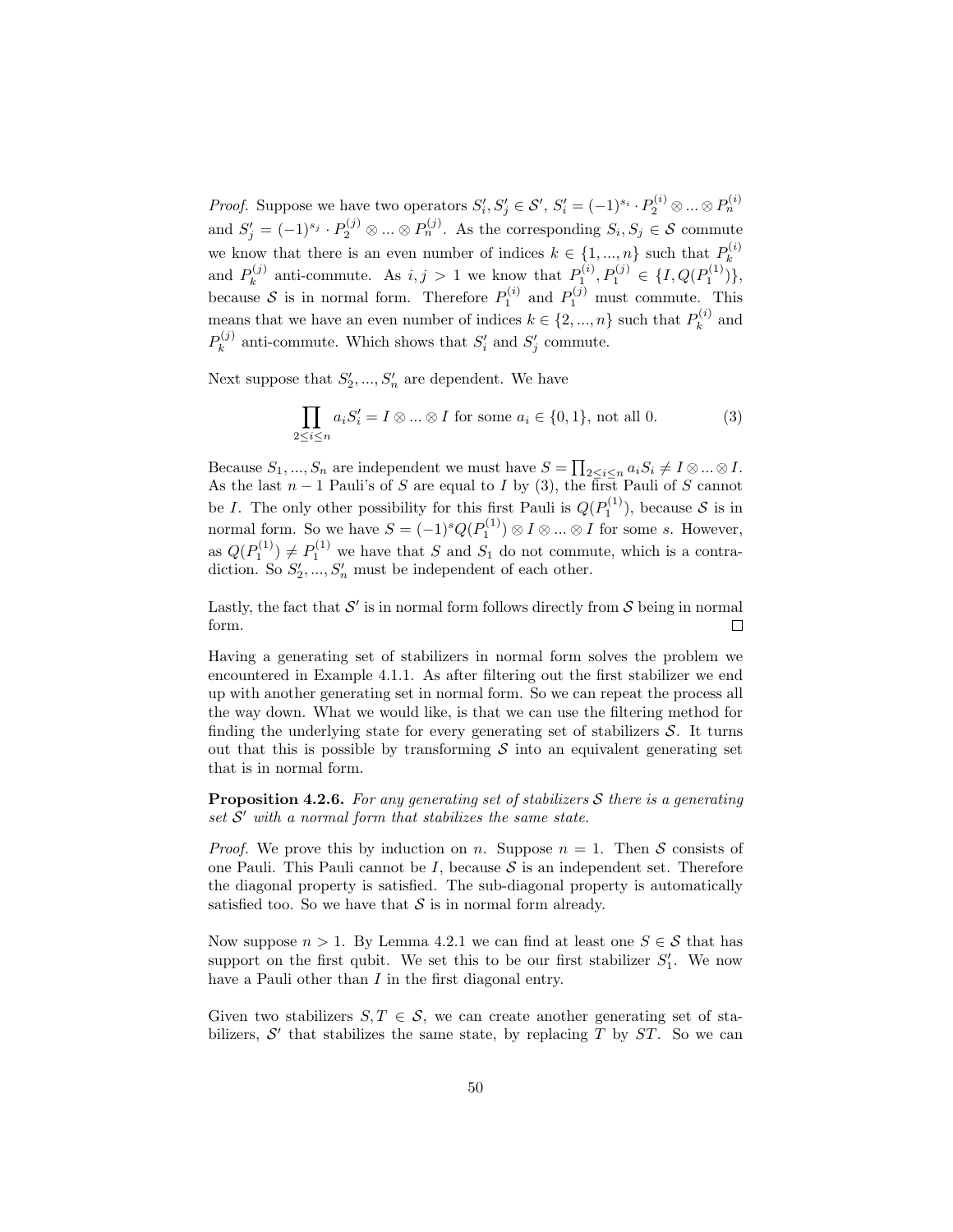ensure that the second property is met in the first column by replacing every  $T \in \mathcal{S} \setminus \{S_1'\}$  that has an unwanted first Pauli by  $S_1'T$ . As  $S_1'$  has support on the first entry we can see from the basic properties of Pauli matrices that we do indeed get that the first column now obeys the second property for being in normal form.

Next, we can follow the proof of Proposition 4.2.5 to see that the  $n-1$  by  $n-1$ block in the bottom right is again a generating set of stabilizers, however, this time not necessarily in normal form. We can apply the induction hypothesis and find a way to reorder and replace the rows of this block to get it in normal form. Applying these same reorderings and replacements on the last  $n-1$  rows of the whole table results in a table for  $\mathcal{S}'$ . Clearly  $\mathcal{S}'$  stabilizes the same state as  $\mathcal{S}$ does, as we only rearranged the rows and added some rows to others. Also the bottom right  $n-1$  by  $n-1$  block is in normal form by the induction hypothesis. This means that the  $2^{nd}$  to the  $n^{th}$  diagonal entries are not I and per column we have only one Pauli other than  $I$  under the diagonal. We didn't touch the first row, so also the first diagonal entry is not an  $I$ . Lastly, in the last step we rearranged and replaced within the last  $n - 1$  rows. This cannot introduce a new Pauli to the first column, so this still satisfies the normal form property. Therefore the entire table for  $\mathcal{S}'$  is in normal form.  $\Box$ 

The proof of this last proposition shows us how to construct a new generating set of stabilizers that is in normal form and stabilizes the same state. This leads to the following algorithm.

| <b>Algorithm 4:</b> Putting stabilizers in normal form                           |
|----------------------------------------------------------------------------------|
| <b>input</b> : A set S of n generating stabilizers on n qubits                   |
| <b>output:</b> A normal form $(S'_1, , S'_n)$ of a generating set of stabilizers |
| that stabilizes the same state as $\mathcal S$                                   |
| Choose an ordering $(S_1, , S_n)$ of S and create the array                      |
| $S = [S_1, , S_n];$                                                              |
| for $i = 1, , n$ do                                                              |
| Pick $j \geq i$ such that $S[j]$ has support on the $i^{th}$ qubit;              |
| Switch $S[i]$ and $S[j]$ ;                                                       |
| Let P be the $i^{th}$ Pauli of $S[i]$ ;                                          |
| for $j = i + 1,  n$ do                                                           |
| if the i <sup>th</sup> Pauli of $S[j]$ is not I or $Q(P)$ then                   |
| Replace $S[j]$ by $S[i]S[j]$ ;                                                   |
| end                                                                              |
| end                                                                              |
| end                                                                              |
| <b>return</b> The ordering $(S[1], , S[n])$ ;                                    |

The correctness of this algorithm follows from the proof of Proposition 4.2.6.

Example 4.2.7. We saw that the generating set from Example 4.1.1 caused some problems. We can solve these by putting  $S$  in normal form. We start with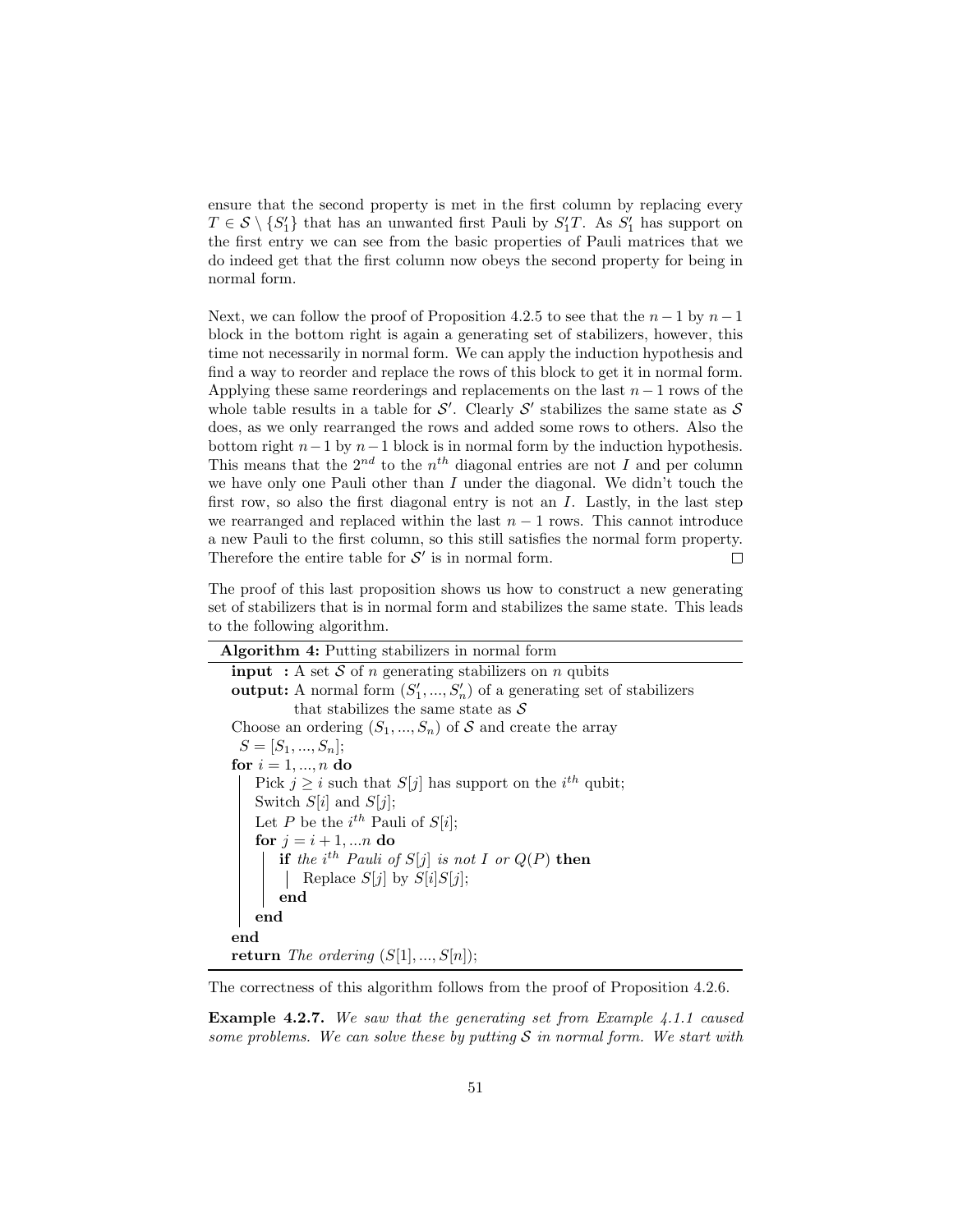the original stabilizers

|  | $Z \otimes I \otimes Z$ |  |
|--|-------------------------|--|
|  | $Z \otimes Z \otimes I$ |  |
|  | $X \otimes X \otimes X$ |  |

We already have support on the first diagonal entry, so we can immediately start using the first row to clear the others of  $Z$  or  $Y$  in the first column. So we add the first row to the second to obtain

|  | $Z \otimes I \otimes Z$ |  |
|--|-------------------------|--|
|  | $I \otimes Z \otimes Z$ |  |
|  | $X \otimes X \otimes X$ |  |

which is in normal form.

## 4.3 Filter Diagrams

What we have seen so far is that if we can make filter diagrams that satisfy (1) and (2), we can use them to construct a ZX-diagram for a state  $|\psi\rangle$ , given a generating set  $S$  of its stabilizers. What remains is to actually create such filter diagrams.

We will start by putting S in normal form  $(S_1, ..., S_n)$ . The idea is to turn the first Pauli operator  $P_1^{(1)} = X, Y, Z$  into a Z, then make n copies of this Z, use the first copy to absorb the phase  $(-1)^{s_i}$  and change the others so that they absorb the rest of the Pauli's of that stabilizer. This process is best viewed through an example.

**Example 4.3.1.** If we want to make a filter diagram for  $-X \otimes X \otimes Z$  it would look like this.



Plugging in our stabilizer  $-X \otimes X \otimes Z$  we get

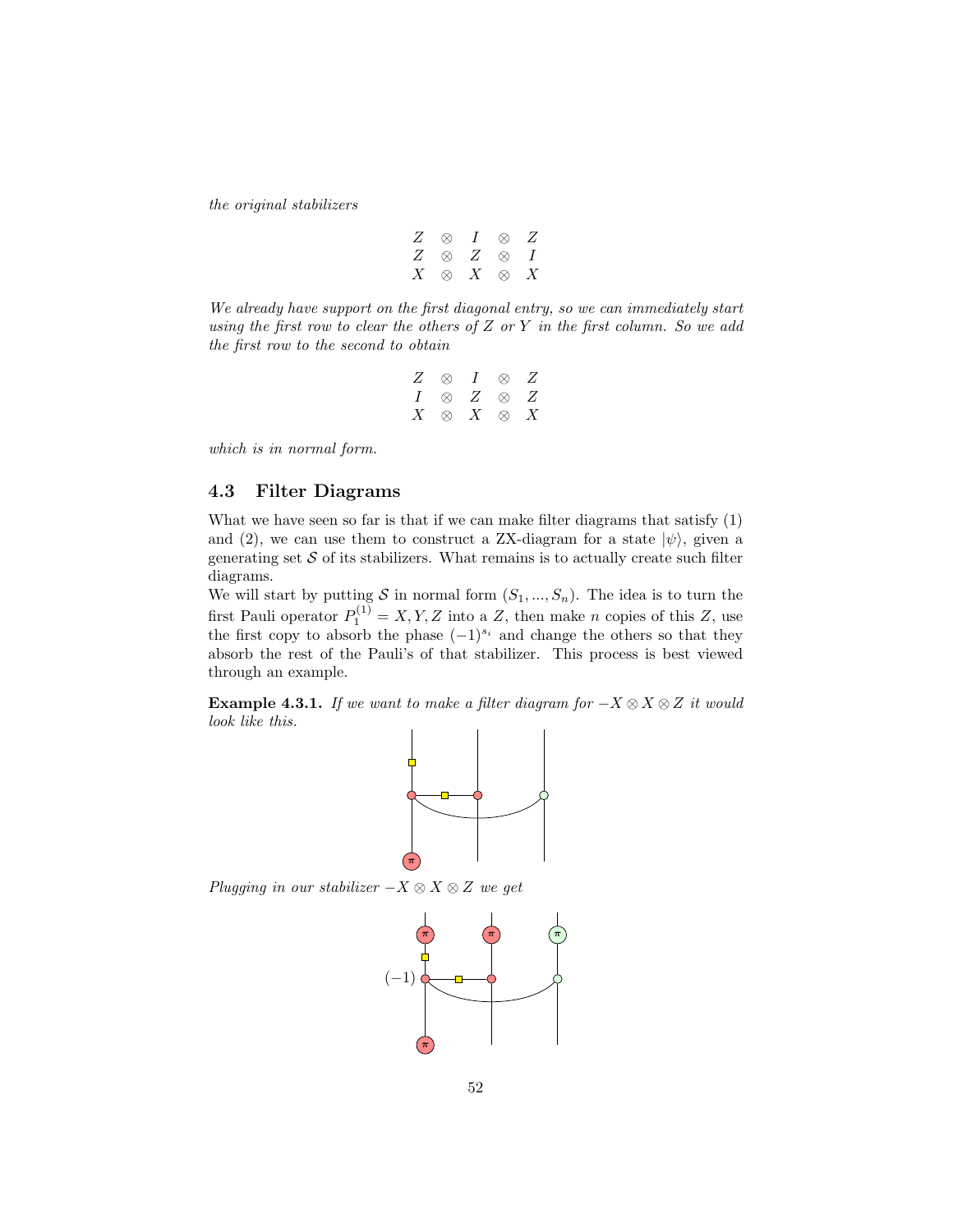We see that we can now change the first  $X$  to a  $Z$  and create 3 copies.



One copy goes down and by getting absorbed by the bottom red  $\pi$  it changes the phase to  $+1$ . Of the other two, one is transformed into an X to absorb the second Pauli, whilst the other remains a Z and absorbs the third.



This last diagram of course being equal to our original filter diagram, as desired.

On the other hand, if we plug in  $Z \otimes X \otimes X$ , a stabilizer that commutes with  $X \otimes X \otimes Z$  and could appear after it in normal form, we get



The  $Z$  gets transformed to an  $X$ , the first  $X$  just passes through and the last  $X$ gets copied.

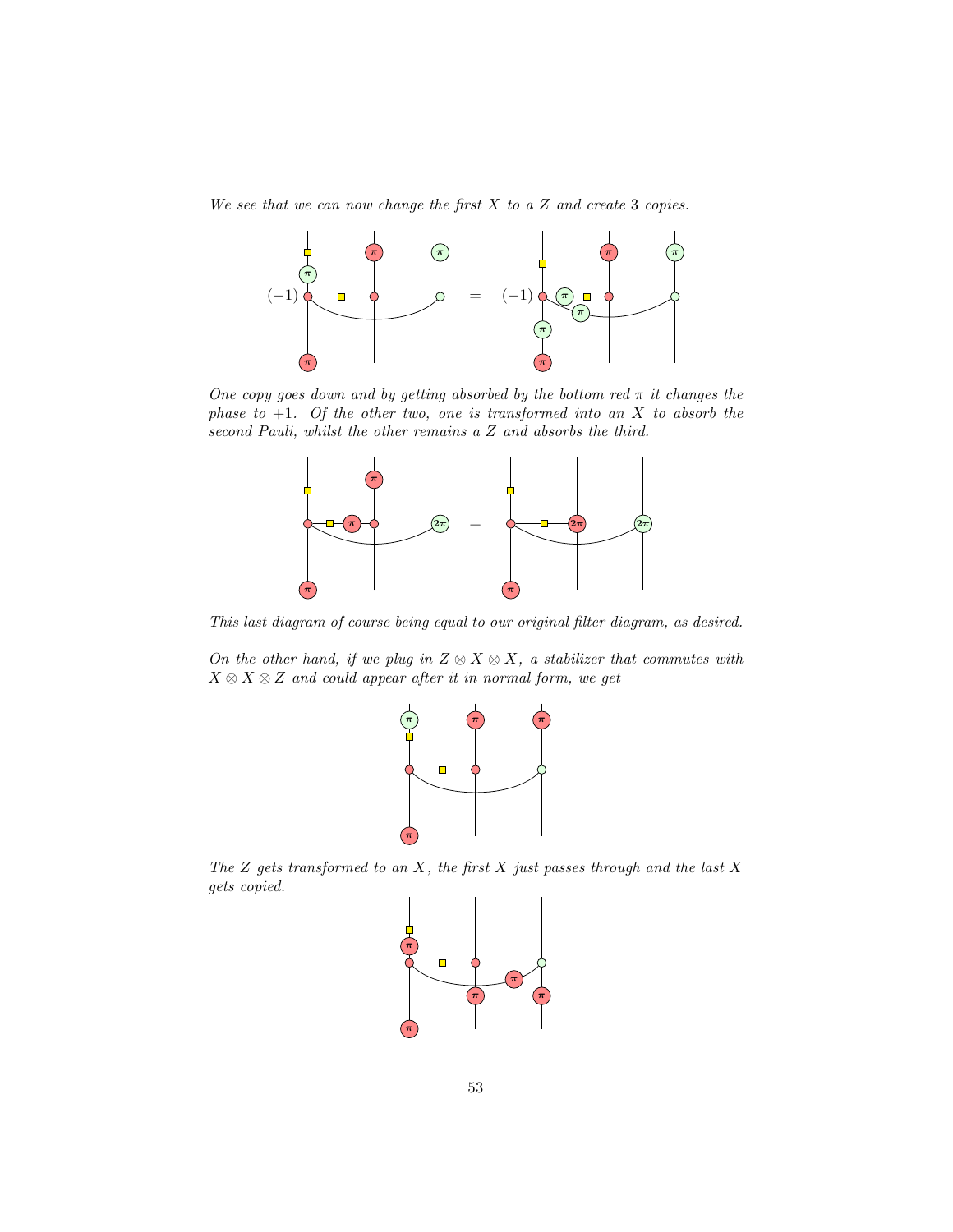We see that we end up with the desired result, as the two left over  $X$ 's merge and disappear.



So indeed we have that this stabilizer is left mostly intact. We saw that we can end up with some left over  $\pi$ 's on the wires to the leftmost node. It turns out that these appear whenever the  $i^{th}$  Pauli of the filtered stabilizer doesn't commute with the stabilizer that is plugged in. As these stabilizers will always commute we end up with an even number of these left over  $\pi$ 's, making sure that they always disappear. We will see that this is the case in general.

Filter diagrams will consist of two parts. The first turns the incoming Pauli into  $n$  copies of a  $Z$  spider, of which it uses one to get rid of the phase. The second gets one of the remaining  $n-1$  copies of Z and uses this to absorb the incoming Pauli on that wire. Using these parts we define a filter diagram as follows.

**Definition 4.3.2** (Filter diagram). Given a stabilizer  $S = (-1)^s \cdot P_1 \otimes P_2 \otimes P_1$ ...  $\otimes P_n$  the filter diagram  $F(S)$  of S is

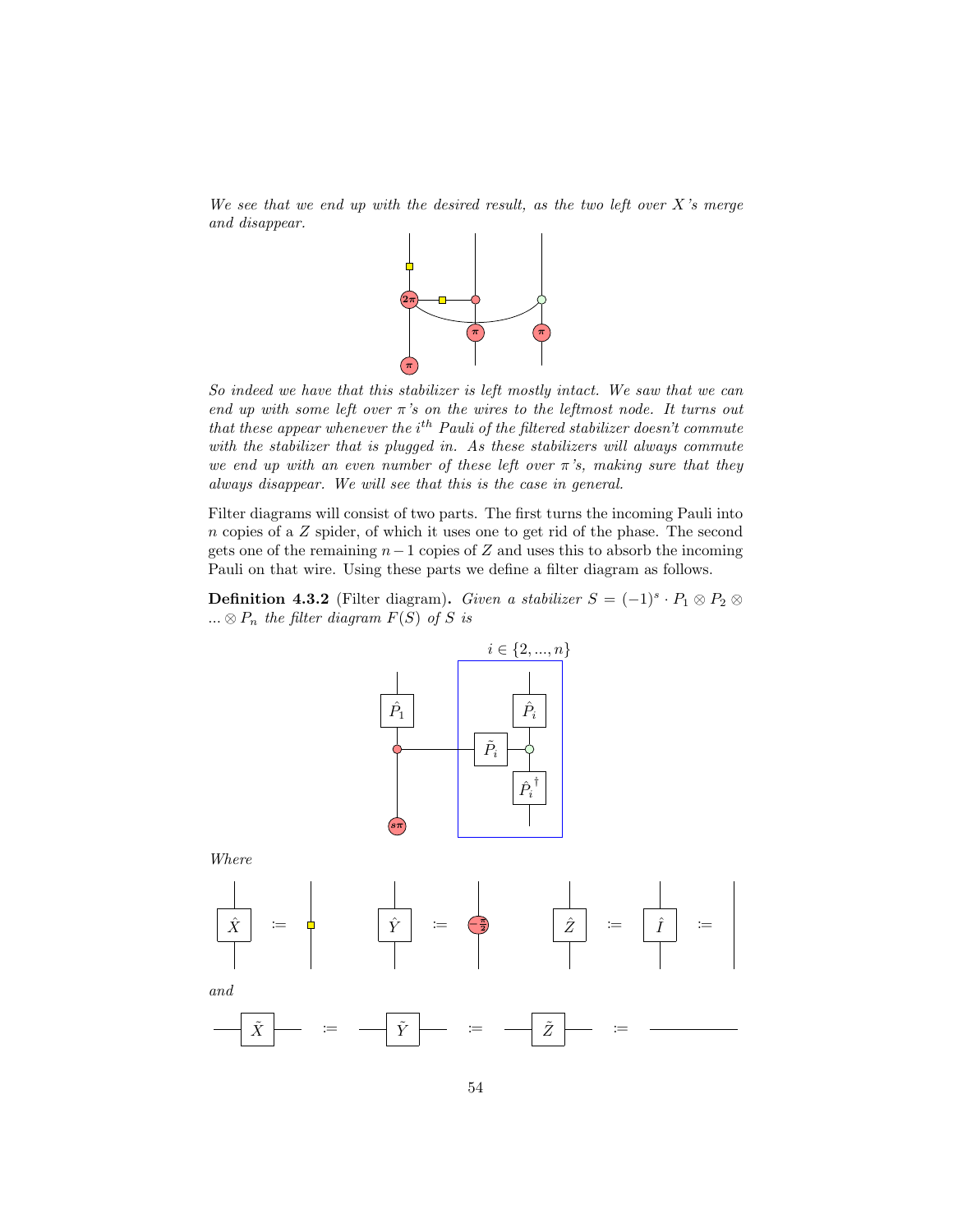

*Remark*. Note that as all the  $\hat{P}$  are unitary, we have  $\hat{P}^{\dagger} = \hat{P}^{-1}$ . This means that

Xˆ † := Yˆ † := π <sup>2</sup> Zˆ† := ˆI † :=

To prove that these filter diagrams do indeed show the behaviour that we want, we need a couple of lemmas. These are about the properties of smaller parts of filter diagrams and will make it easier to see the big picture later on. However, before we take a look at these, we first need another small lemma about the  $\ddot{P}$ -spiders that we just defined.

**Lemma 4.3.3.** For any Pauli  $P \neq I$  we have:



*Proof.* We distinguish between the three possible cases  $P = X, Y, Z$ . First, when plugging in  $P = X$  we get:



Next, taking  $P = Y$  gives us

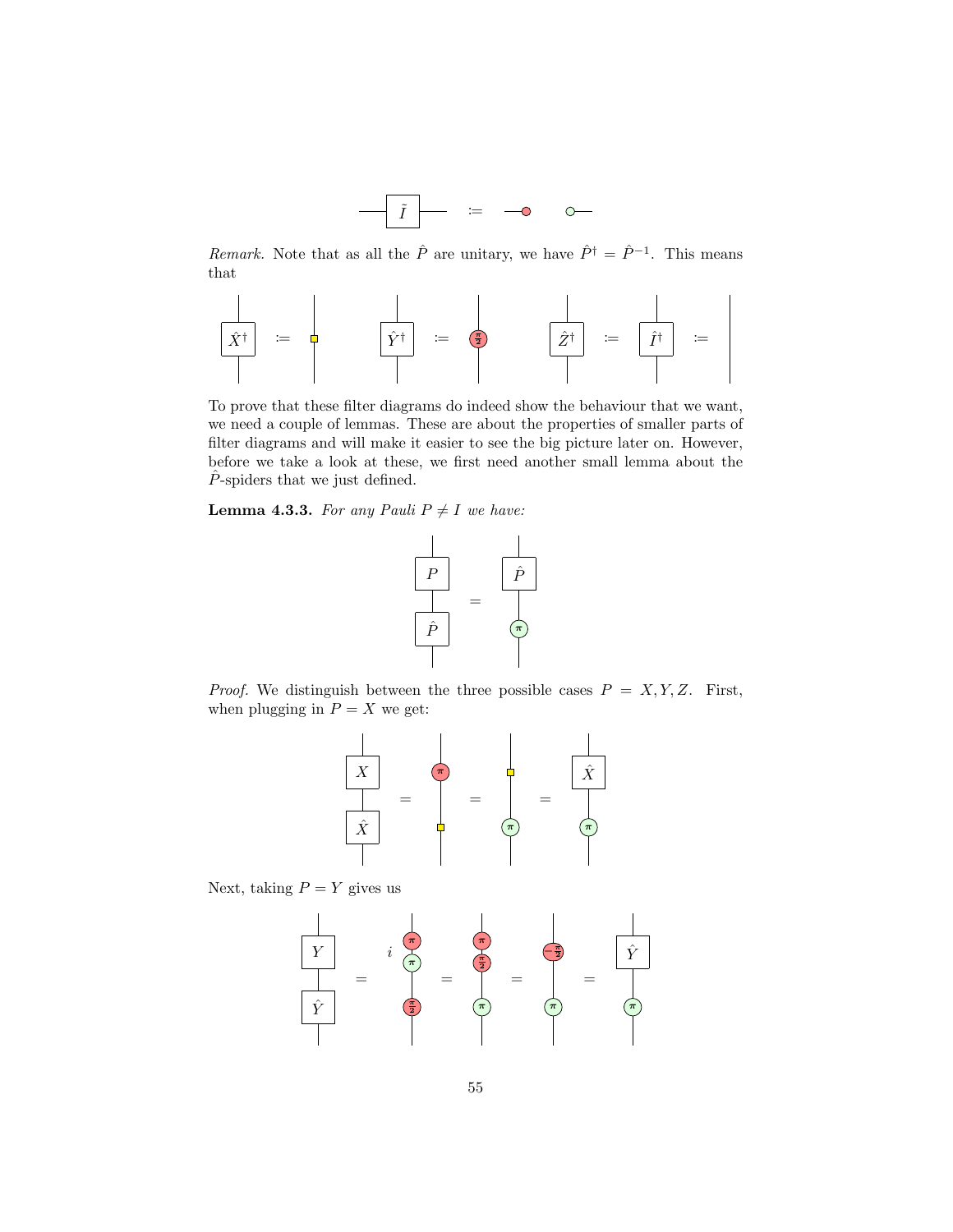Finally, the case where  $P = Z$  is completely trivial as:



Using Lemma 4.3.3 we can now examine the behaviour of the left side of a filter diagram when it encounters the Pauli it was meant for.

**Lemma 4.3.4.** For any Pauli  $P \neq I$  and phase  $(-1)^s$  we have



Proof. By applying Lemma 4.3.3 we have:



 $\Box$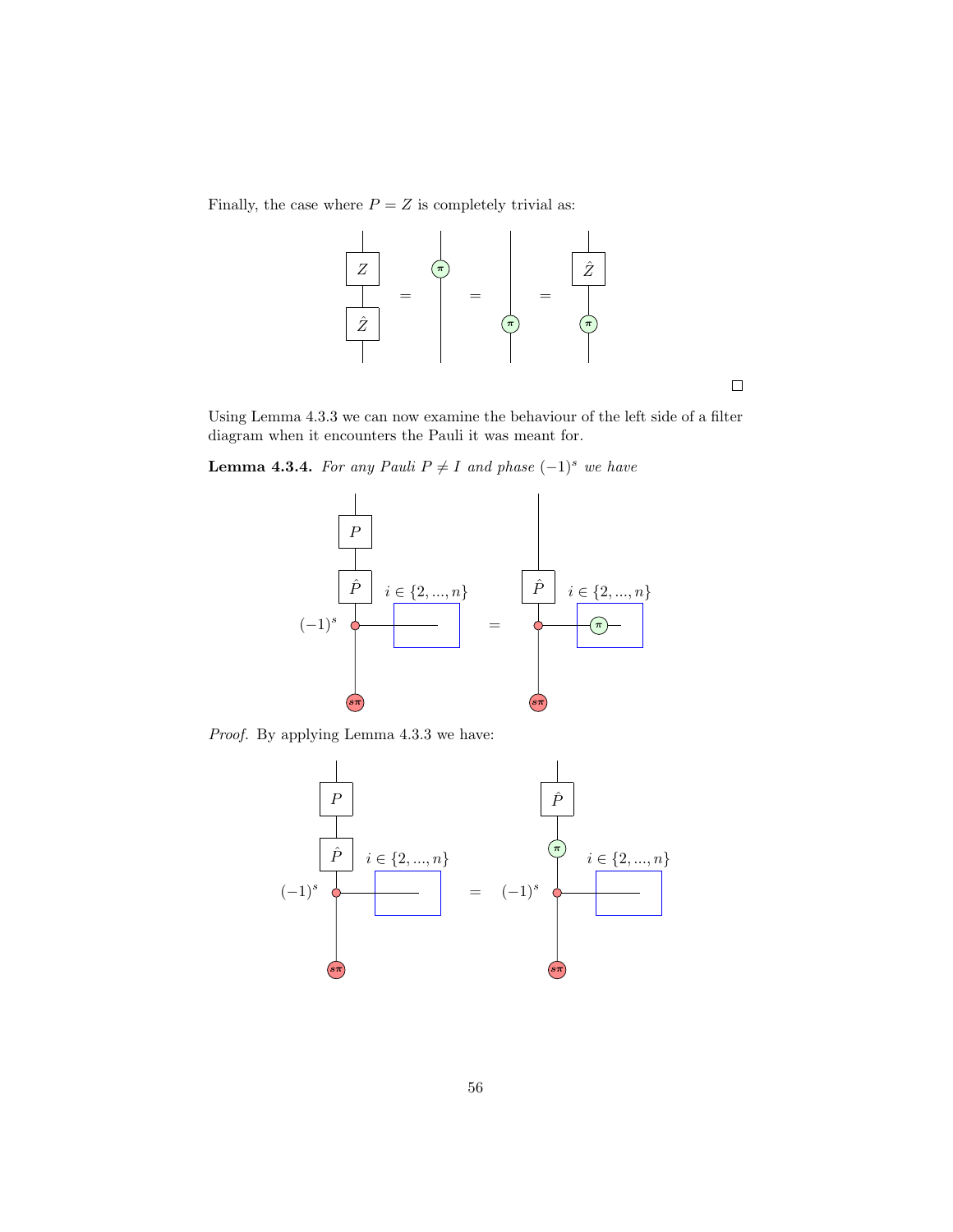Copying the Z-spider with rule (c) we get:



Next we absorb the bottom Z-spider by applying (c) or Proposition 2.4.5 to obtain



 $\Box$ 

Next we take a look at what happens on the right side of a filter diagram. Lemma 4.3.5. For any Pauli P we have



where  $\chi(P) = 1$  if  $P \neq I$  and  $\chi(P) = 0$  if  $P = I$ .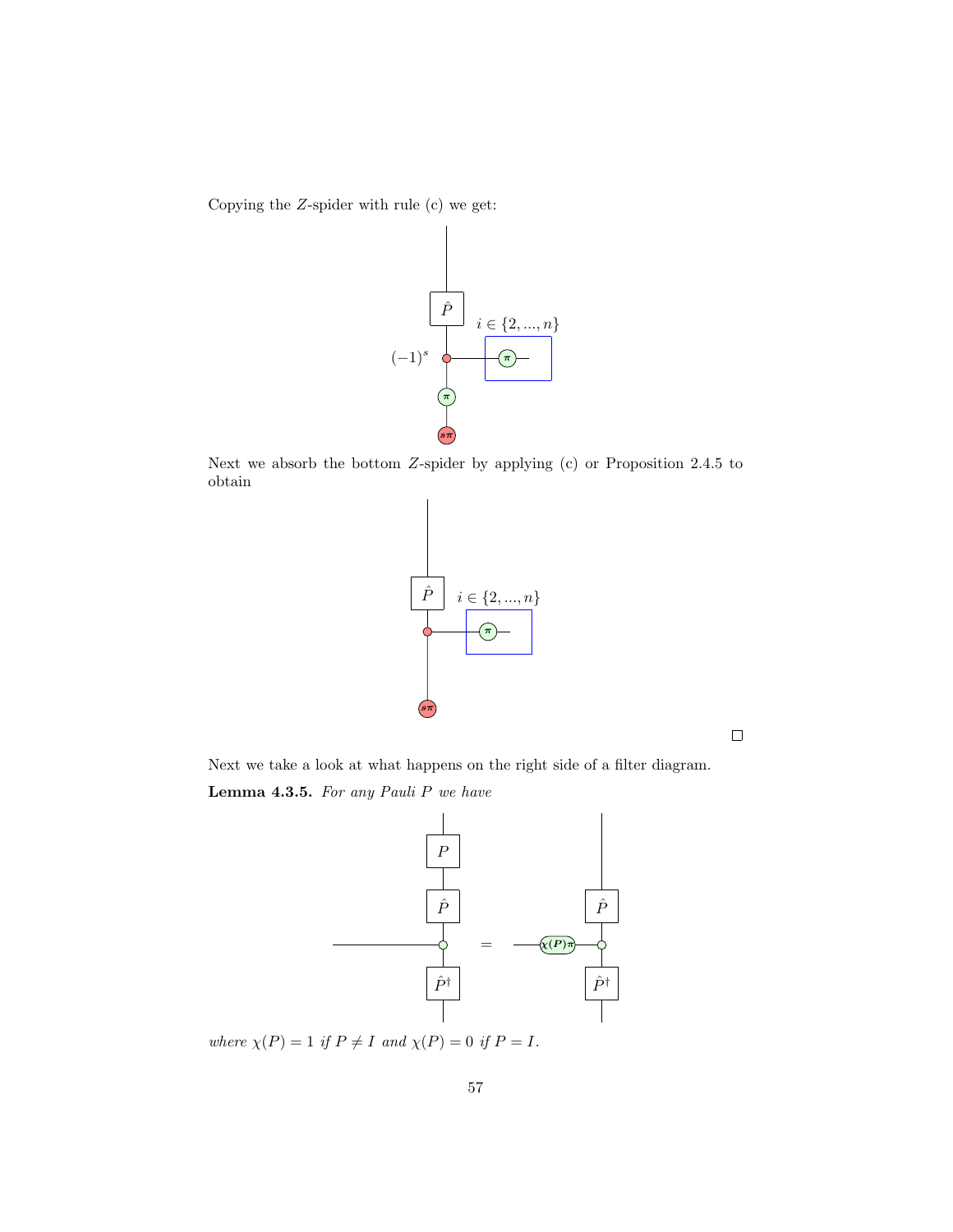*Proof.* We split the proof into two cases:  $P = I$  and  $P \neq I$ . We first consider the easiest case  $P = I$ , the proof of which is just writing out the definition.



Next, taking  $P \neq I$ , we apply Lemma 4.3.3 to the top and obtain



So we can just push the Z-spider through by using (f) twice and get



as desired.

This gives us all that we need to show that the filter diagram defined in 4.3.2 satisfies (1). In other words, our filter diagrams do actually behave the way we want them to.

 $\Box$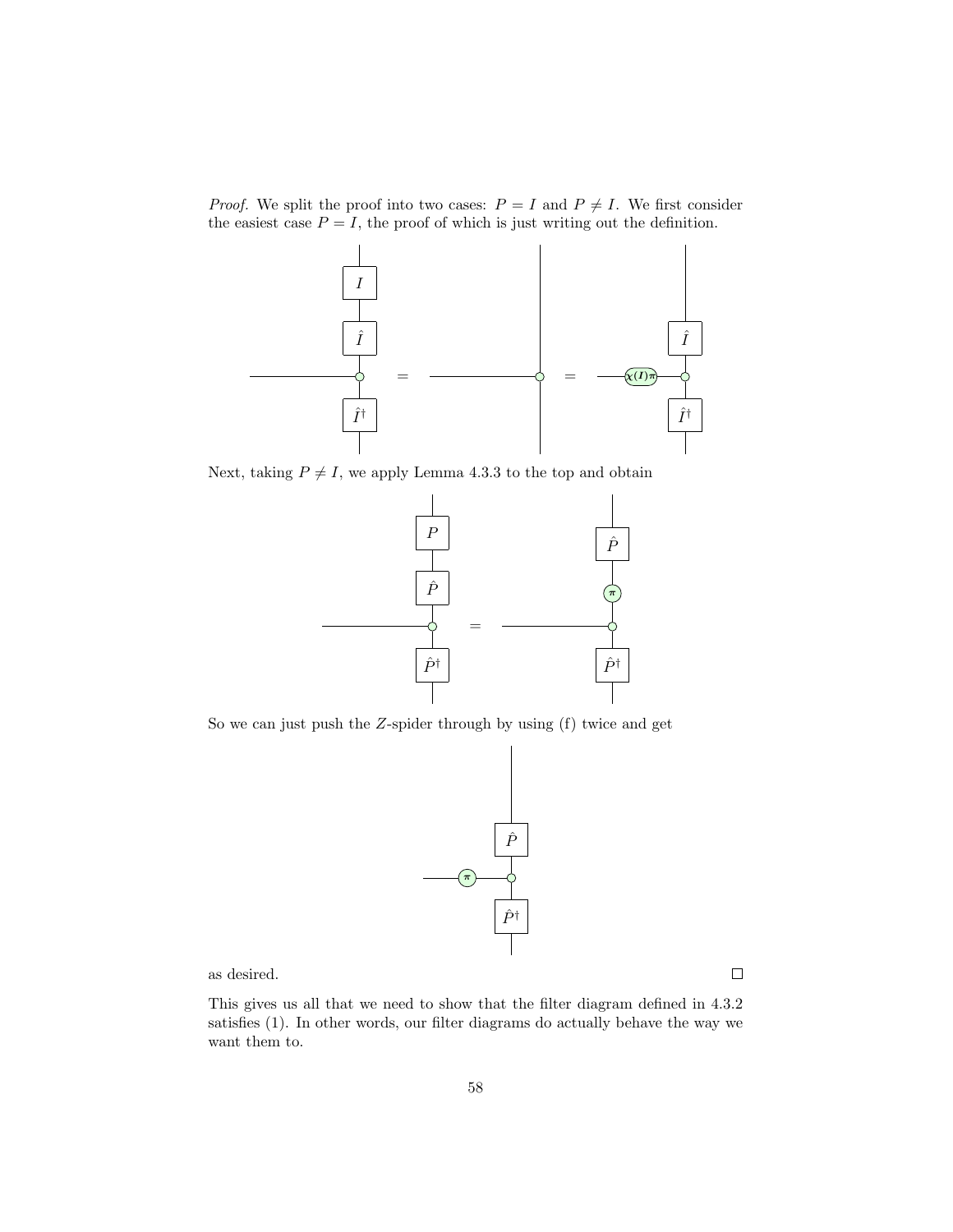**Theorem 4.3.6.** Given a stabilizer  $S = (-1)^s \cdot P_1 \otimes P_2 \otimes ... \otimes P_n$  the filter diagram  $F(S)$  of S, as defined in 4.3.2, satisfies



Proof. Writing out the definition we have



Now we use Lemma 4.3.4 to obtain

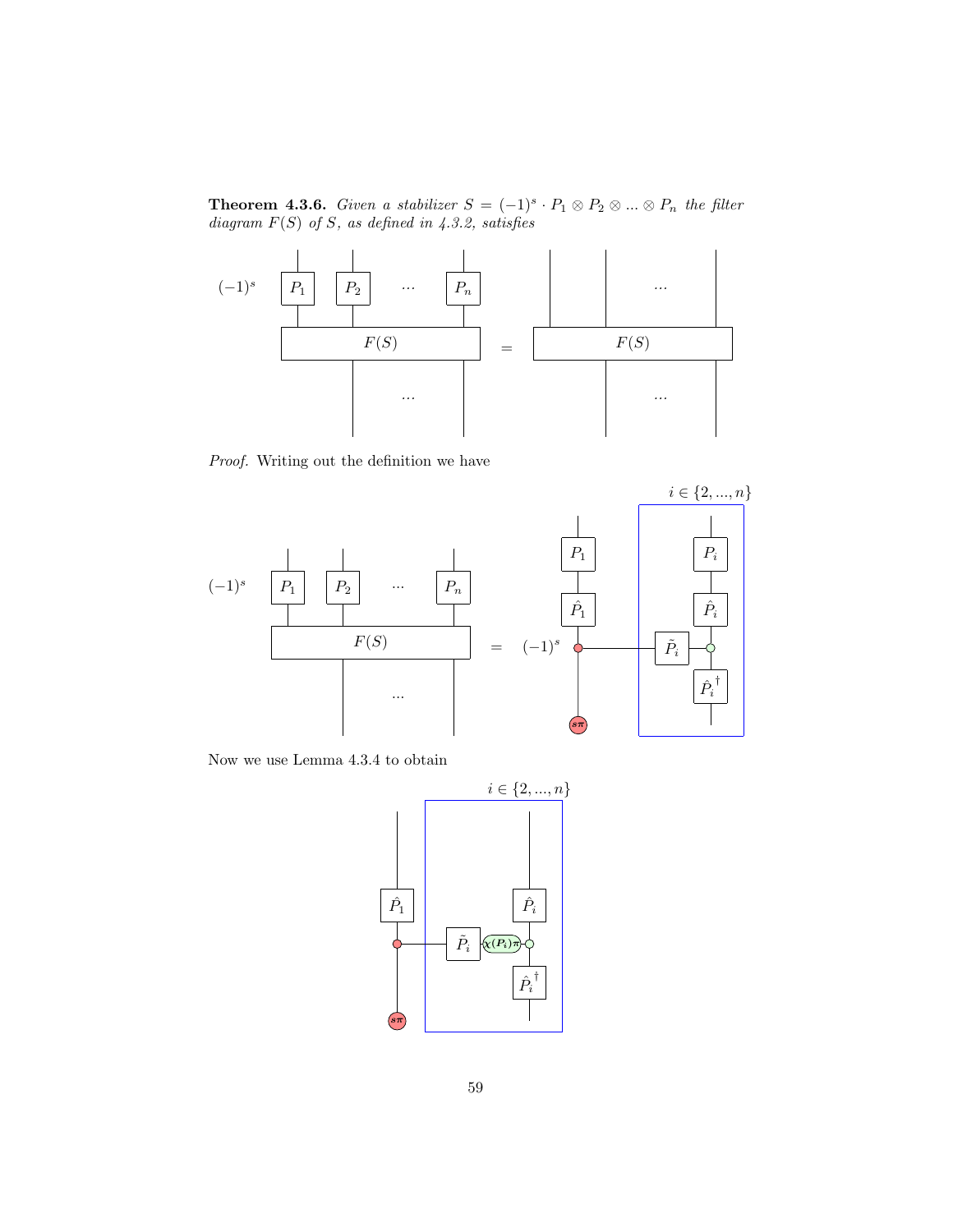Next by applying Lemma 4.3.5 we get



What remains is to show that

$$
\widehat{\mathbf{p}} \quad \widehat{p} \quad \widehat{p} \quad (4)
$$

First, for  $P = I$  we have





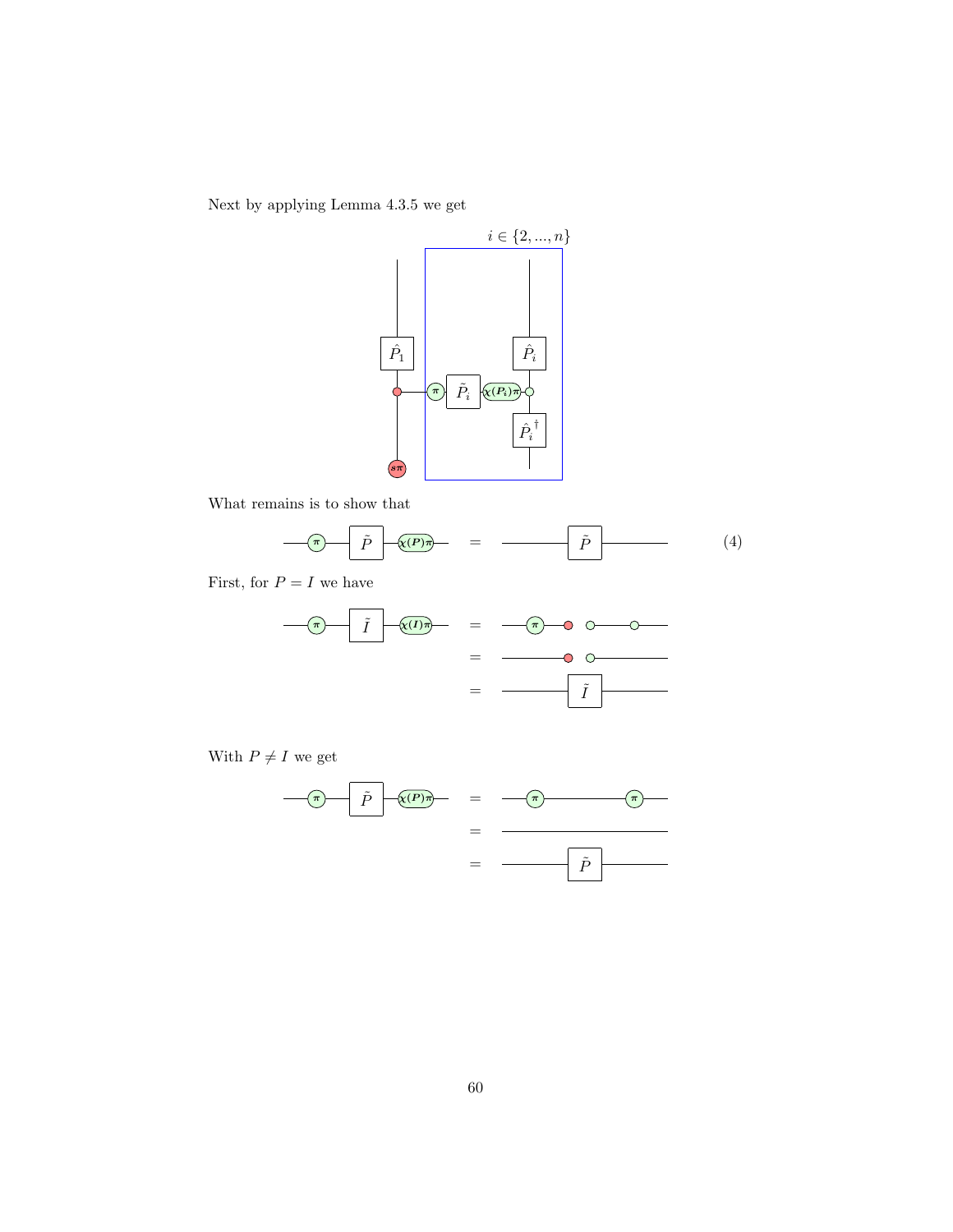proving (4). Returning to the filter diagram, we apply (4) and obtain



which is  $F(S)$ , as we desired.

Now that we have seen that our filter diagram satisfies (1) for the stabilizer that it is supposed to filter out, it is time to look at what happens when stabilizers that are lower in the table get encountered. We will assume that the table we are stabilizing is in normal form.

If we are constructing a diagram for the state that is stabilized by a given stabilizer table in normal form, we have some knowledge of what stabilizers can come after the one we are filtering out. When we are filtering a stabilizer of the form  $S_i = X \otimes \dots$  we know that we can only have  $S_j = I \otimes \dots$  or  $S_j = Z \otimes \dots$ Similarly when filtering  $S_i = Y \otimes ...$  or  $S_i = Z \otimes ...$  we can only get  $S_j = I \otimes ...$ or  $S_i = X \otimes \dots$  The next lemma tells us something about the behaviour of the left part of a filter diagram when we encounter the nontrivial stabilizers lower in the table.

**Lemma 4.3.7.** For any Pauli  $P \neq I$  we have



*Proof.* We prove this separately for all three cases  $P = X, Y, Z$ . First taking  $P = X$  we write out the definitions and change the colour using rules (i2) and

 $\Box$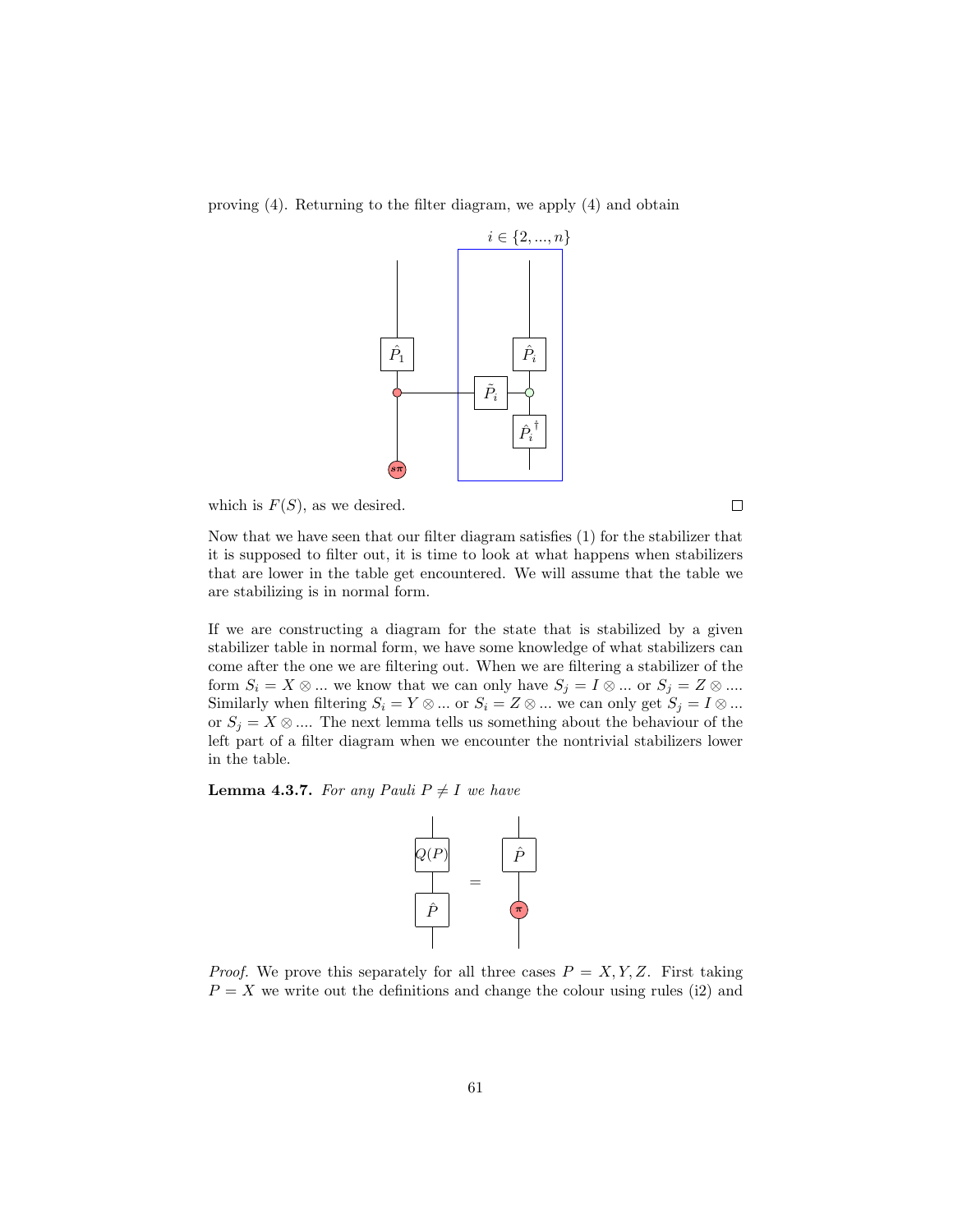(h):



Next,  $P = Y$  is even easier as we can just fuse and un-fuse using (f) twice:



Finally, the case  $P = Z$  is trivial:



 $\Box$ 

Our goal for the right part of a filter diagram is to let every Pauli go through. That way we get the behaviour of property (2). As we've seen in Example 4.3.1, it is possible that some red  $\pi$ 's leak to the side. This lemma captures what happens to the right side of filter diagrams.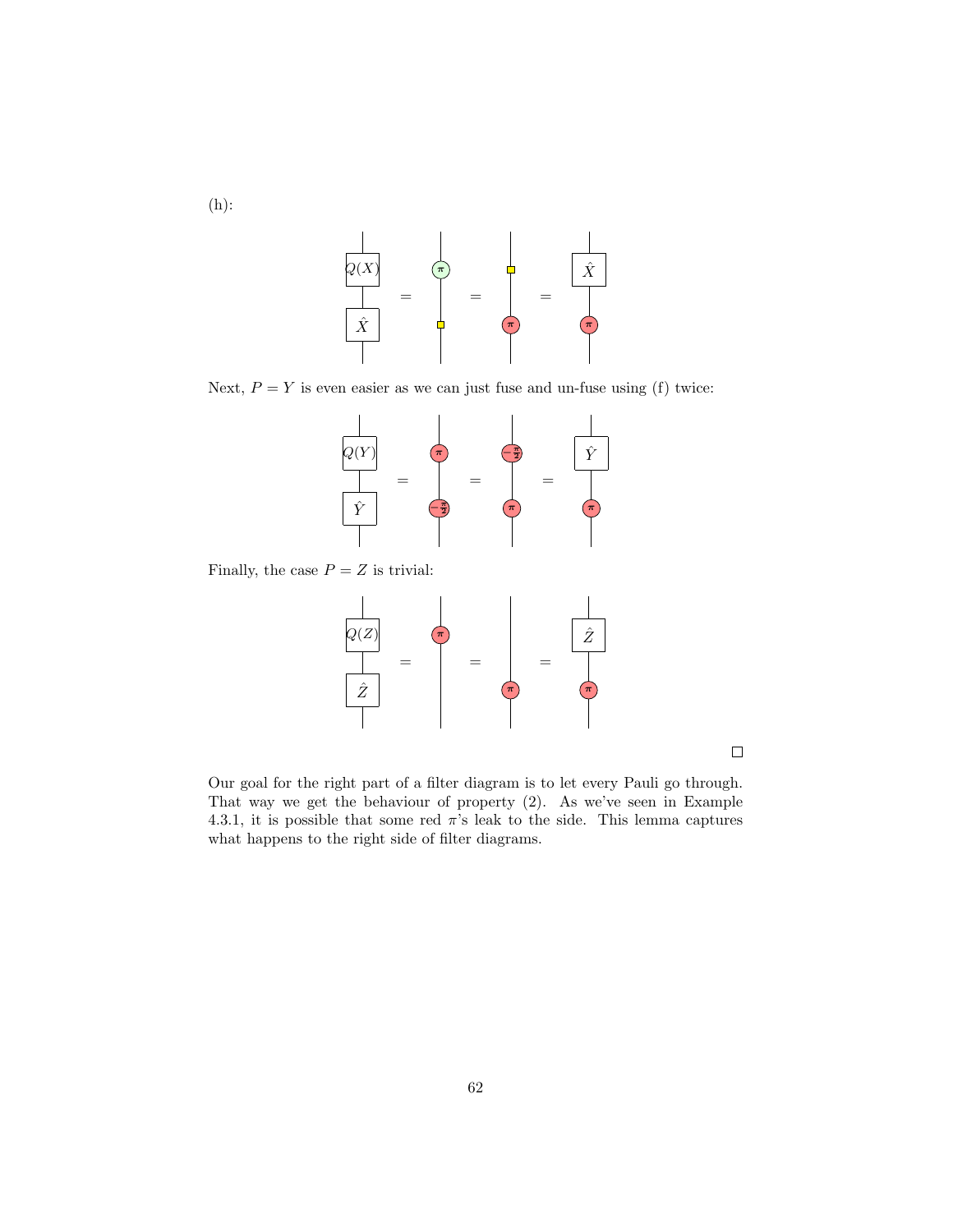Lemma 4.3.8. Given two Pauli's P and Q the following holds



where  $C = 0$  if P and Q commute and  $C = 1$  if they do not.

Proof. We will prove this by looking at all the cases for P and Q. First, note that if  $Q = I$  then  $P$  and  $Q$  always commute. Therefore  $C = 0$  and we are done.

Now, if  $P = I$  we also have  $C = 0$ , so what we want to show is:



This can be easily proven as for any Pauli Q:

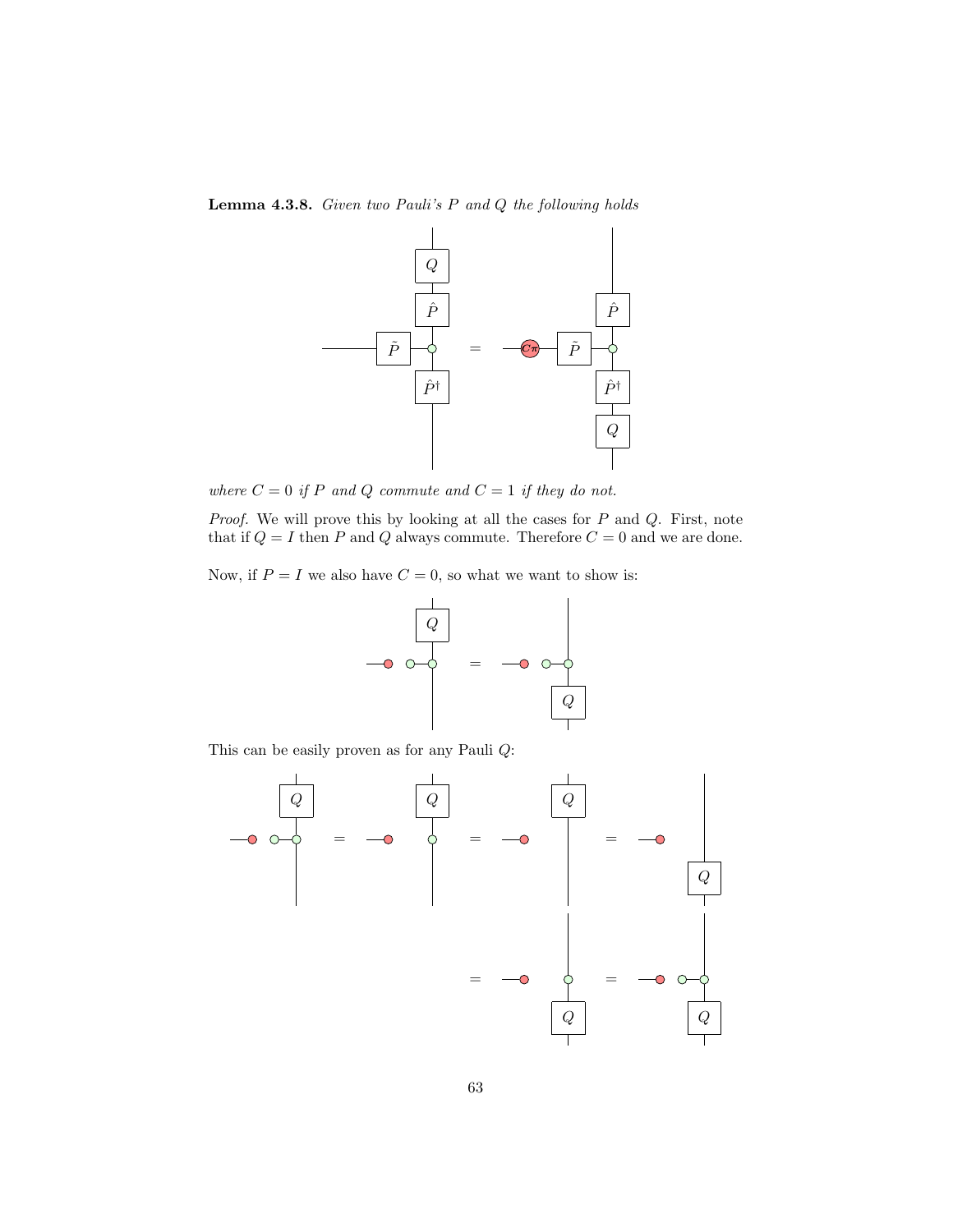What remains are the cases  $P,Q\in\{X,Y,Z\}.$  We need to show that:



If  $P = Q$  we know that  $C = 0$ , as they definitely commute. In that case, by Lemma 4.3.3 we have



We push the green  $\pi$  through and get:

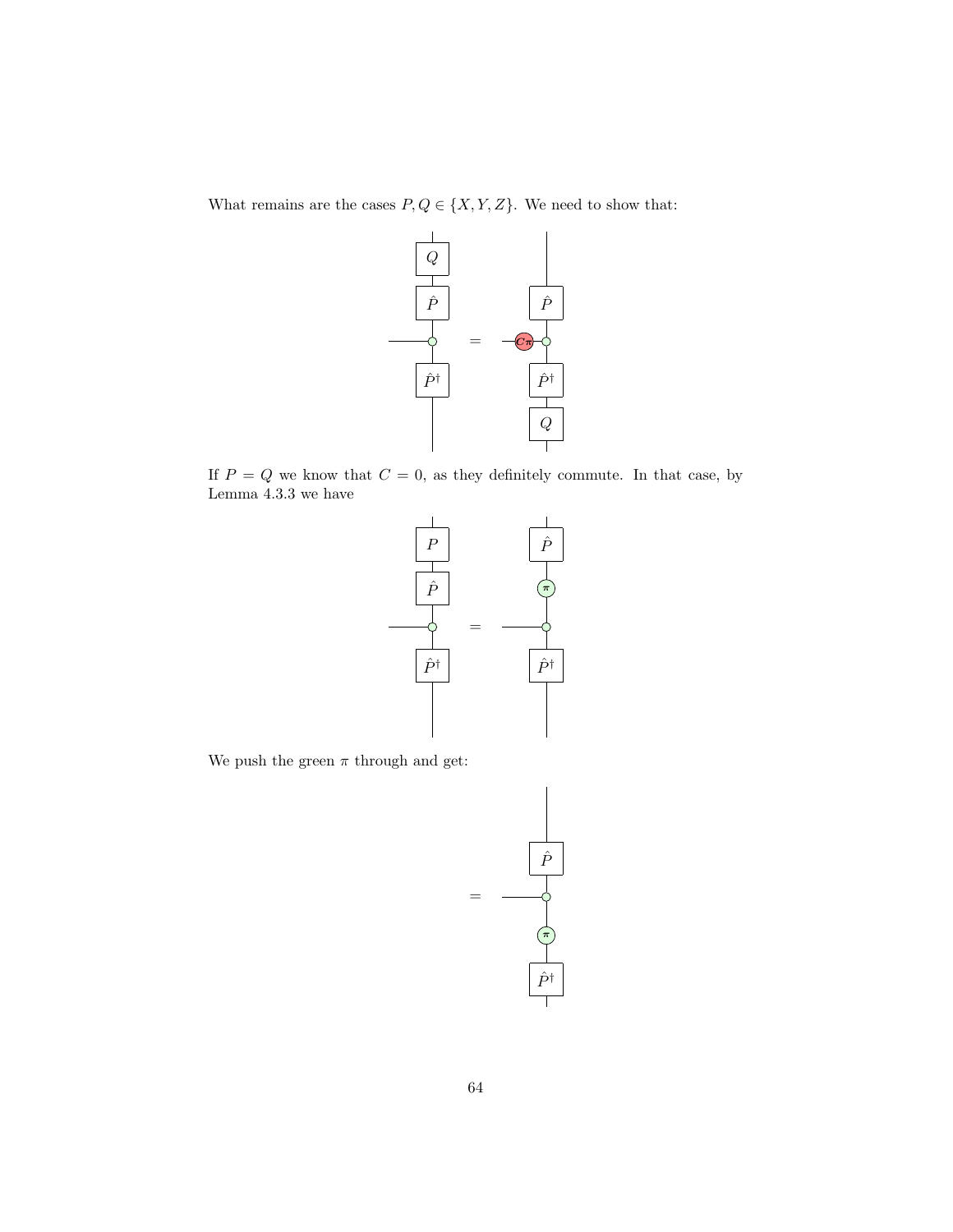As we are dealing with unitaries we know  $\hat{P}^{\dagger} = \hat{P}^{-1}$ . Therefore we can reverse Lemma 4.3.3:



which is the desired result as we know  $C = 0$ .

Six cases remain. Three of these are of the form  $Q=Q(P)$  as in Definition 4.2.2. We start with those, applying Lemma 4.3.7 to get:

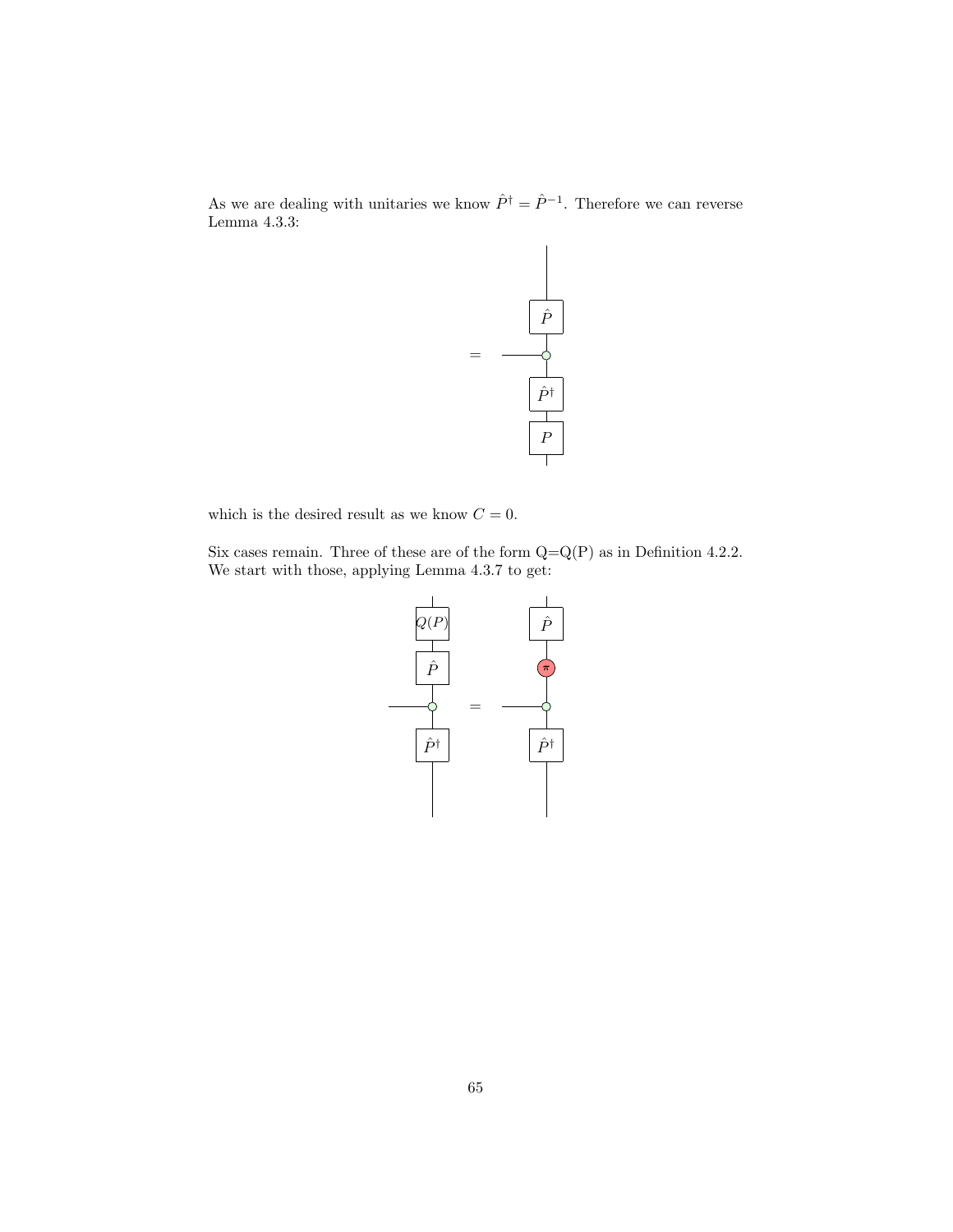Then we copy the red  $\pi:$ 



Just like we did previously, we can reverse Lemma 4.3.7 because  $\hat{P}$  is unitary. This gives the desired result:

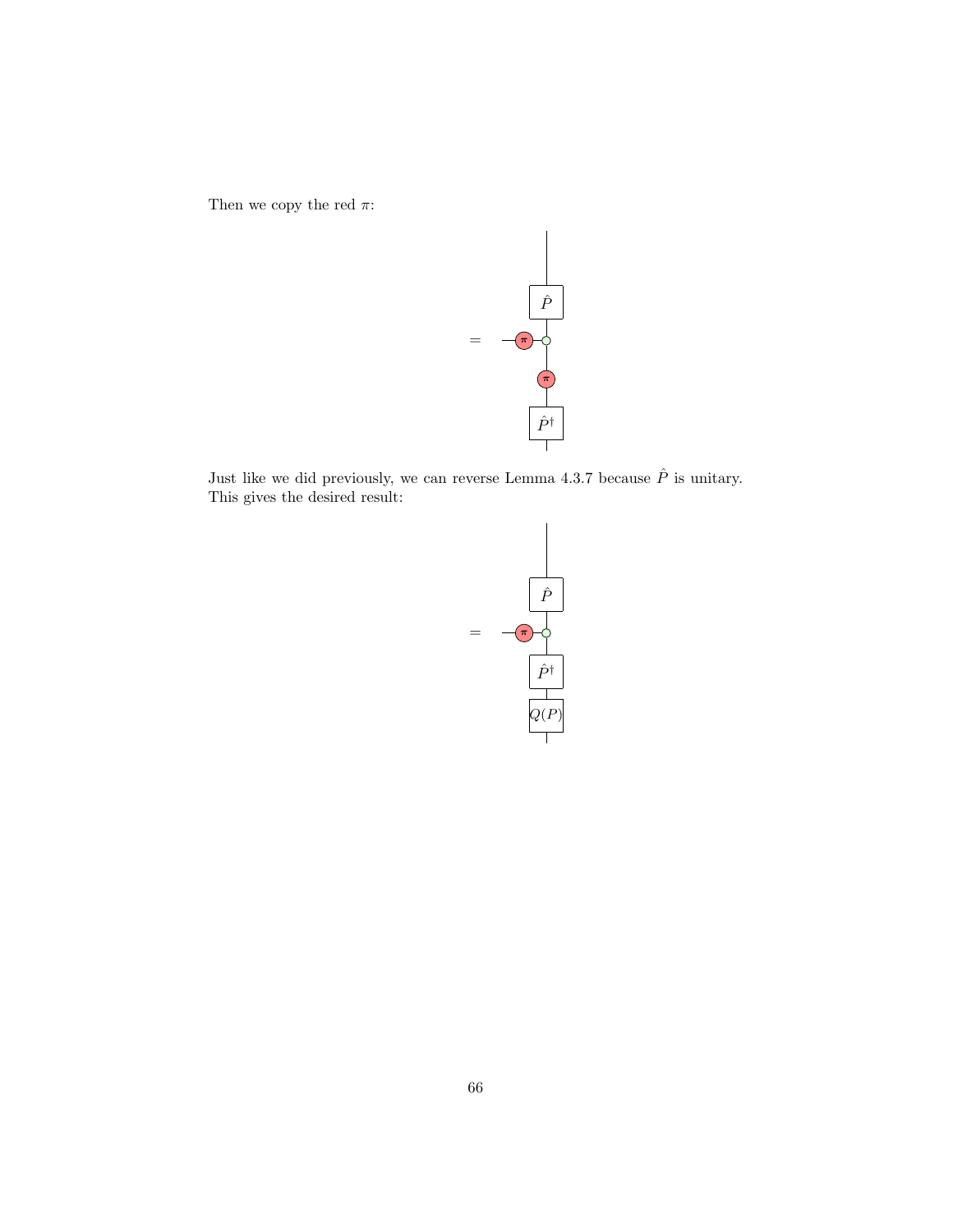The last three cases we do separately, starting with  $P=X,Q=Y\!$  :

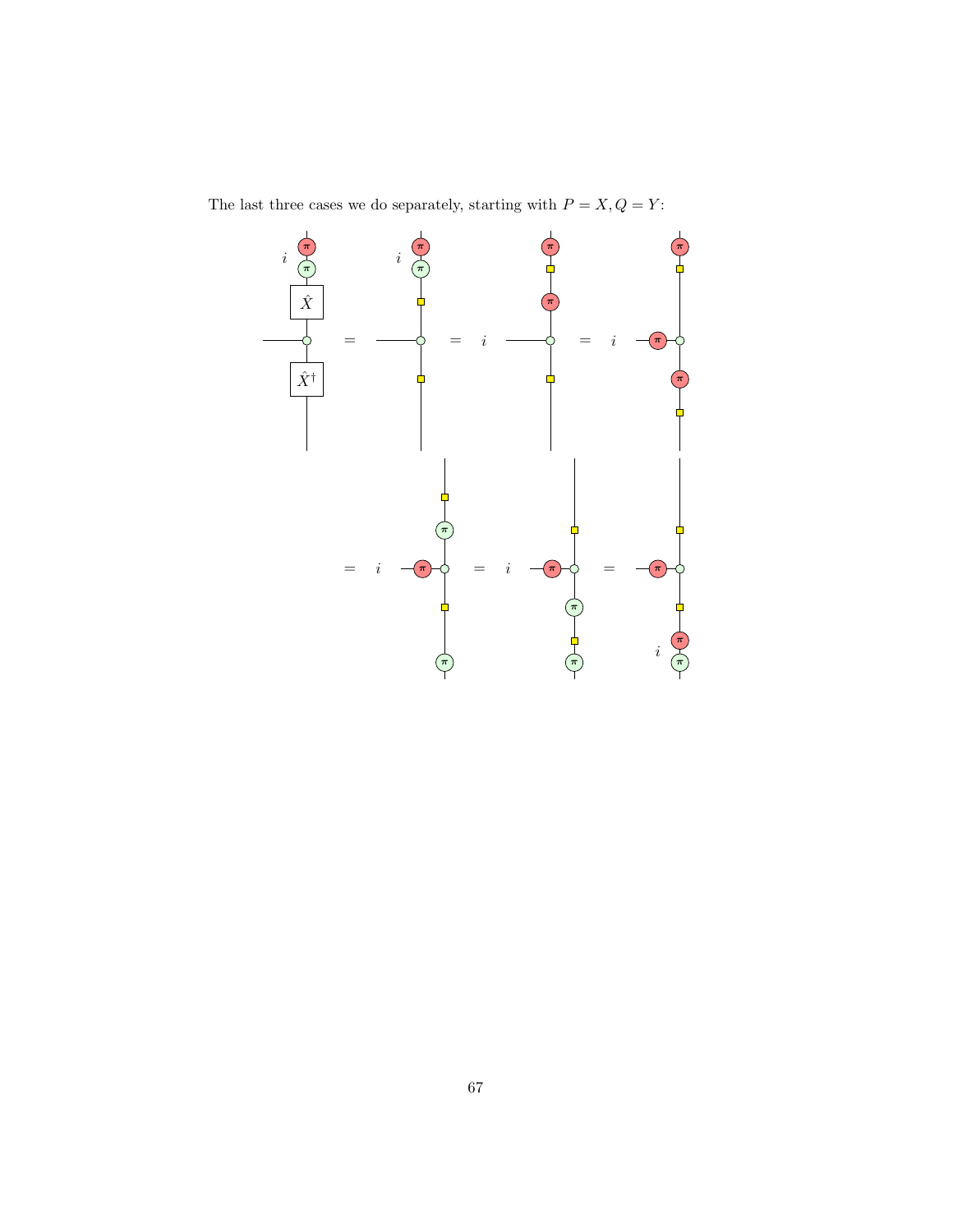We continue with  $P=Y,Q=Z\mathrm{:}$ 



Lastly, we look at  $P=Z, {\cal Q}=Y,$  which is relatively simple:



As we have covered the seven cases where  $P = I$  or  $Q = I$ , then looked at the three remaining possibilities for  $P = Q$ , followed by the six cases  $I \neq P \neq Q \neq I$ , we have proven the lemma for all sixteen combinations of Pauli's P and Q.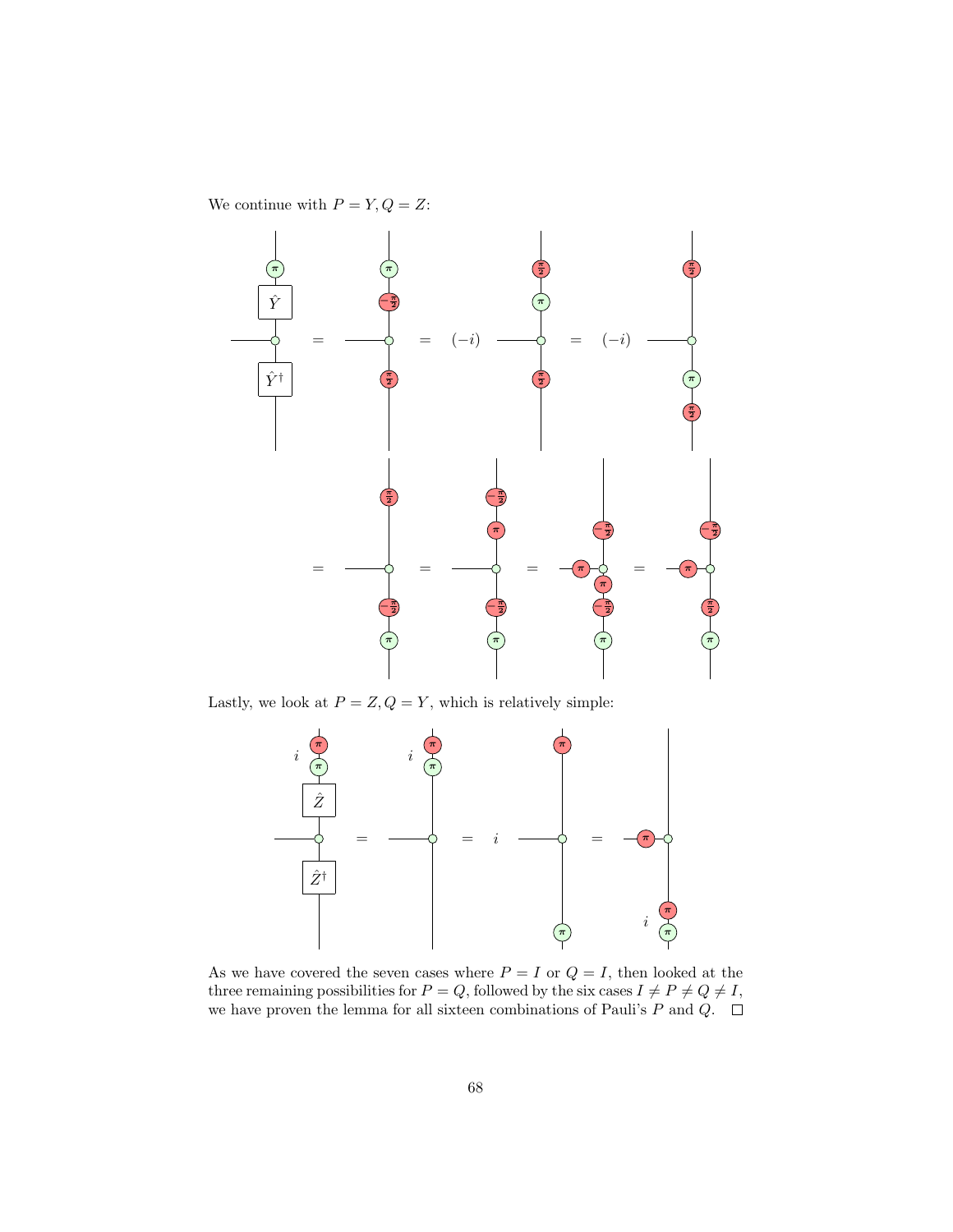**Theorem 4.3.9.** Given a generating set of stabilizers  $S$  in normal form  $(S_1, ..., S_n)$ , where  $S_j = (-1)^{s_j} \cdot P_1^{(j)} \otimes ... \otimes P_n^{(j)}$  we have



for  $j > 1$ .

*Proof.* We start by writhing out the definition of  $F(S_1)$ :

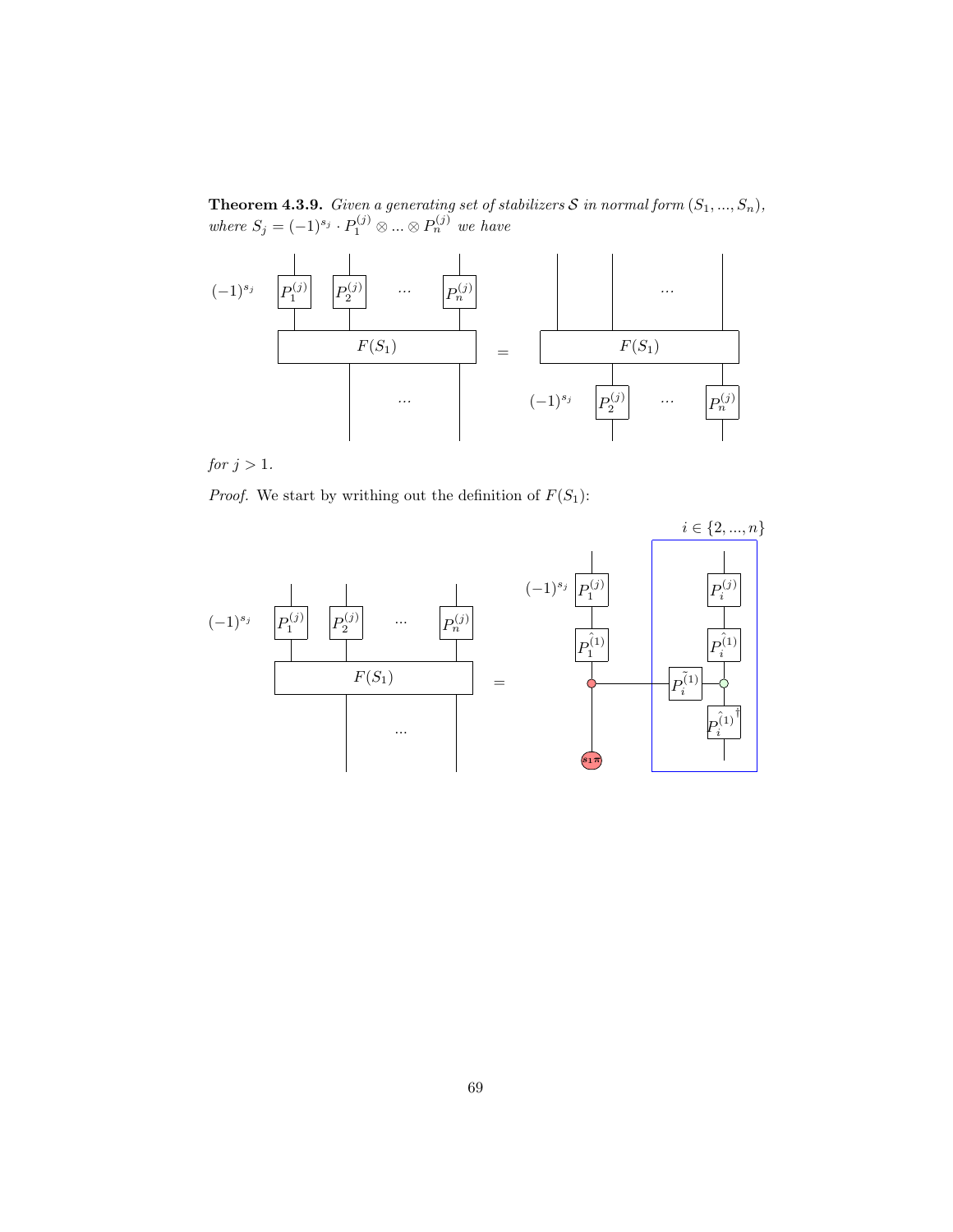By Lemma 4.3.8 we have, with  $C_i = 0$  if  $P_i^{(1)}$  and  $P_i^{(j)}$  commute and  $C_i = 1$  if they do not:



Fusing the red spiders we get:



In the case that  $\sum_{i=2}^{n} C_i \pi = 0 \mod 2\pi$  we know that  $S_1$  and  $S_j$  commute in an even number of the entries  $2,...n$ . As  $S_1$  and  $S_j$  stabilize the same state, we know that they commute as a whole. This means that  $P_1^{(1)}$  and  $P_1^{(j)}$  must commute as well. Because S is in normal form we have that  $P_1^{(j)} \in \{I, Q(P_1^{(1)})\}$ . But as  $P_1^{(1)}$  and  $Q(P_1^{(1)})$  don't commute, we know that  $P_1^{(j)} = I$ . So in that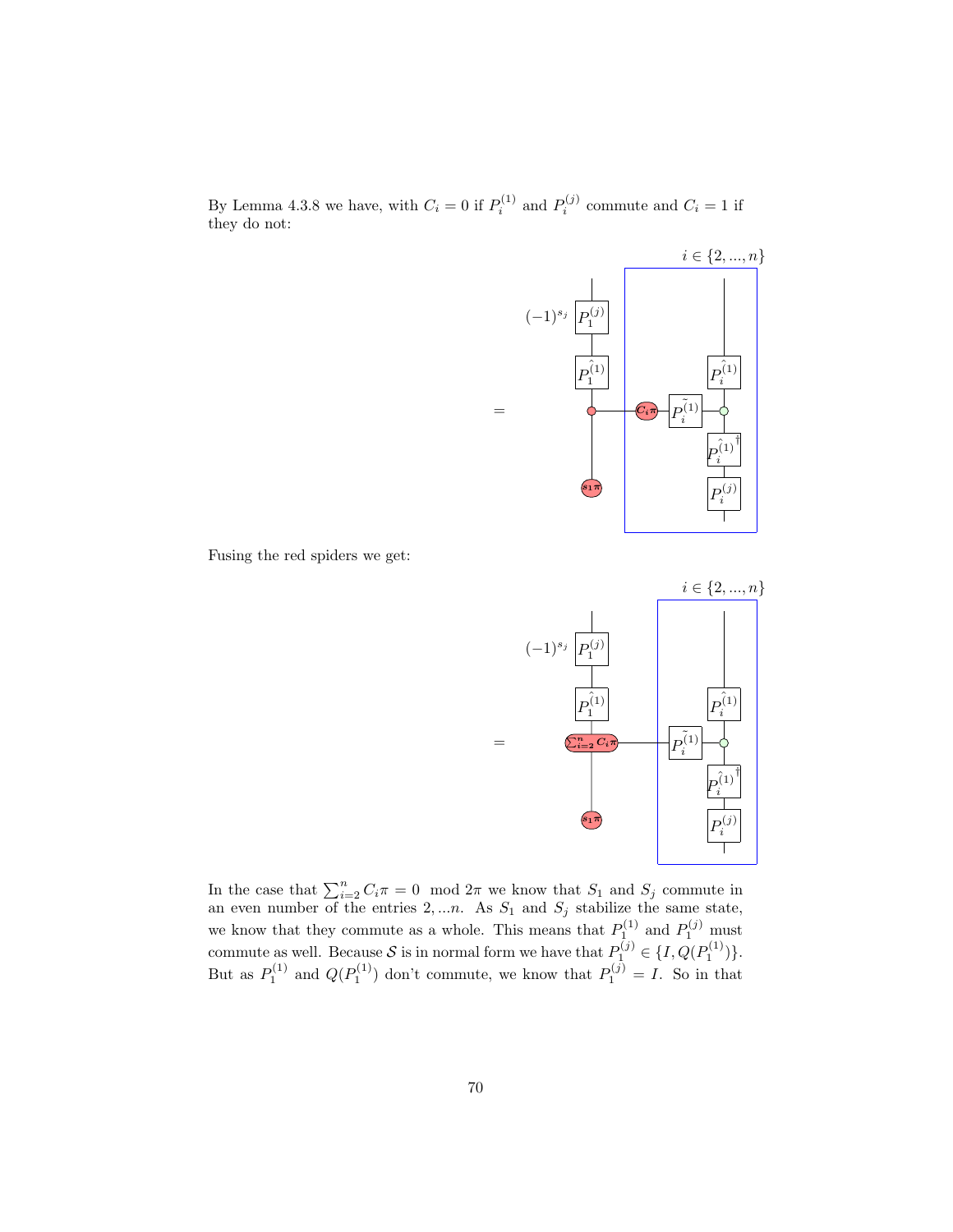

which is the desired result.

Similarly, in the other case, in which  $\sum_{i=2}^{n} C_i \pi = \pi \mod 2\pi$ , we know that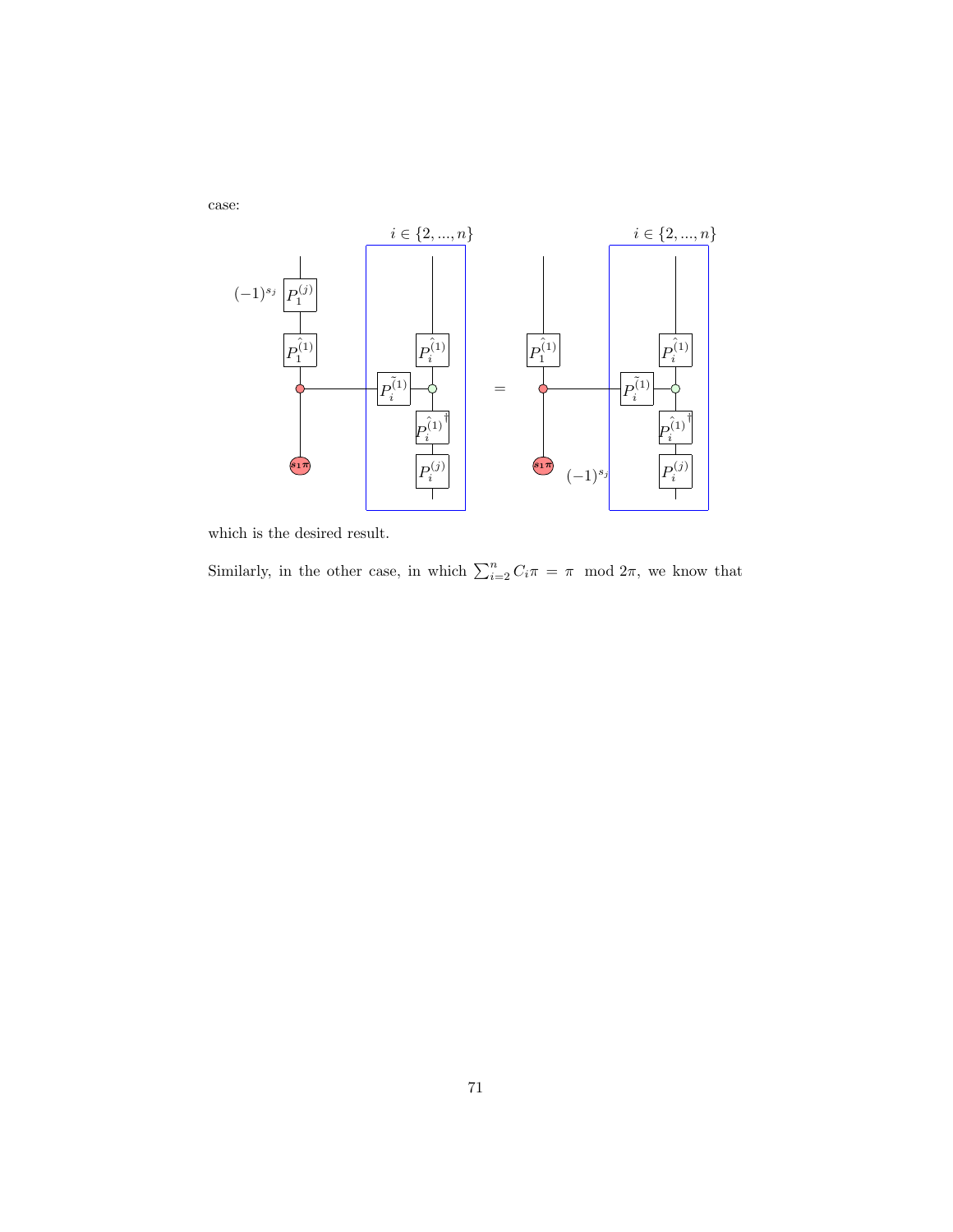

 $P_1^{(j)} = Q(P_1^{(1)})$ . Therefore we can apply Lemma 4.3.7 and obtain:

proving the theorem.

With this theorem we have shown that property (2) is indeed satisfied by the filter diagram that we constructed in Definition 4.3.2. This means that the filter diagrams behave as desired. We can therefore use them to create a ZX-diagram for any given generating set of stabilizers.

**Theorem 4.3.10.** Given a generating set of stabilizers S for a state  $|\psi\rangle$  with normal form  $(S_1, ..., S_n)$ , where  $S_i = (-1)^{s_i} \cdot P_1^{(i)} \otimes ... \otimes P_n^{(i)}$ . If we write

 $\Box$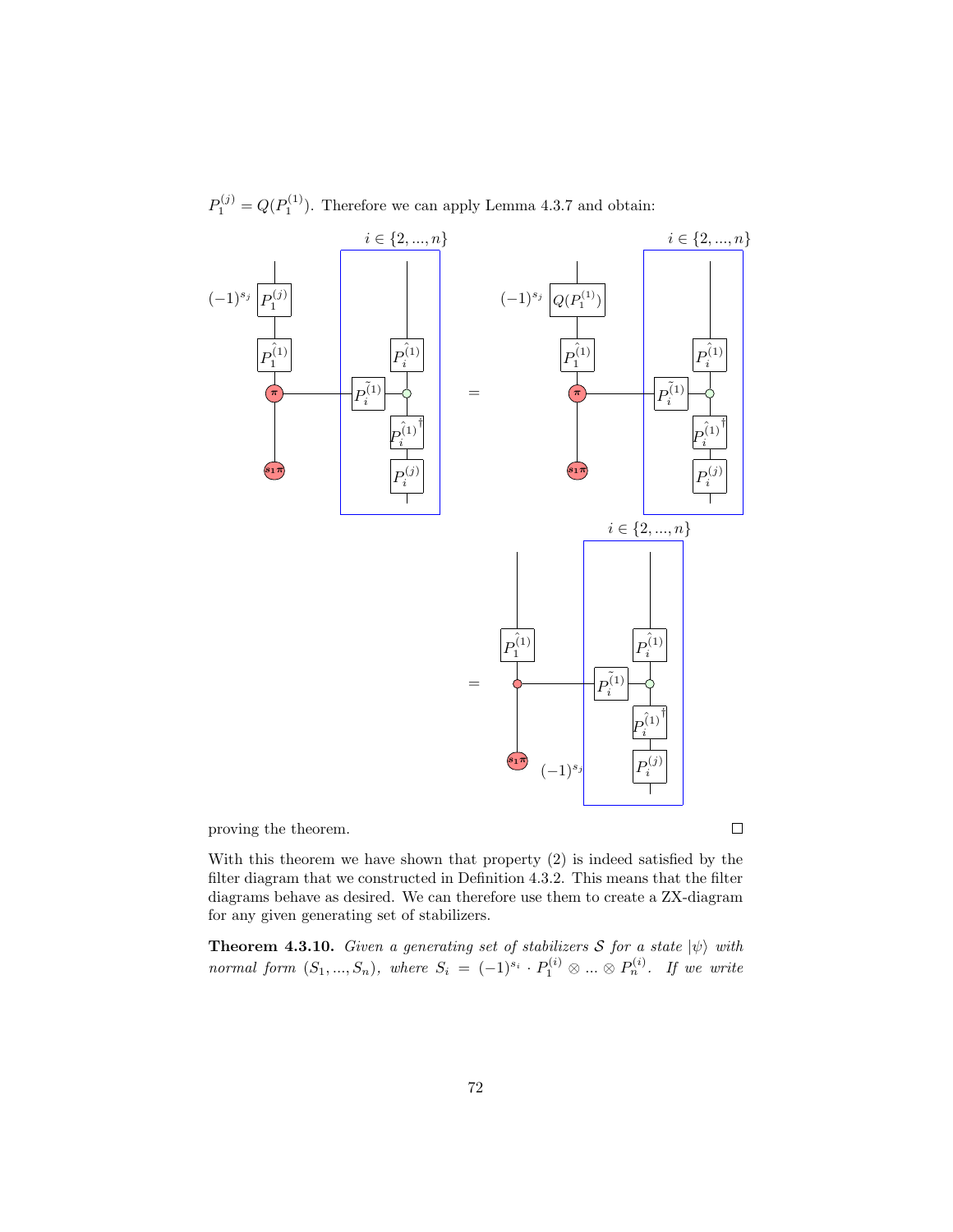$S_i' = (-1)^{s_i} \cdot P_i^{(i)} \otimes \ldots \otimes P_n^{(i)}$ , then up to normalization



Proof. We use induction on n.

When  $n = 1$  we have normal form  $(S_1)$ , where  $S_1 = (-1)^{s_1} \cdot P_1$ . By Theorem 4.3.6 we see that



Let  $T_i = (-1)^{s_{i+1}} \cdot P_2^{(i+1)} \otimes ... \otimes P_n^{(i+1)}$ . By Proposition 4.2.5 we see that  $(T_1, ..., T_{n-1})$  is a stabilizer normal form for some state  $|\psi'\rangle$ . By the induction hypothesis we have

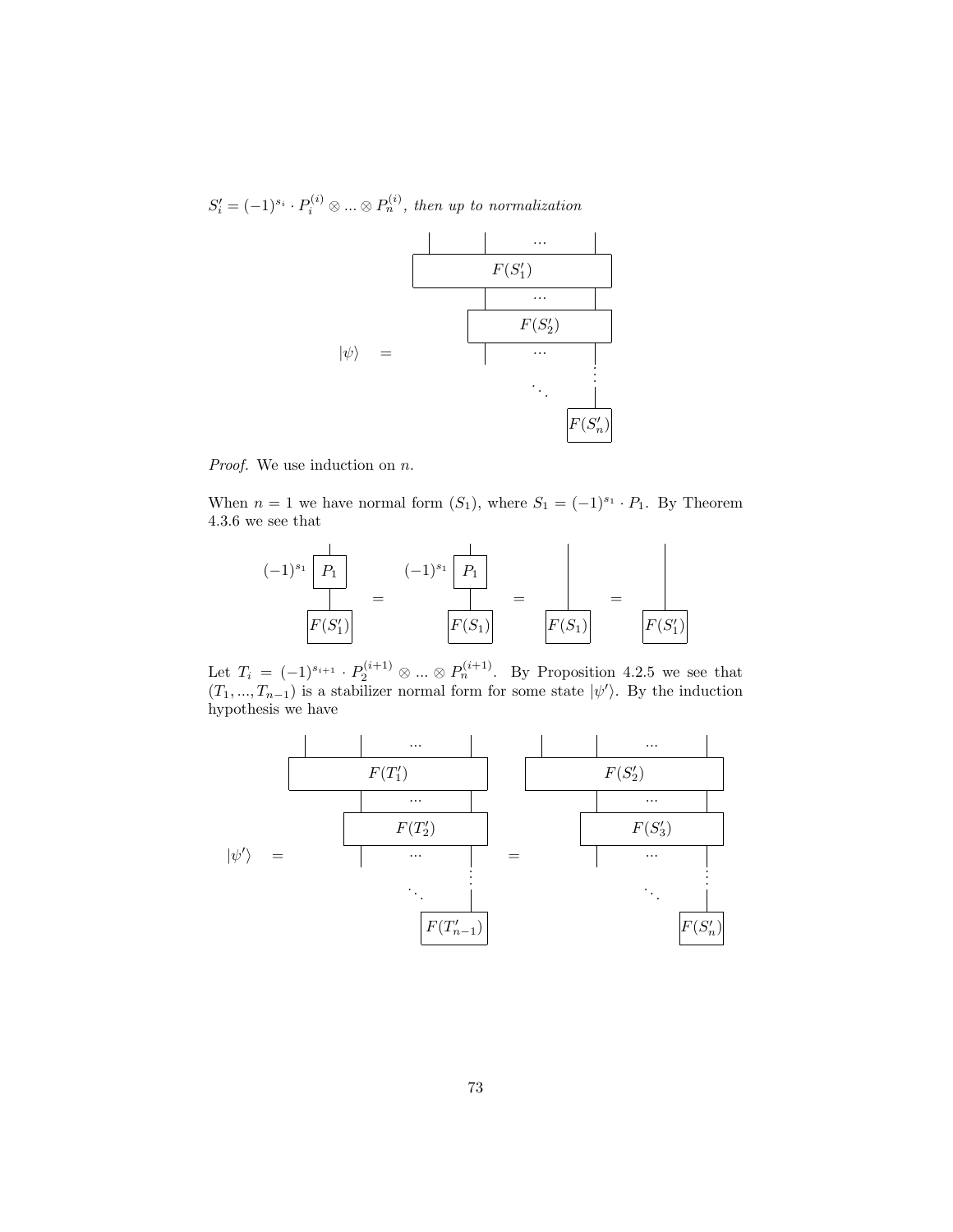So by using Theorem 4.3.9 we see that for all  $i\in\{2,...,n\}$  we have



by Theorem 4.3.6 we also have that with  $i=1\mathrm{:}$ 



So the diagram is indeed stabilized by  $S_1, ..., S_n$  and as up to normalization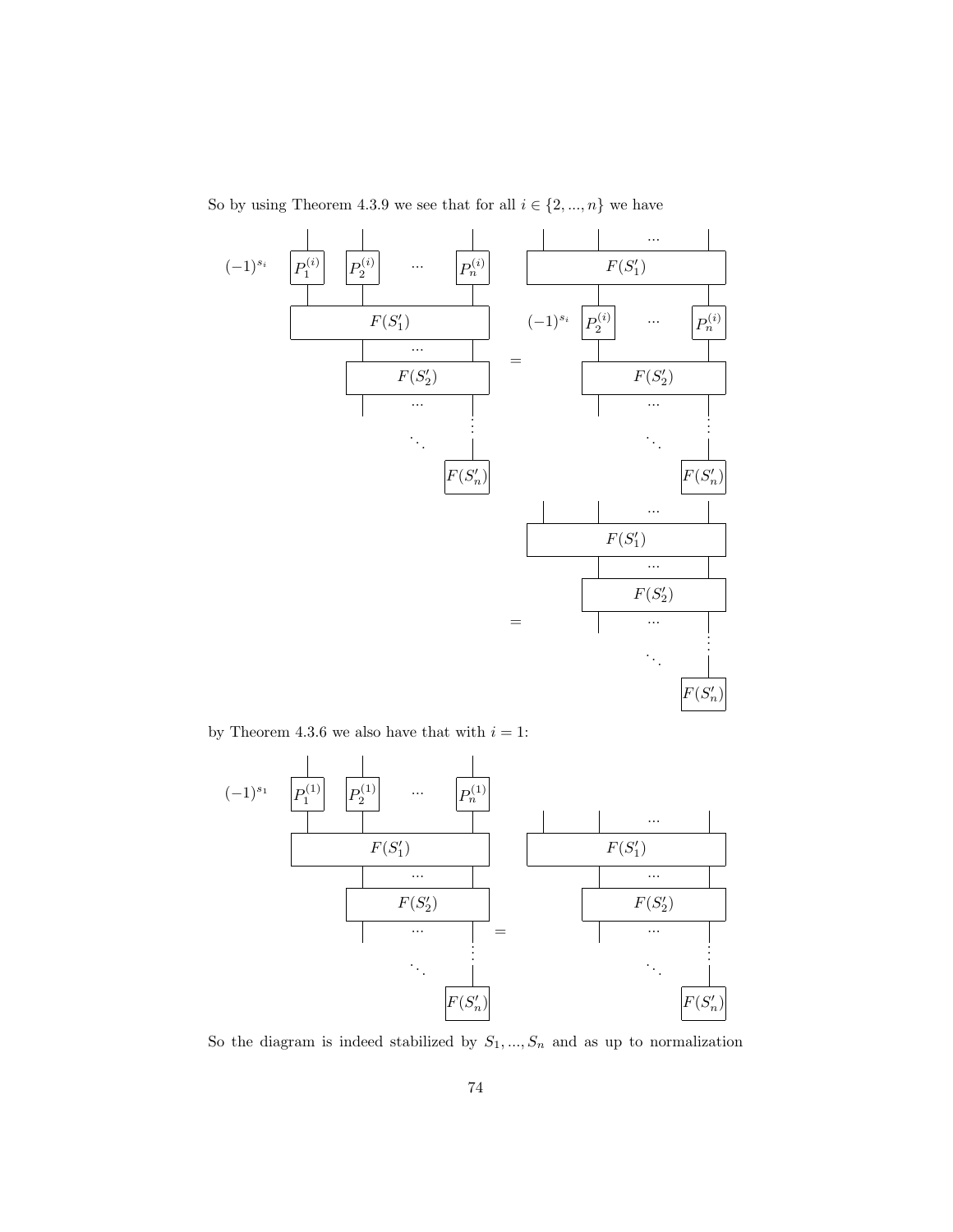there is only one  $n$ -qubit state that is stabilized by  $n$  independent stabilizers, the diagram must equal  $|\psi\rangle$ .  $\Box$ 

Using this last theorem we can directly formulate our final algorithm.

Algorithm 5: Finding a ZX-state for given stabilizers **input** : A set S of n generating stabilizers on n qubits output: A ZX-diagram  $D$  that represents a state that is stabilized by  $S$ Let  $(S_1, ..., S_n)$  be the ordering that we get from Algorithm 4 when applied to S, where  $S_i = (-1)^{s_i} \cdot P_1^{(i)} \otimes \dots \otimes P_n^{(i)}$  for every  $i = 1, ..., n$ ; Let  $S'_{i} = (-1)^{s_i} \cdot P_i^{(i)} \otimes ... \otimes P_n^{(i)}$  for every  $i = 1, ..., n$ ; Let D be the filter diagram of  $S_n'$ ; for  $i = n - 1, ..., 1$  do Replace  $D$  by  $D$  plugged into the filter diagram of  $S_i'$ ; end return D;

The correctness of this algorithm follows immediately when noting that  $(S_1, ..., S_n)$ stabilizes the same state as  $\mathcal S$  by Proposition 4.2.6 and then applying Theorem 4.3.10.

**Example 4.3.11.** Given the following generating set of stabilizers  $S = \{X \otimes$  $Z, Z \otimes X$ . The first step in finding a state stat is stabilized by these operators is to find a set of stabilizers that generate the same group that has a normal form. It so happens that  $(X \otimes Z, Z \otimes X)$  is a normal form, so we pick that. Now we create the state by plugging the respective filter diagrams together:



This can then be simplified to become:



**Example 4.3.12.** Consider the following generating set of stabilizers  $S = \{X \otimes$  $Y \otimes Z, -I \otimes I \otimes Z, X \otimes I \otimes I$ . We first find a normal form that stabilizes the same state. We can simply take  $S_1 = X \otimes Y \otimes Z$ , but then we need to change  $X \otimes I \otimes I$ out for  $I \otimes Y \otimes Z$  by multiplying it by  $S_1$  in order for our table to be in normal form. We then take this to be  $S_2$ . Lastly we can just take  $S_3 = -I \otimes I \otimes Z$ .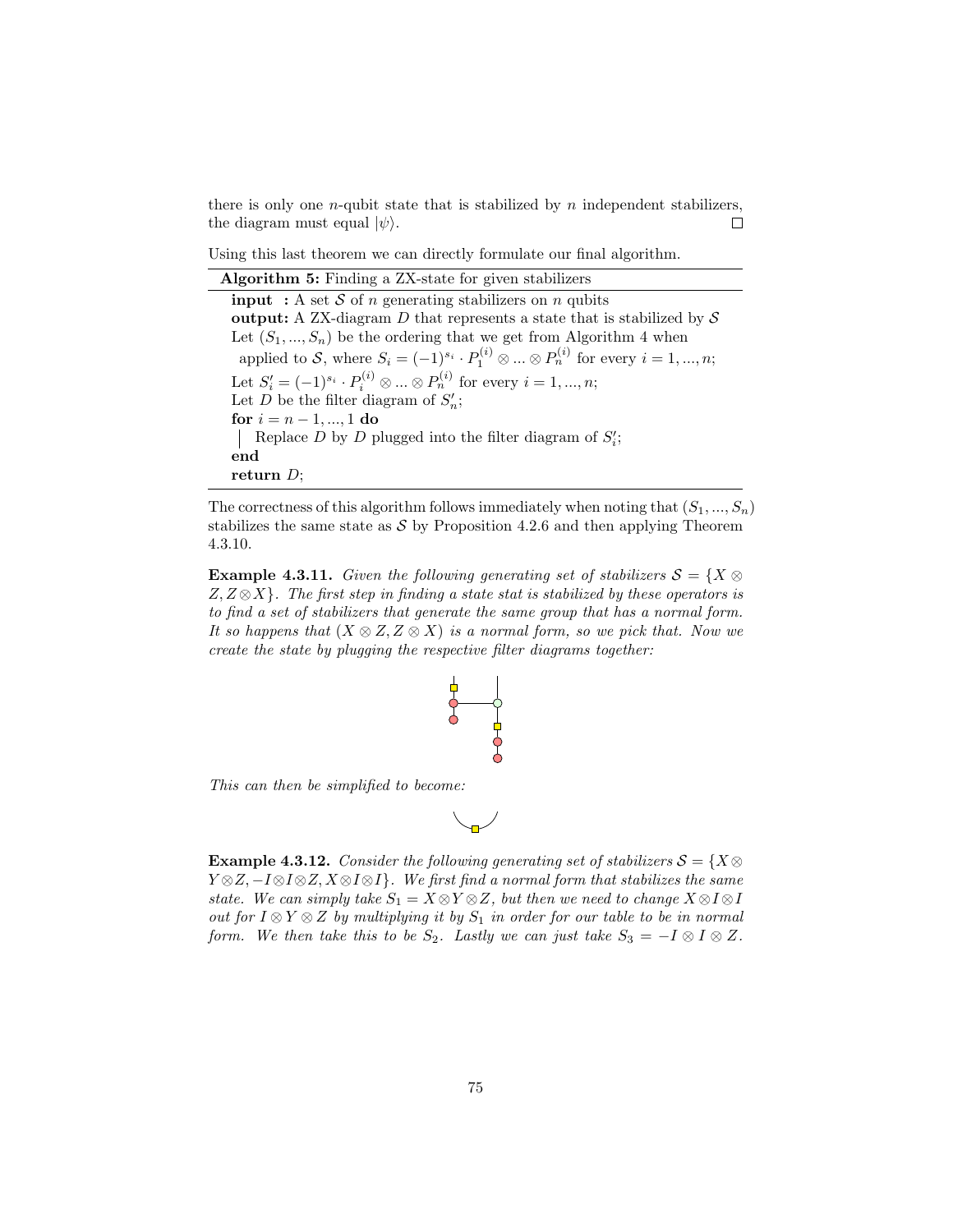Now that we have a normal form, we can plug in the filter diagrams and obtain:



## 5 Discussion and Future Work

In this section we will briefly discuss the results that we derived in the last two sections. We look at the similarities between the problems and describe related problems that arose on the way.

First of all, the two problems that we looked into, finding stabilizers for a given ZX-diagram and finding a ZX-diagram for a given set of stabilizers, seem to be each others inverse, or dual. The solutions that we presented here however lack any direct link. Where we find stabilizers by solving systems of equations using linear algebra, we do not apply any of this when going back. The main reason for this is that the resulting stabilizers are only part of the solution to the system of equations. We are only interested in the output nodes and whether or not they fired. The internal firings are disregarded, as they do not add anything to the actual stabilizers, apart from contributing to the sign. It is much harder to retrieve these internal workings when presented only with the resulting stabilizer. We cannot reconstruct the whole matrix  $M_D$  from a basis of stabilizers, as these are only the first  $2n$  entries of the actual solutions. Next to that, we would not even know the dimension of the solutions we are looking for, as we are ignorant of the amount of internal nodes that a certain state should have. Instead of working around these problems, we opted for another solution, taking for granted that the connection between the two methods would be less explicit.

Going the other way, from stabilizers to diagrams, we used a layer-by-layer construction that filtered out every stabilizer, making sure that each of them indeed stabilizes the constructed state. Any Clifford state can be transformed into the general form of a state constructed by filter diagrams as in Theorem 4.3.10, as the ZX-Calculus is complete for stabilizer quantum mechanics. From this it would be easy to read off a generating set of stabilizers for that state. We have not looked into how plausible this method is for finding stabilizers from a given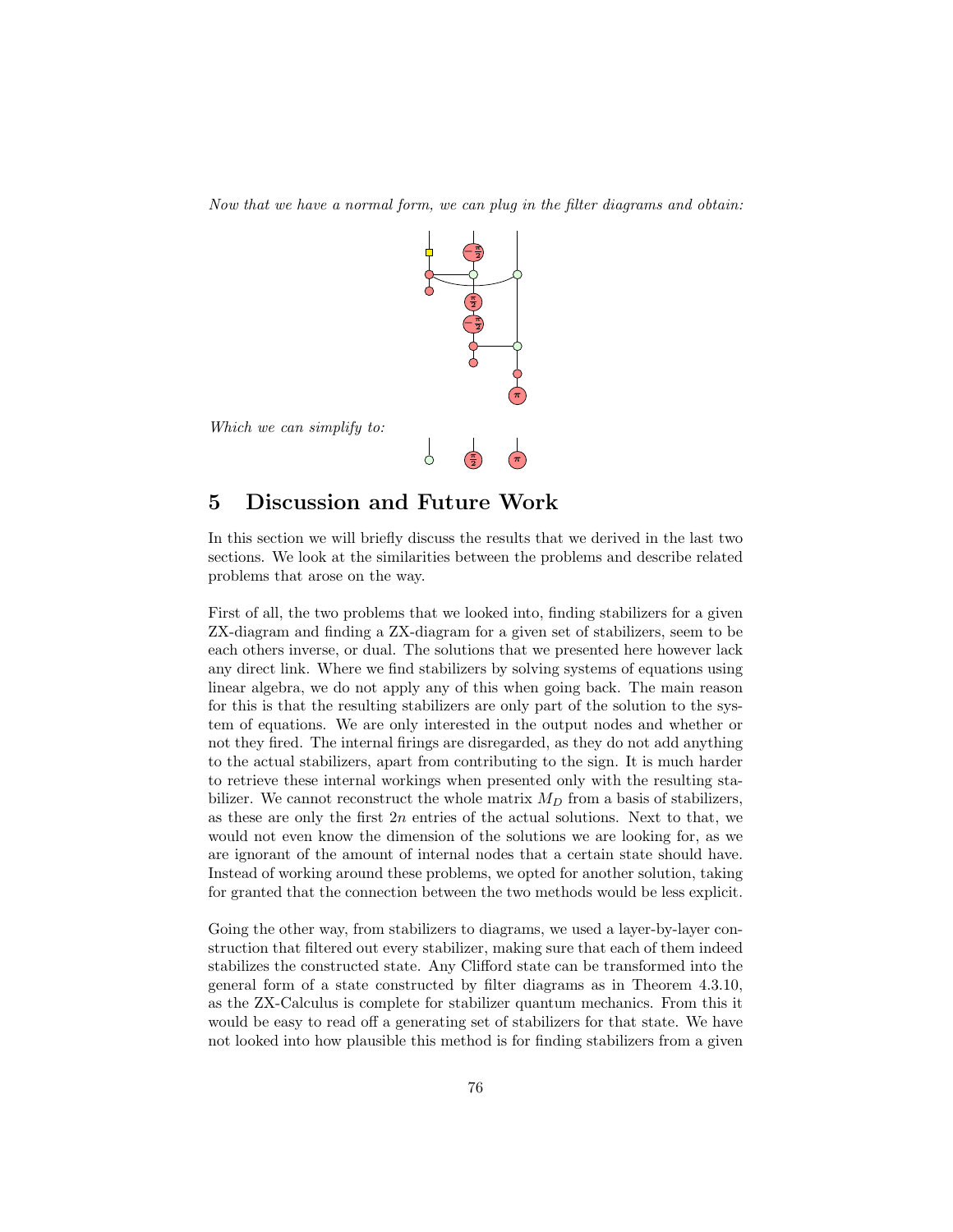state, but it might be interesting to research that in the future. This would give us a nice two way algorithm for going back and forth between ZX-Calculus and stabilizer theory.

The algorithms that are presented, for going from ZX-Calculus to stabilizers and to go back, have not yet been implemented. All of them seem very suitable for implementation in PyZX. This is a Python tool for reasoning in ZX-Calculus, enabling the user to visualize and rewrite large-scale quantum circuits [13].